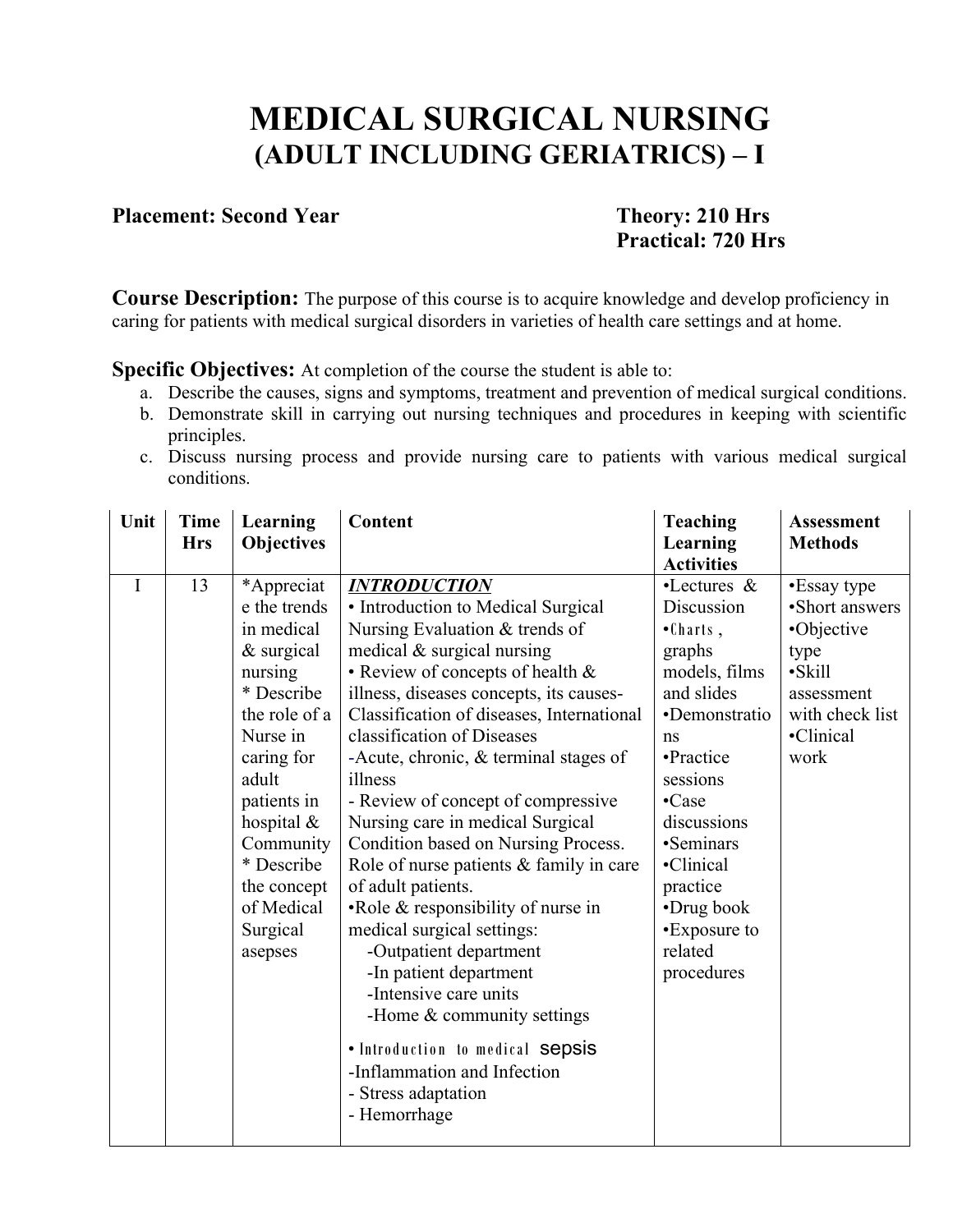| Unit         | <b>Time</b><br><b>Hrs</b> | Learning<br><b>Objectives</b>                                                                                   | Content                                                                                                                                                                                                                                                                                                                                                                             | <b>Teaching</b><br>Learning<br><b>Activities</b>                                                                                                                                         | <b>Assessment</b><br><b>Methods</b>                                                                                                                  |
|--------------|---------------------------|-----------------------------------------------------------------------------------------------------------------|-------------------------------------------------------------------------------------------------------------------------------------------------------------------------------------------------------------------------------------------------------------------------------------------------------------------------------------------------------------------------------------|------------------------------------------------------------------------------------------------------------------------------------------------------------------------------------------|------------------------------------------------------------------------------------------------------------------------------------------------------|
|              |                           |                                                                                                                 | - Nutritional consideration<br>- immunity<br>- Wound heling<br>• Care of surgical patients.<br>Preoperative<br>Intraoperative                                                                                                                                                                                                                                                       |                                                                                                                                                                                          |                                                                                                                                                      |
|              |                           |                                                                                                                 | Postoperative<br>· Demonstrations<br>-surgical asepsis<br>-Dressings<br>-Care of wound drainage<br>-Preoperative preparation of<br>patients.                                                                                                                                                                                                                                        |                                                                                                                                                                                          |                                                                                                                                                      |
| $\mathbf{I}$ | 12                        | Describe the<br>common<br>sign and<br>symptoms of<br>problems<br>and their<br>specific<br>nursing<br>management | <b>Common sign and symptoms and</b><br>management<br>-Fluid & electrolyte imbalance<br>-Vomiting<br>-Dyspnea and cough, respiratory<br>difficulty and obstructions<br>-Fever<br>-Shock<br>-Unconsciousness, syncope<br>-Pain<br>-Incontinence (bladder $&$ bowl) $&$<br>retention of urine<br>- Constipation<br>- Diarrhea<br>-Edema<br>-Age related problems-Geriatric<br>problem. | Lectures<br>$\bullet$<br>& Discussion<br>$\bullet$ Charts,<br>graphs<br>models, films<br>and slides<br>•Demonstratio<br>ns<br>•Practice<br>sessions<br>•Case<br>discussions /<br>seminar | Essay type<br>·Short<br>answers<br>•Objective<br>type of<br>question<br>Assessment<br>of skill<br>assessment<br>with check list<br>•Clinical<br>work |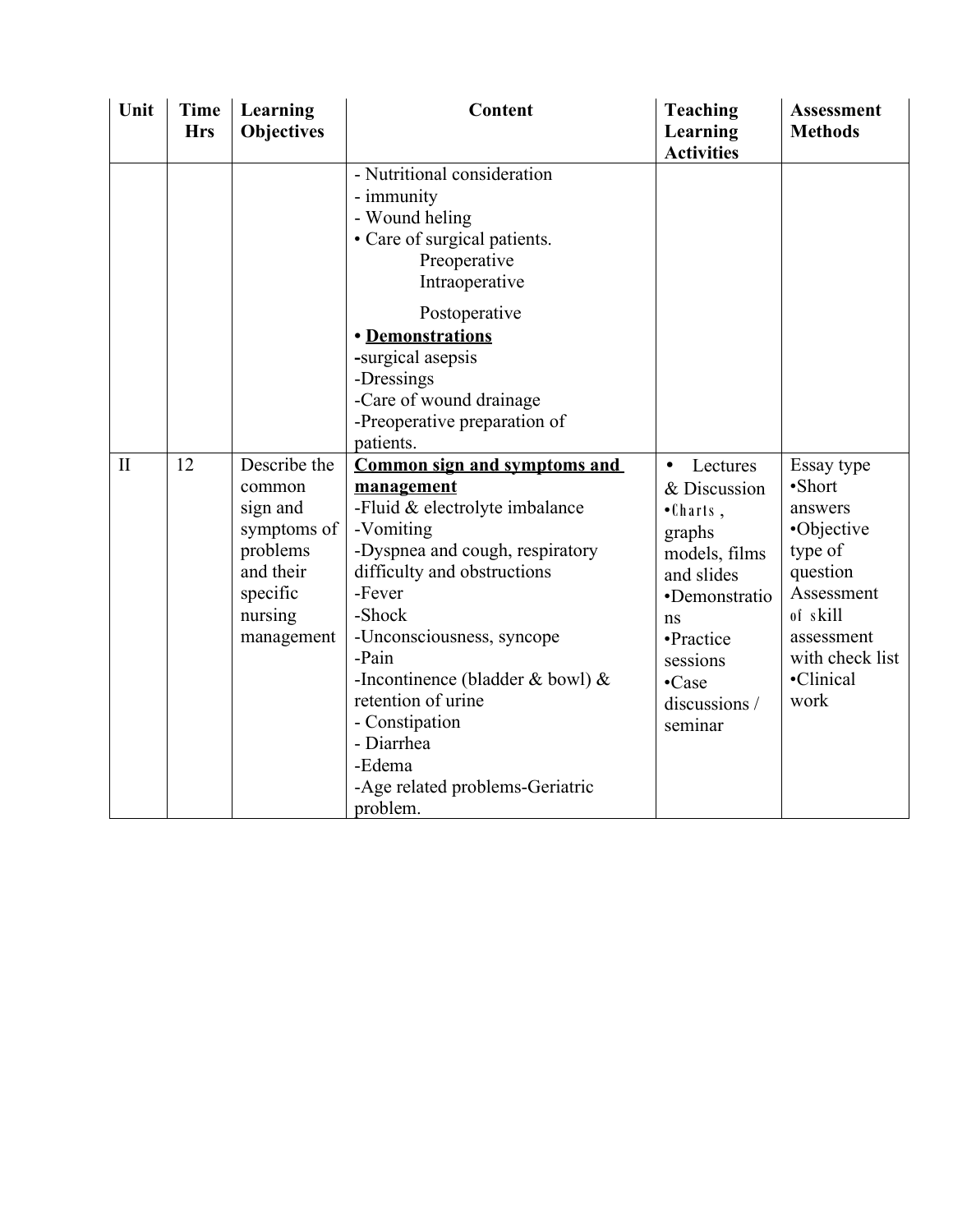| Unit               | <b>Time</b> | Learning            | Content                               | <b>Teaching</b>   | <b>Assessment</b> |
|--------------------|-------------|---------------------|---------------------------------------|-------------------|-------------------|
|                    |             | <b>Objectives</b>   |                                       | Learning          | <b>Methods</b>    |
|                    |             |                     |                                       | <b>Activities</b> |                   |
| $\mathop{\rm III}$ | 20          | Describe the        | <b>Nursing management of patients</b> | •Lectures         | •Essay type       |
|                    |             | Etiology,           | (adults including elderly) with       | & Discussion      | Short answers     |
|                    |             | pathophysiolo       | respiratory problems                  | charts, graphs    | •Objective        |
|                    |             | gy clinical         | Review of Anatomy &                   | models, films     | type of           |
|                    |             | manifestation       | Physiology of respiratory             | and slides        | questions         |
|                    |             | & diagnostic        | system.                               | ·Demonstratio     | Assessment        |
|                    |             | measures            | Nursing Assessment -                  | ns                | of skills with    |
|                    |             | $\alpha$            | History & Physical                    | •Practice         | assessment of     |
|                    |             | management          | assessment                            | sessions          | patients with     |
|                    |             | of patients         | Etiology, Pathophysiology,            | •Case             | Clinical work     |
|                    |             | (adult              | Clinical manifestations,              | discussions /     | Management        |
|                    |             | including           | diagnosis, treatment                  | Seminar           | problem           |
|                    |             | elderly) with       | modalities & Medical,                 | ·Clinical         |                   |
|                    |             | disorder of         | surgical, Nutritional &               | Practice          |                   |
|                    |             | reparatory          | nursing including elderly             | •Drug book        |                   |
|                    |             | system              | with:                                 | • Exposure to     |                   |
|                    |             | common              | <b>Upper Respiratory tract</b>        | procedure-X       |                   |
|                    |             | medical             | infections                            | ray<br>- MRI      |                   |
|                    |             | surgical<br>nursing | Bronchitis, Bronchiolitis             | Edoscopy          |                   |
|                    |             | procedures          | Asthma<br>$\bullet$                   |                   |                   |
|                    |             |                     | Emphysema                             |                   |                   |
|                    |             |                     | Empyma<br>$\bullet$                   |                   |                   |
|                    |             |                     | Atelectasis                           |                   |                   |
|                    |             |                     | Chronic obstructive<br>$\bullet$      |                   |                   |
|                    |             |                     | Pulmonary Diseases (COPD)             |                   |                   |
|                    |             |                     | <b>Bronchiectasis</b>                 |                   |                   |
|                    |             |                     | Pneumonia<br>$\bullet$                |                   |                   |
|                    |             |                     | Pulmonary tuberculosis                |                   |                   |
|                    |             |                     |                                       |                   |                   |
|                    |             |                     | Lung abscess                          |                   |                   |
|                    |             |                     | Pleural abscess, effusion             |                   |                   |
|                    |             |                     | Cysts & Tumors                        |                   |                   |
|                    |             |                     | Chest injuries                        |                   |                   |
|                    |             |                     | Respiratory arrest, ARDS &            |                   |                   |
|                    |             |                     | insufficiency                         |                   |                   |
|                    |             |                     | Pulmonary embolism Special            |                   |                   |
|                    |             |                     | therapies, alternative                |                   |                   |
|                    |             |                     | therapies Nursing Procedures          |                   |                   |
|                    |             |                     | Drugs used in treatment of            |                   |                   |
|                    |             |                     | respiratory disorders.                |                   |                   |
|                    |             |                     | <b>Demonstrations</b>                 |                   |                   |
|                    |             |                     | - Respiratory assessment assisting in |                   |                   |
|                    |             |                     | procedures of X ray chest, MRI, lung  |                   |                   |
|                    |             |                     | Biopsy, bronchoscopy                  |                   |                   |
|                    |             |                     | - Thoracocentesis, - care of patients |                   |                   |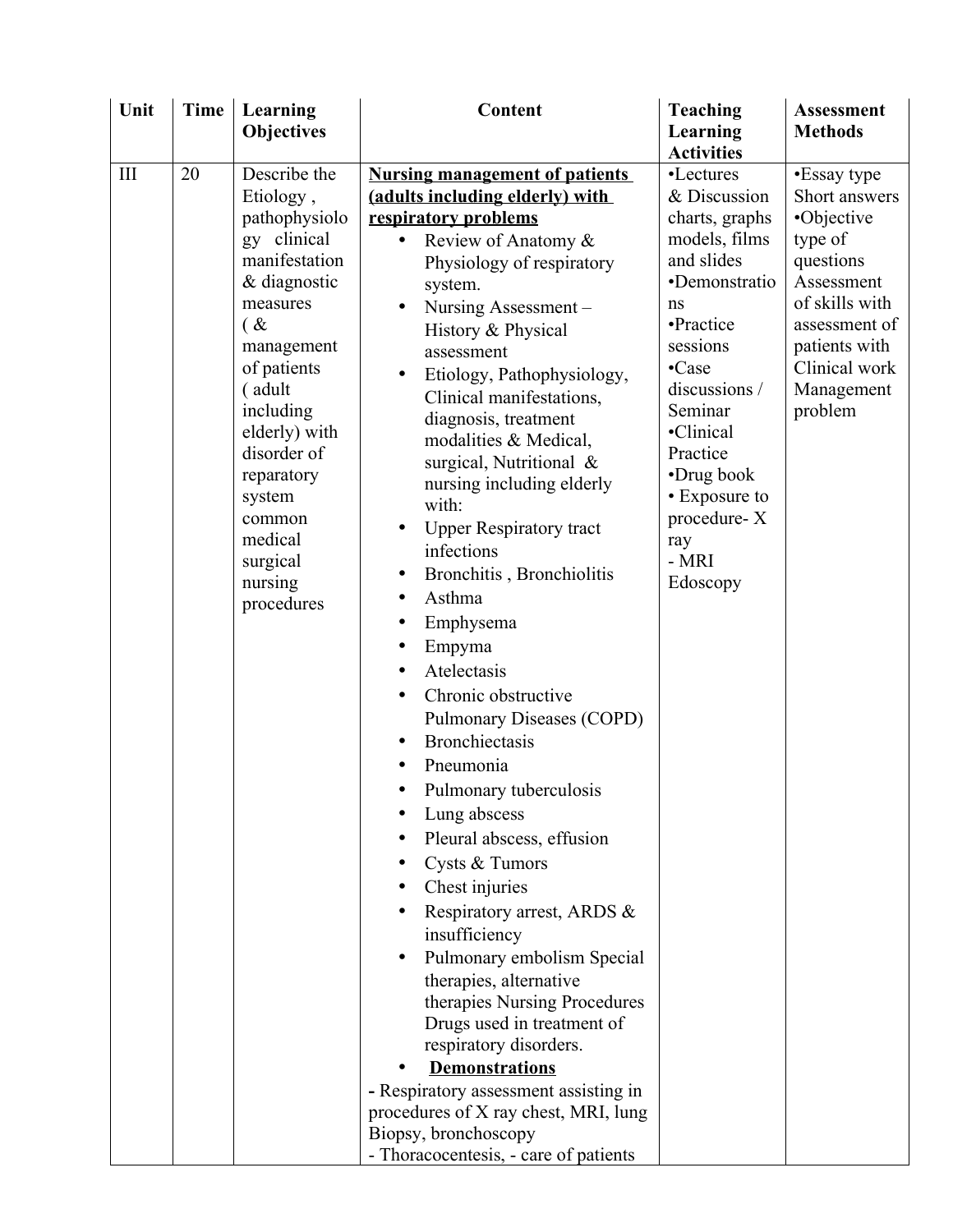|      |             |                   | with chest drainage $&$ change of         |                   |                   |
|------|-------------|-------------------|-------------------------------------------|-------------------|-------------------|
|      |             |                   | chest drainage- Care of patients on       |                   |                   |
|      |             |                   | ventilators $\&$ weaning – nebulisation,  |                   |                   |
|      |             |                   |                                           |                   |                   |
| Unit | <b>Time</b> | Learning          | <b>Content</b>                            | <b>Teaching</b>   | <b>Assessment</b> |
|      |             | <b>Objectives</b> |                                           | Learning          | <b>Methods</b>    |
|      |             |                   |                                           | <b>Activities</b> |                   |
| IV   | 30          | Describe the      | <b>Nursing management of patient</b>      | •Lectures         |                   |
|      |             | etiology,         | (Adults including elderly) with           | & Discussion      |                   |
|      |             | Patho-            | disorders of Digestive system             | •Charts,          | •Essay type       |
|      |             | physiology,       | • Review of Anatomy & Physiology          | graphs            | ·Short            |
|      |             | clinical          | of digestive system                       | models, films     | answers           |
|      |             | manifestation,    | • Nursing Assessment – history $\&$       | and slides        | •Objective        |
|      |             | diagnostic        | physical assessment                       | •Demonstrati      | type              |
|      |             | measures and      | · Etiology, patho-physiology, clinical    | ons               | ·Skill            |
|      |             | management        | manifestation, diagnosis, treatment       | •Practice         | assessment        |
|      |             | of patients       | modalities and medical, surgical,         | sessions          | with check        |
|      |             | (Adults           | Nutritional & nursing management          | •Case             | list              |
|      |             | including         | <b>Disorders of oral cavity</b>           | discussions       | •Clinical         |
|      |             | elderly) with     | <b>•Oral cavity</b> - Lips, gums, tongue, | •Seminars         | work              |
|      |             | disorders of      | salivary and teeth                        | •Clinical         | assessment of     |
|      |             | Digestive         | -esophagus- inflammation, stricture,      | practice          | patient           |
|      |             | system            | obstruction, bleeding & esophageal        | •Drug book        | management        |
|      |             |                   | tumour                                    | •Exposure to      |                   |
|      |             |                   | •Stomach & Duodenum-                      | related           |                   |
|      |             |                   | hiatus hernia, gastritis, peptic $\&$     | procedures        |                   |
|      |             |                   | duodenal ulcer, bleeding, tumour          | Health            |                   |
|      |             |                   | pyloric stenosis                          | Education         |                   |
|      |             |                   | -Food allergy & poisoning                 | Supervised        |                   |
|      |             |                   | • Small intestinal inflammation           | clinical          |                   |
|      |             |                   | and infection -                           | practice          |                   |
|      |             |                   | Ulcerative colitis, entritis,             | Drug Book /       |                   |
|      |             |                   | malabsorbtion syndrome,                   | Presentation      |                   |
|      |             |                   | Obstruction, tumors perforation,          |                   |                   |
|      |             |                   | <b>•Large Intestinal disorders</b>        |                   |                   |
|      |             |                   | -Colitis inflammations $\&$ infection,    |                   |                   |
|      |             |                   | obstruction, Tumors, lump Hernis          |                   |                   |
|      |             |                   | •Appendix                                 |                   |                   |
|      |             |                   | Inflammation, mass, abscess, rupture      |                   |                   |
|      |             |                   | •Anal & Rectum                            |                   |                   |
|      |             |                   | Fistulas, fissures, Hemorroides and       |                   |                   |
|      |             |                   | tumour                                    |                   |                   |
|      |             |                   | •Peritonitis/ acute abdominal             |                   |                   |
|      |             |                   | • Pancreas; inflammation, cyst,           |                   |                   |
|      |             |                   | abscess, tumours                          |                   |                   |
|      |             |                   | Abdominal trauma                          |                   |                   |
|      |             |                   | • Acute Abdoma to                         |                   |                   |
|      |             |                   | <b>•Pancreas-</b> Acute & chronic         |                   |                   |
|      |             |                   | pancreatitis, abscess & tumors            |                   |                   |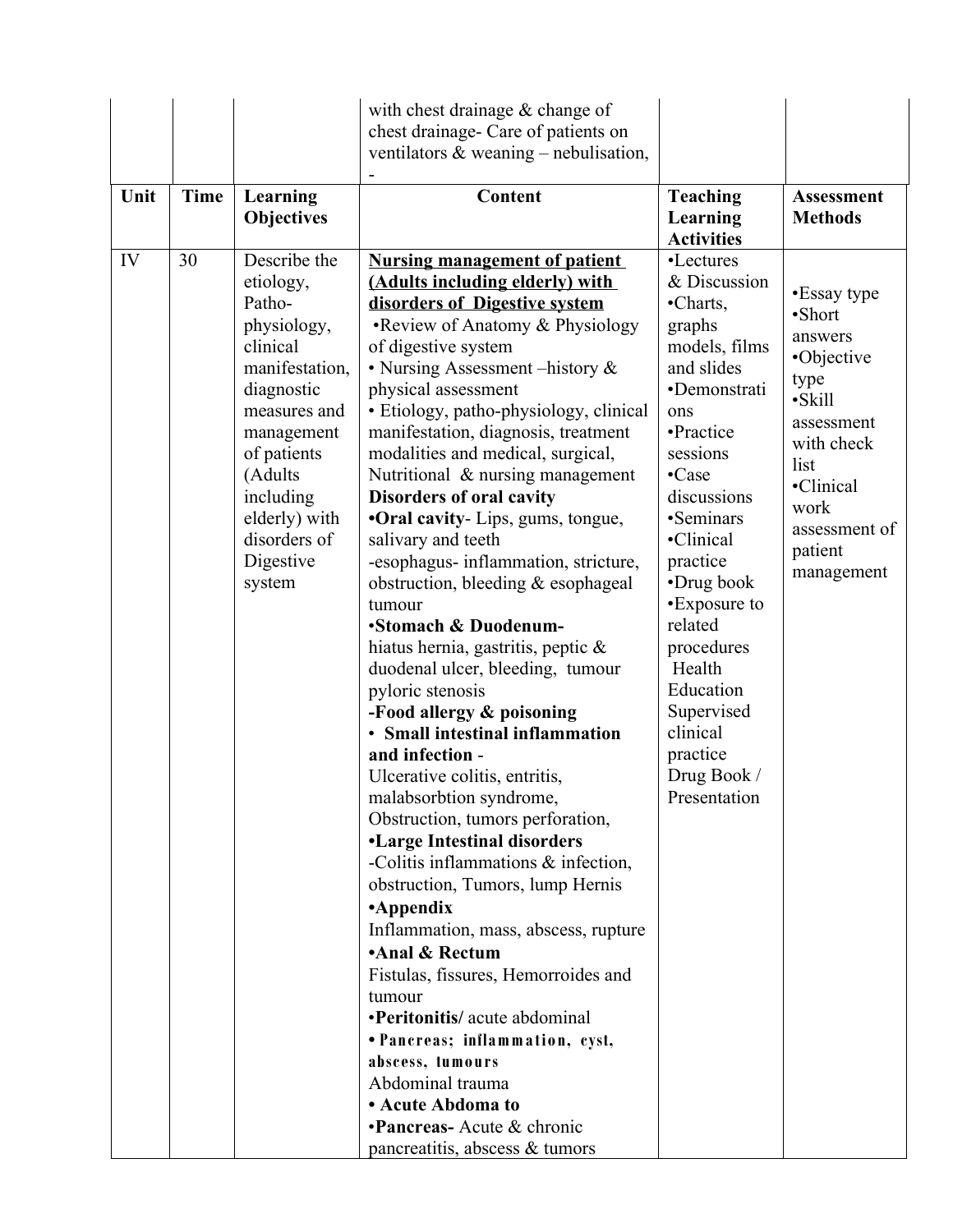|  | <b>U</b> . Liver- Jaundice, hepatitis, cirrhosis, |  |
|--|---------------------------------------------------|--|
|  | abscess, portal hypertension, hepatic             |  |
|  | failure and tumors                                |  |

| Unit | Time | Learning<br><b>Objectives</b> | <b>Content</b>                                                                                                                                                                                                                                                                                                                                                                                                                                                                                                                                                                                                                                                                                                                                                                          | <b>Teaching</b><br><b>Learning</b><br><b>Activities</b> | <b>Assessment</b><br><b>Methods</b> |
|------|------|-------------------------------|-----------------------------------------------------------------------------------------------------------------------------------------------------------------------------------------------------------------------------------------------------------------------------------------------------------------------------------------------------------------------------------------------------------------------------------------------------------------------------------------------------------------------------------------------------------------------------------------------------------------------------------------------------------------------------------------------------------------------------------------------------------------------------------------|---------------------------------------------------------|-------------------------------------|
|      |      |                               | •Biliary tract & gall bladder<br>-Cholecytitis, cholelithiasis, tumors<br><b>•Demonstrations</b><br>-Preparing assessing $&$ witnessing<br>- Barium meal, enema,<br>-Abdominal paracentesis,<br>-Liver biopsy,<br>-Endoscopies, ERCP, OGD,<br>Colonoscopy, Proctoscopy,<br>Sigmoidoscopy<br>-Liver function test<br>Gastric analysis, stomach wash<br>- Gastrostomy feeding<br>- Jejunestomy feeding<br>- Bowel wash<br>- Colostomy care<br>· Liver inflammation<br>cyst,<br>portal<br>cirrhosis,<br>abscess,<br>hypertension,<br>hepatic<br>failure,<br>tumours,<br>· Gall Bladder, inflammation,<br>Obstruction, Stones, & tumours<br>Special Therapies, alternative<br>therapies nursing procedures, drug<br>used in the treatment of disorders $\&$<br>diseases of digestive system |                                                         |                                     |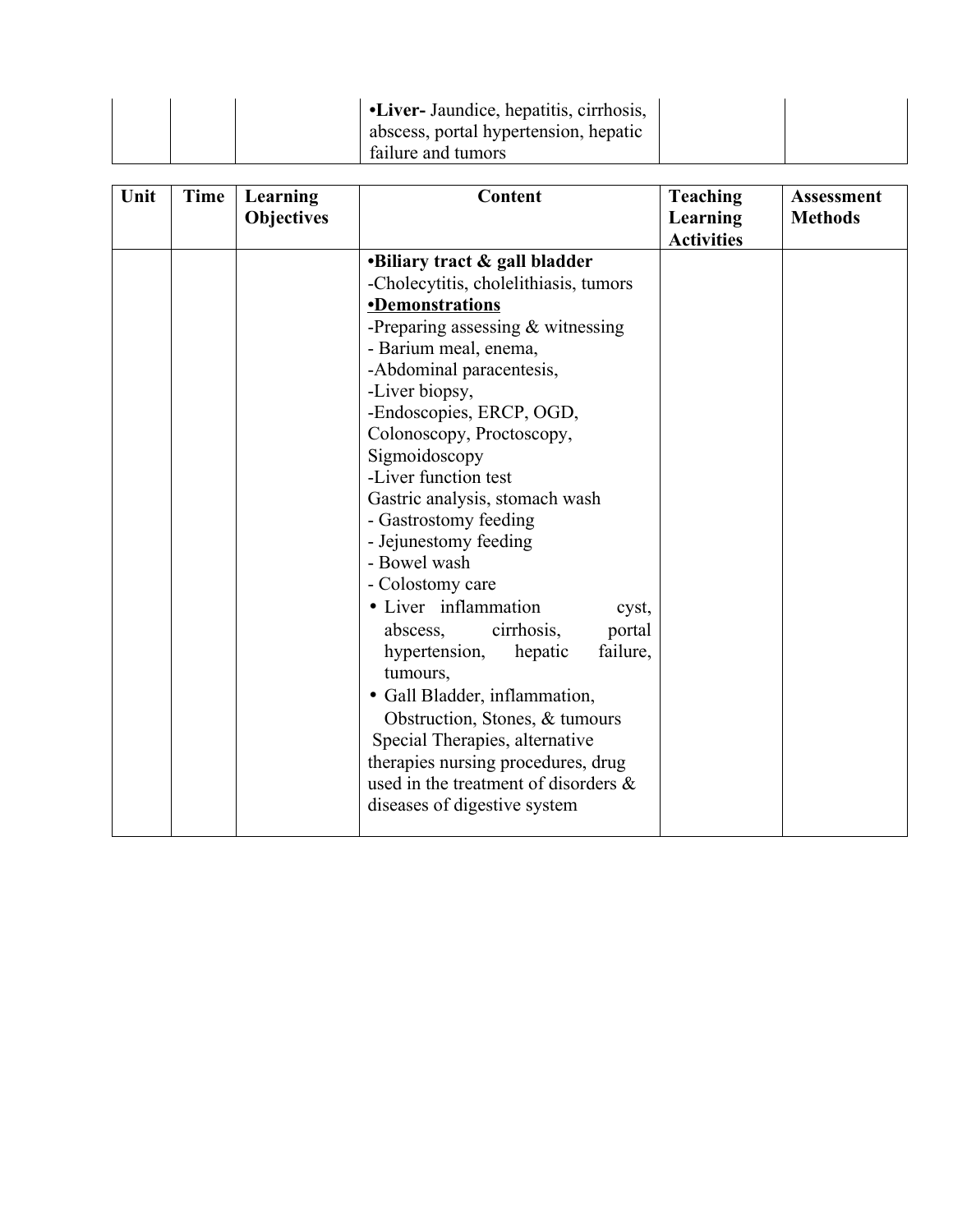| Unit | <b>Time</b> | Learning          | <b>Contents</b>                        | <b>Teaching</b>   | Assessment  |
|------|-------------|-------------------|----------------------------------------|-------------------|-------------|
|      |             | <b>Objectives</b> |                                        | Learning          | Methods     |
|      |             |                   |                                        | <b>Activities</b> |             |
| V    | 30          | Describe          | <b>Nursing management of patient(</b>  | •Lectures         | •Essay type |
|      |             | the               | adults including elderly) with blood   | $\&$              | ·Short      |
|      |             | etiology,         | and cardiovascular problems            | Discussion        | answers     |
|      |             | patho-            | • Review of Anatomy & Physiology of    | • Explain         | •Objective  |
|      |             | physiology,       | blood and cardiovascular system        | charts,           | type        |
|      |             | clinical          | • Nursing Assessment – history &       | graphs            | ·Skill      |
|      |             | manifestatio      | physical assessment.                   | models,           | assessment  |
|      |             | n,                | • Etiology, patho physiology, clinical | films and         | with check  |
|      |             | diagnostic        | manifestation, diagnosis, treatment    | slides            | list        |
|      |             | measures          | modalities: medical, surgical,         | •Demonstrat       | •Clinical   |
|      |             | and               | Nutritional & nursing management of:   | ions              | work        |
|      |             | managemen         | • Heart-                               | •Practice         |             |
|      |             | t of patients     | -Coronary artery disease               | sessions          |             |
|      |             | (adults           | -Ischemic heart disease                | •Case             |             |
|      |             | including         | - Coronary atherosclerosis             | discussions       |             |
|      |             | elderly)          | -Angina pectoris                       |                   |             |
|      |             | with              | -Myocardial infarction                 | Seminars          |             |
|      |             | disorders of      | -Congestive cardiac failure            | •Clinical         |             |
|      |             | blood and         | -Corpulmonale                          | practice          |             |
|      |             | cardiovascu       | -Pulmonary Odema                       | •Drug book        |             |
|      |             | lar               | -Cardiogenic shock                     | •Exposure         |             |
|      |             | problems          | -Cardiac tamponade                     | to procedure      |             |
|      |             | Describe          | - Endocarditis                         | visit to          |             |
|      |             | the vascular      | -Myocarditis                           | blood bank        |             |
|      |             | conditions        | -Pericarditis                          | participatio      |             |
|      |             | and its           | -Cardiomyopathies                      | n in blood        |             |
|      |             | nursing           | • Valvular heart disease-              | bank              |             |
|      |             | managemen         | -Congenital $&$ acquired               | counseling        |             |
|      |             | t                 | -Rheumatic heart disease               |                   |             |
|      |             |                   | -Mitral stenosis                       |                   |             |
|      |             |                   | • Conduction system                    |                   |             |
|      |             |                   | -Cardiac dysarthmias & heart blocks    |                   |             |
|      |             |                   | • Vascular systems                     |                   |             |
|      |             |                   | Hypertension, hypotension              |                   |             |
|      |             |                   | Raynaud's disease                      |                   |             |
|      |             |                   | Aneurism and Perpherial vascular       |                   |             |
|      |             |                   | disorders, Cardiogenic shock           |                   |             |
|      |             |                   | •Cardiac arrest-ACLS, BLS              |                   |             |
|      |             |                   | • Blood                                |                   |             |
|      |             |                   | -Anaemias                              |                   |             |
|      |             |                   | -Polycythemia                          |                   |             |
|      |             |                   | - Bleeding $\&$ coatings disorders     |                   |             |
|      |             |                   | -Thrombocytopenia                      |                   |             |
|      |             |                   | -Hemophilia                            |                   |             |
|      |             |                   | -Thalassemia                           |                   |             |
|      |             |                   | -Leukemia                              |                   |             |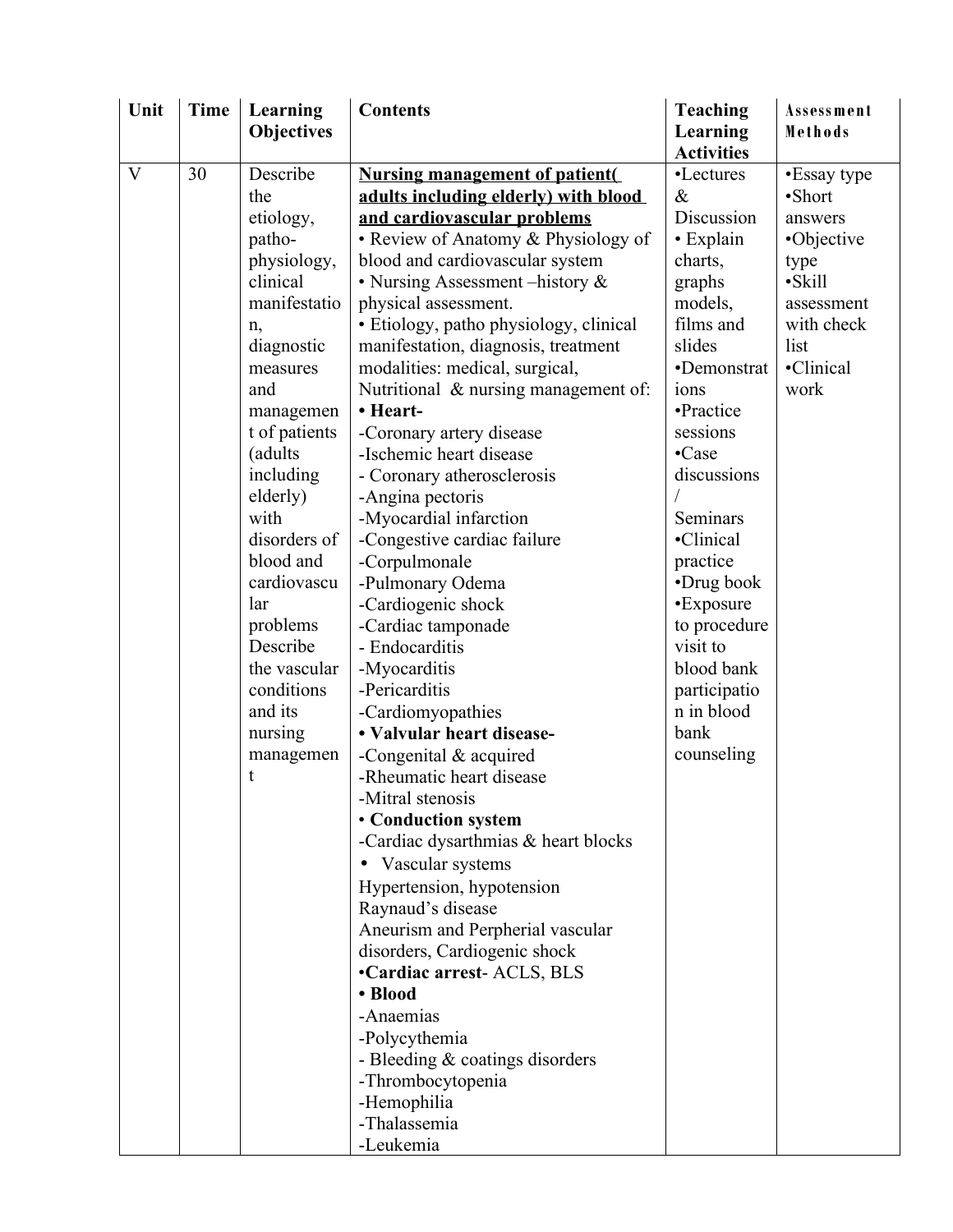|    |    |                                                                                                                                                                                                                                         | -Leucopenia<br>Agranulocytosis<br>-Lymphomas & Myelomas<br>• Blood bank functioning & Biosafety<br>management related to blood<br>transfusion<br>-Role of nurse in organ donation,<br>transplant, retrieval & banking<br>Drugs used in cardiovaxular system.<br>Alternative therapies<br>• Demonstration-ECG-3 & 12 lead,<br>-Holter monitoring<br>-2DEcho,Doppler                                                                                                                                                                                                                                                                                                                                                                                                                                                                                                                                                                                                                                                                                         |                                                                                                                                                                                                                                                                                                                                            |                                                                                                                                                                                  |
|----|----|-----------------------------------------------------------------------------------------------------------------------------------------------------------------------------------------------------------------------------------------|------------------------------------------------------------------------------------------------------------------------------------------------------------------------------------------------------------------------------------------------------------------------------------------------------------------------------------------------------------------------------------------------------------------------------------------------------------------------------------------------------------------------------------------------------------------------------------------------------------------------------------------------------------------------------------------------------------------------------------------------------------------------------------------------------------------------------------------------------------------------------------------------------------------------------------------------------------------------------------------------------------------------------------------------------------|--------------------------------------------------------------------------------------------------------------------------------------------------------------------------------------------------------------------------------------------------------------------------------------------------------------------------------------------|----------------------------------------------------------------------------------------------------------------------------------------------------------------------------------|
| VI | 10 | Describe the<br>etiology,<br>Patho-<br>physiology,<br>clinical<br>manifestatio<br>n, diagnostic<br>measures<br>and<br>management<br>of patients<br>(adults<br>including<br>elderly) with<br>disorders of<br>gentio-<br>uinary<br>system | <b>Nursing management of patient</b><br>(Adults including elderly) with<br>genitio-urinary problems<br>• Review of Anatomy & Physiology of<br>genito-urinary systems<br>• Nursing Assessment - history &<br>physical assessment.<br>• Etiology, patho-physiology, clinical<br>manifestation, diagnosis, treatment<br>modalities and medical, surgical,<br>dietetics $\&$ nursing management of<br>-Nephritis<br>-Nephrotic syndrome<br>-Nephrosis<br>- Renal calculus<br>- Tumours<br>-Acuterenal failure<br>-Chronic renal failure<br>-End stage renal disease<br>-Dailysis, renal transplant<br>-congenital disorders, urinary<br>infections<br>-Benign prostate hypertrophy<br>• Kidney<br>-Polycystic kidney<br>· Disorders of ureter, urinary bladder-<br>urethera-inflammation infections,<br>calculus stricture, obstructions, tumors,<br>prostrate<br>Drug used intro treatment of Genic<br><b>Demonstrations</b><br>Bladder wash / Irrigation<br>Demonstration care of Indwelling<br>catheterization male / female<br>Condom catheters (external) | $\cdot$ Lectures &<br>Discussion<br>• Explain<br>using charts,<br>graphs<br>models,<br>films and<br>slides<br>•Demonstrat<br>ions<br>•Practice<br>sessions<br>•Case<br>discussions/<br><b>Seminars</b><br>•Supervised<br>Clinical<br>practice<br>$\cdot$ Drug<br>book/presen<br>tation<br>•Exposure<br>to procedure<br>Health<br>Education | Essay type<br>•Short<br>answers<br>•Objective<br>type<br>·Skill<br>assessment<br>with check<br>list<br>•Clinical<br>work<br>Assessment<br>of<br>patient<br>management<br>problem |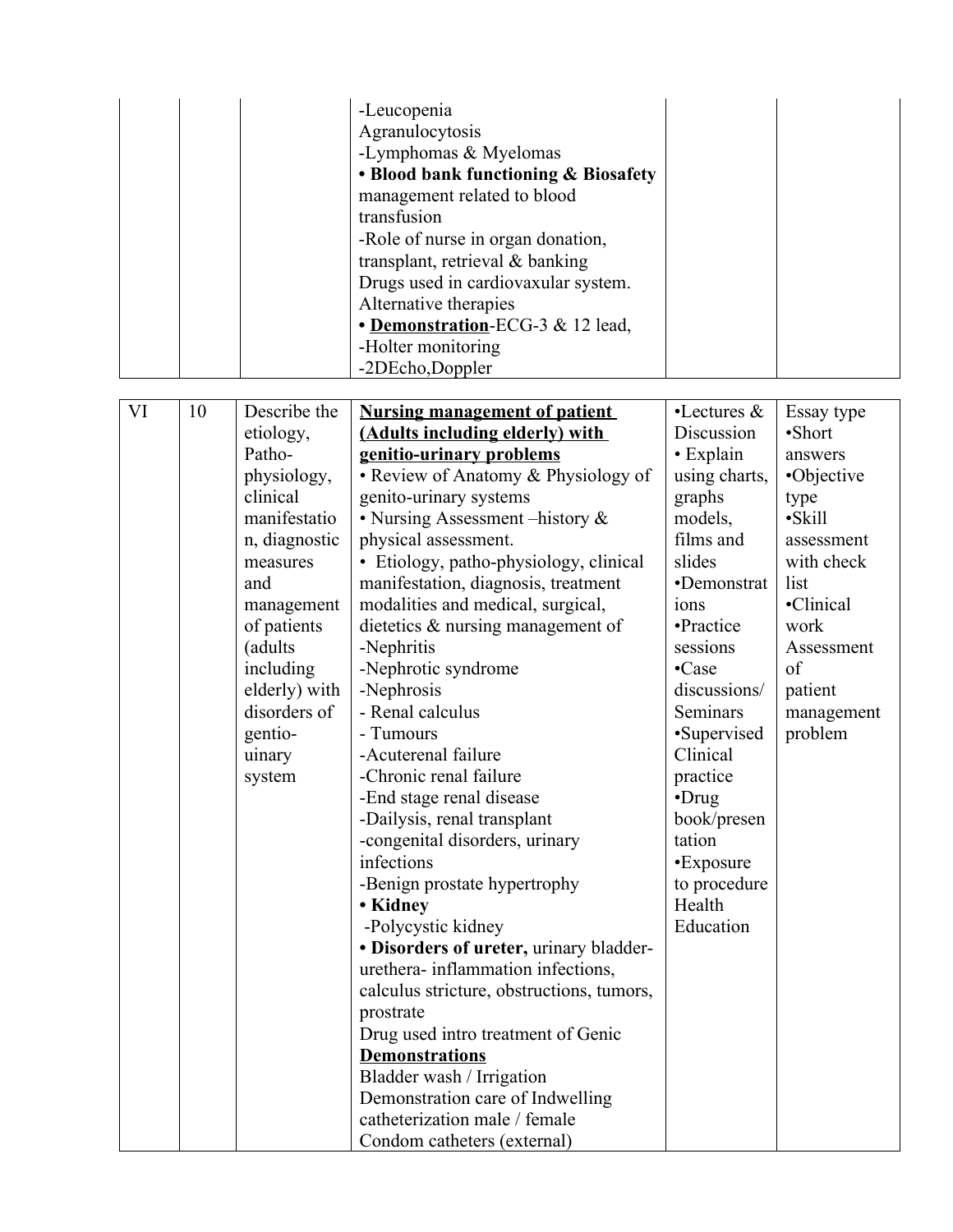| Unit | <b>Time</b> | Learning                                                                                                                                                                                                                                        | Content                                                                                                                                                                                                                                                                                                                                                                                                                                                                                                                                                                                                                                                                                                                                                                                                                                                                                                                                                                               | <b>Teaching</b>                                                                                                                                                                                                                                                                                                                                  | <b>Assessment</b>                                                                                                                                                      |
|------|-------------|-------------------------------------------------------------------------------------------------------------------------------------------------------------------------------------------------------------------------------------------------|---------------------------------------------------------------------------------------------------------------------------------------------------------------------------------------------------------------------------------------------------------------------------------------------------------------------------------------------------------------------------------------------------------------------------------------------------------------------------------------------------------------------------------------------------------------------------------------------------------------------------------------------------------------------------------------------------------------------------------------------------------------------------------------------------------------------------------------------------------------------------------------------------------------------------------------------------------------------------------------|--------------------------------------------------------------------------------------------------------------------------------------------------------------------------------------------------------------------------------------------------------------------------------------------------------------------------------------------------|------------------------------------------------------------------------------------------------------------------------------------------------------------------------|
|      |             | <b>Objectives</b>                                                                                                                                                                                                                               |                                                                                                                                                                                                                                                                                                                                                                                                                                                                                                                                                                                                                                                                                                                                                                                                                                                                                                                                                                                       | Learning                                                                                                                                                                                                                                                                                                                                         | <b>Methods</b>                                                                                                                                                         |
| VII  | 5           | Describe the<br>etiology,<br>Patho-<br>Physiolgy,<br>Clinical<br>manifestatio<br>ns,<br>diagnostic<br>measures<br>and<br>management<br>of patients<br>(adults)<br>including<br>elderly) with<br>disorders of<br>male<br>reproductive<br>system. | <b>Nursing management of disorders of</b><br>male (adults including elderly)<br>reproductive system<br>Review of anatomy and<br>Physiology of male<br>reproductive system<br>Nursing assessment-history and<br>physical assessment<br>Etiology, patho-physiology,<br>$\bullet$<br>clinical manifestations,<br>diagnosis, treatment modalities<br>and medical, surgical dietetics<br>and nursing management of<br>disorders of male reproductive<br>system<br>Congenital malformations;<br>cryptorchidism<br>Infections<br>Hypospadiasis, Epispadiasis<br>$\bullet$<br>Infection Testis and adjacent<br>structure<br>$\bullet$ Penis<br>Prostate: inflammation,<br>$\bullet$<br>infection hypertrophy, tumor<br><b>Sexual Dysfunction</b><br>$\bullet$<br>Infertility<br>Contraception<br>Breast, gynecomastia, tumor<br>Climacteric changes special<br>therapies, alternative therapies.<br>Nursing procedures<br>drugs used in treatment of disorders of<br>male reproductive system | <b>Activities</b><br>Lecture<br>discussion<br>Explain<br>using<br>Charts,<br>graphs<br>· Models,<br>films,<br>slides<br>• Demonstr<br>ation<br>• Practice<br>session<br>$\bullet$ Case<br>discussion<br>/ seminar<br>$\bullet$ Health<br>education<br>$\bullet$ Supervise<br>d clinical<br>practice<br>•Drug book<br>/presentatio<br>$\mathbf n$ | Essay type<br>$\bullet$<br>Short<br>answer<br>Objective<br>type<br>Assessment<br>of skills<br>with check<br>list<br>Assessment of<br>patients<br>management<br>problem |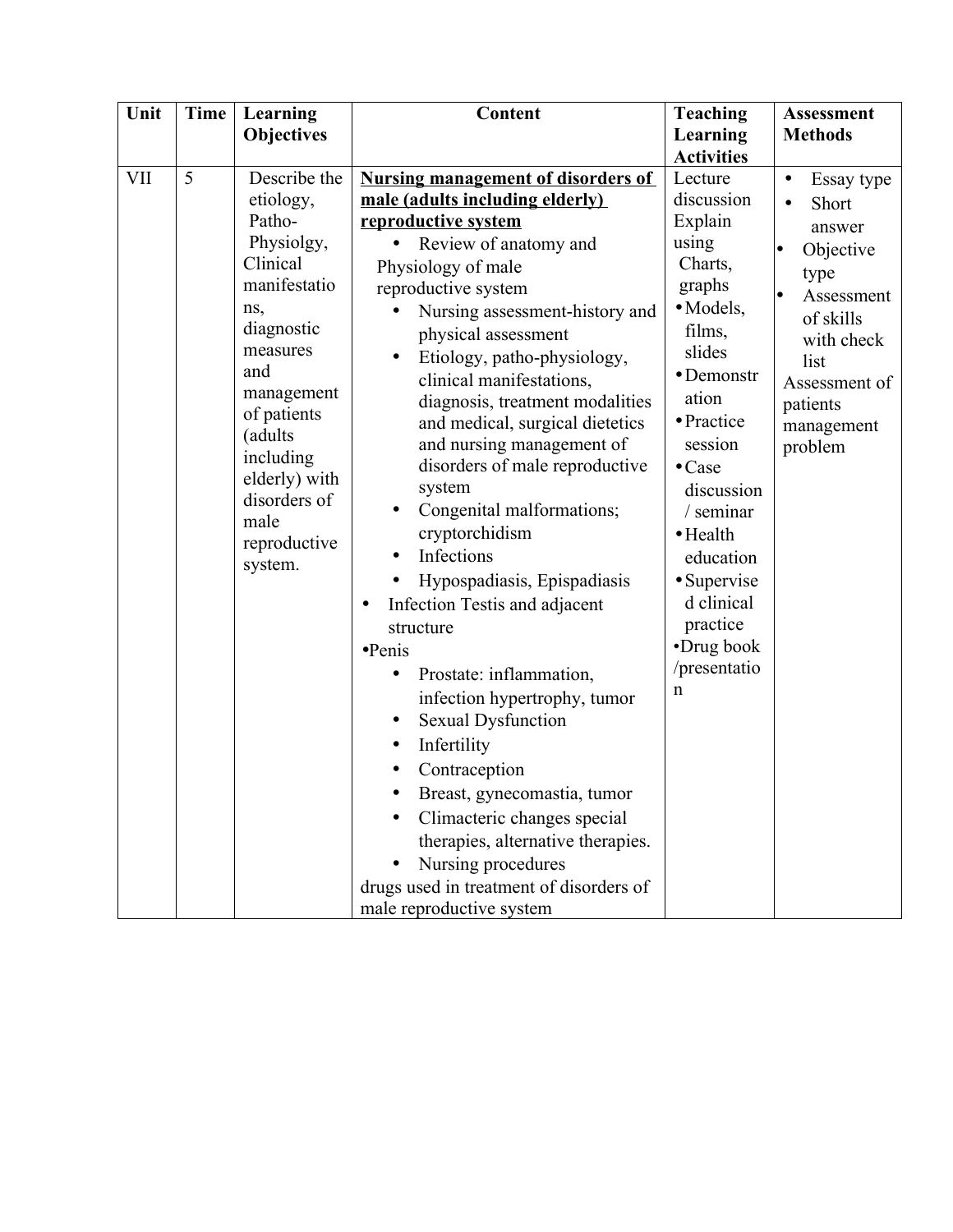| Unit<br>Time   Learning<br>Teaching<br>Content<br><b>Objectives</b><br>Learning<br><b>Activities</b> | Assessment<br><b>Methods</b> |
|------------------------------------------------------------------------------------------------------|------------------------------|
|------------------------------------------------------------------------------------------------------|------------------------------|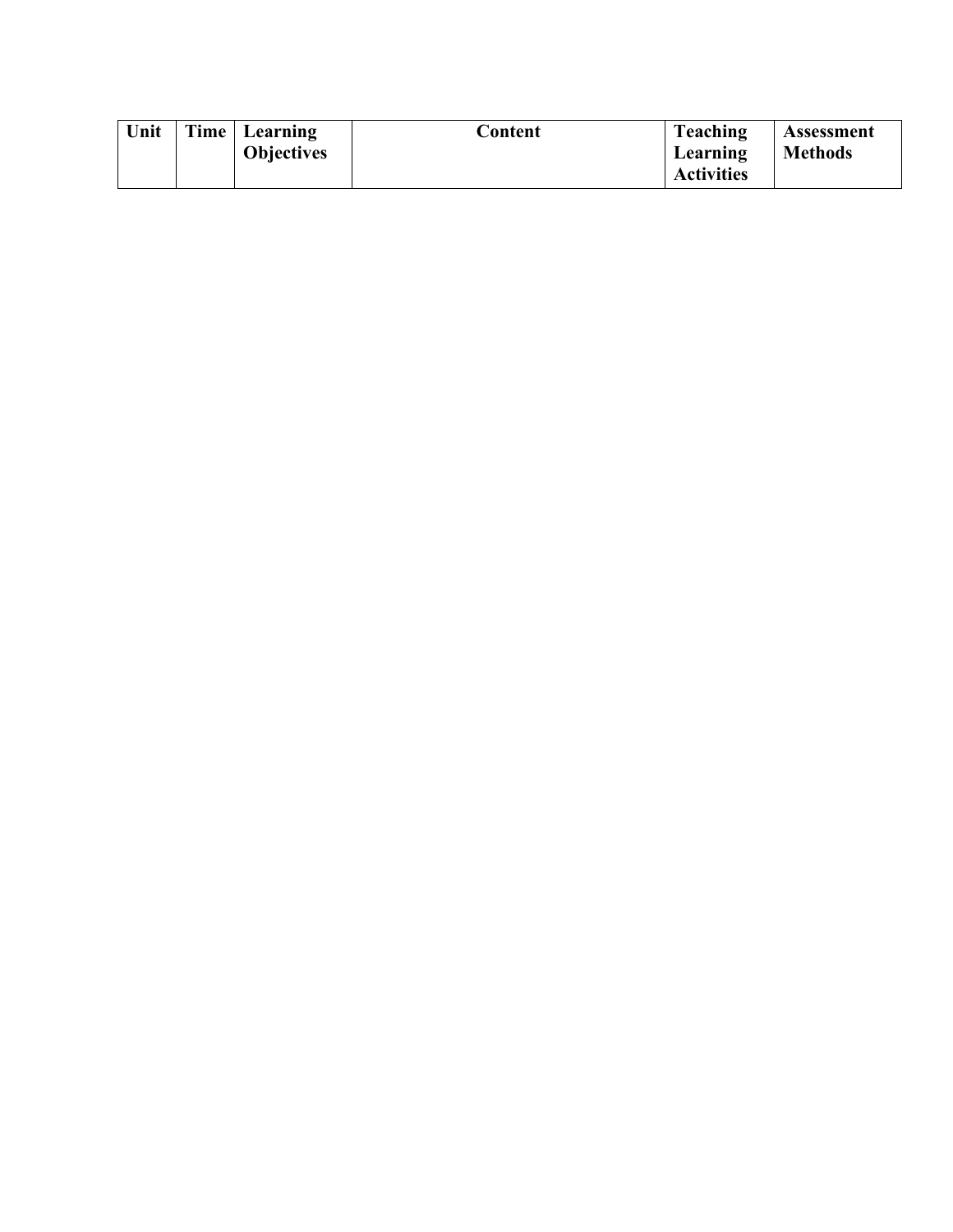| Unit        | <b>Time</b> | Learning<br><b>Objectives</b>                                                                                                                                                                                                      | Content                                                                                                                                                                                                                                                                                                                                                                                                                                                                                                                                                                                                                                                                                    | <b>Teaching</b><br>Learning                                                                                                                                                                                                                                                                                                                                                                         | <b>Assessment</b><br><b>Methods</b>                                                                                                                                                    |
|-------------|-------------|------------------------------------------------------------------------------------------------------------------------------------------------------------------------------------------------------------------------------------|--------------------------------------------------------------------------------------------------------------------------------------------------------------------------------------------------------------------------------------------------------------------------------------------------------------------------------------------------------------------------------------------------------------------------------------------------------------------------------------------------------------------------------------------------------------------------------------------------------------------------------------------------------------------------------------------|-----------------------------------------------------------------------------------------------------------------------------------------------------------------------------------------------------------------------------------------------------------------------------------------------------------------------------------------------------------------------------------------------------|----------------------------------------------------------------------------------------------------------------------------------------------------------------------------------------|
| <b>VIII</b> | 10          | Describe the<br>etiology,<br>Patho<br>Physiology,<br>clinical<br>manifestatio<br>ns,<br>diagnostic<br>measures<br>and<br>management<br>of patients<br>(adults<br>including<br>elderly) with<br>disorders of<br>endocrine<br>system | <b>Nursing management of patient</b><br>(adults including elderly) with<br>disorders of endocrine system<br>Review of anatomy and physiology<br>of endocrine system<br>Nursing assessment-history<br>and physical assessment<br>Etiology, patho-physiology,<br>clinical manifestation,<br>diagnosis, treatment modalities<br>and medical, surgical, dietetics<br>and nursing management of<br>Disorders of pituitary<br>$\bullet$<br>Disorders of thyroid and<br>parathyroid<br>Adrenal tumour<br>Diabetes mellitus<br>$\bullet$<br>Diabetes insipidus<br>special therapies, alternative<br>therapies<br>Nursing procedures<br>drugs used in treatment of<br>disorders of endocrine system | <b>Activities</b><br>•Lecture<br>discussion<br>Explain<br>$\bullet$<br>using<br>Charts,<br>graphs<br>Mod<br>els,<br>films<br>$\overline{ }$<br>slide<br>S<br>Dem<br>$\bullet$<br>onstr<br>ation<br>Pract<br>ice<br>sessi<br>on<br>Case<br>disc<br>ussio<br>n /<br>semi<br>nar<br>Heal<br>th<br>educ<br>ation<br>Supe<br>rvise<br>d<br>clini<br>cal<br>pract<br>ice<br>Drug<br>book<br>pres<br>entat | •Essay type<br>$\bullet$ Short<br>answer<br>Objective<br>$\bullet$<br>type<br>Assessme<br>nt of<br>skills<br>with<br>check list<br>•Assessment<br>of patients<br>management<br>problem |
|             |             |                                                                                                                                                                                                                                    |                                                                                                                                                                                                                                                                                                                                                                                                                                                                                                                                                                                                                                                                                            | ion                                                                                                                                                                                                                                                                                                                                                                                                 |                                                                                                                                                                                        |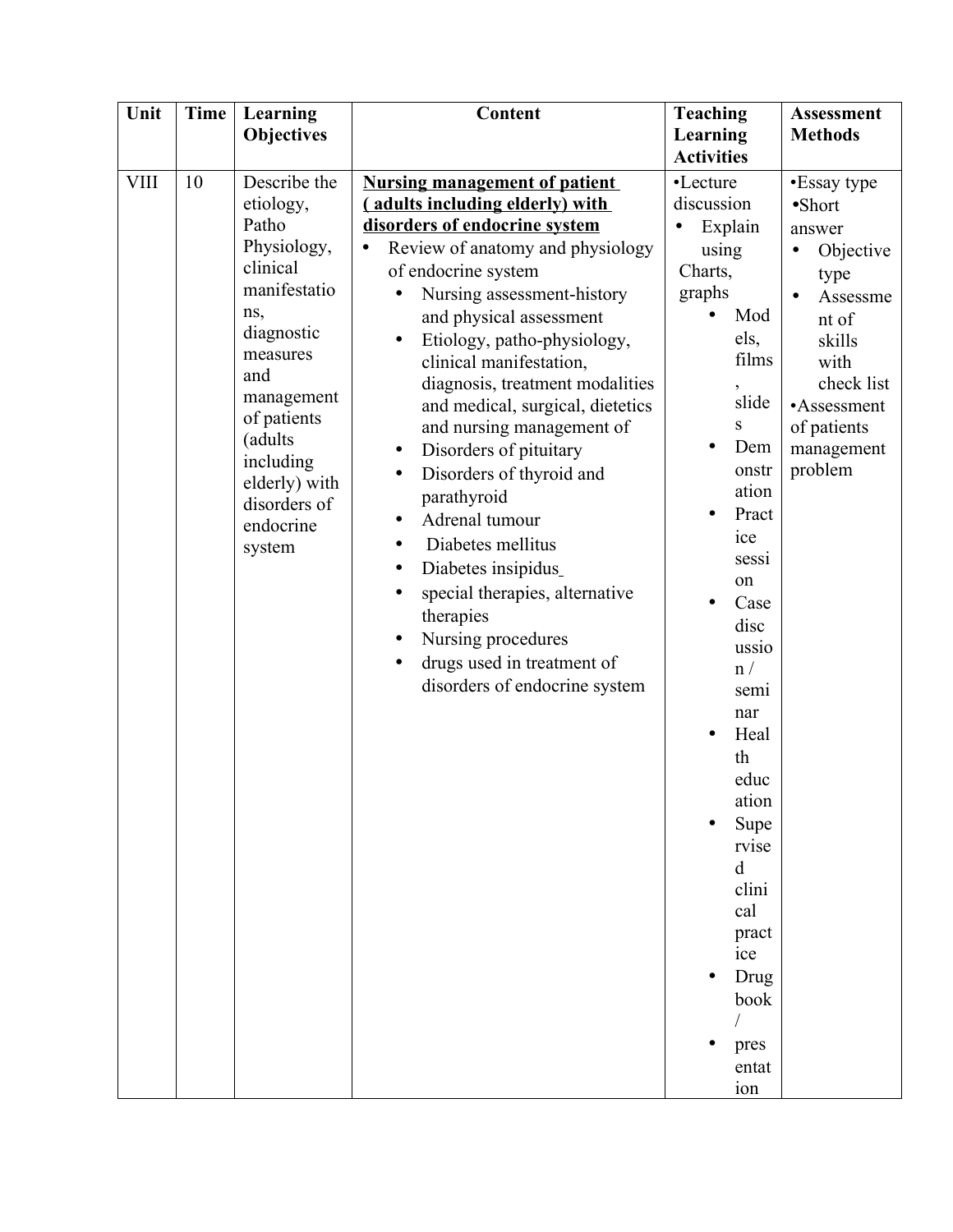| Unit | <b>Time</b> | Learning                      | Content                                  | <b>Teaching</b>   | <b>Assessment</b> |
|------|-------------|-------------------------------|------------------------------------------|-------------------|-------------------|
|      |             | <b>Objectives</b>             |                                          | Learning          | <b>Methods</b>    |
|      |             |                               |                                          | <b>Activities</b> |                   |
| IX   | 10          | Describe the                  | <b>Nursing management of patients</b>    | Lecture<br>lo     | •Essay type       |
|      |             | etiology,                     | (adults including elderly) with          | discussio         | $\bullet$ Short   |
|      |             | Patho                         | disorders of Integumentary system        | n                 | answer            |
|      |             | Physiology,                   | Review of anatomy and                    | Explain           | Objective         |
|      |             | clinical                      | physiology of skin and its               | using             | type              |
|      |             | manifestatio                  | appendages                               | Charts,           | Assessment        |
|      |             | ns,                           | Nursing assessment-history and           | graphs            | of skills         |
|      |             | diagnostic                    | physical assessment                      | Mode              | with check        |
|      |             | measures and                  | Etiology, Pathphysiology,                | ls,               | list              |
|      |             | management                    | clinical manifestation,                  | films,            | •Assessment       |
|      |             | of patients                   | diagnosis, treatment modalities          | slides            | of patients       |
|      |             | (adults                       | and medical, surgical, dietetics         | Dem               | management        |
|      |             | including                     | and nursing management of                | onstr             | problem           |
|      |             | elderly) with<br>disorders of | disorders of skin and its                | ation             |                   |
|      |             | skin                          | appendages                               | Practi            |                   |
|      |             |                               | Lesions and abrasions                    | ce                |                   |
|      |             |                               | Infection and infestations:<br>$\bullet$ | sessio            |                   |
|      |             |                               | Dermatitis                               | n                 |                   |
|      |             |                               | Dermatoses; infectious and<br>$\bullet$  | Case              |                   |
|      |             |                               | non infectious "inflammatory             | discu             |                   |
|      |             |                               | determatoses                             | ssion             |                   |
|      |             |                               | Acne vulgaris<br>$\bullet$               |                   |                   |
|      |             |                               | Allergies and Eczema                     | semin             |                   |
|      |             |                               | Psoriasis                                | ar                |                   |
|      |             |                               | Malignant melanoma                       | Healt             |                   |
|      |             |                               | Alopecia                                 | $\boldsymbol{h}$  |                   |
|      |             |                               | Leucoderma                               | educa             |                   |
|      |             |                               | Care of patient with Skin                | tion              |                   |
|      |             |                               | surgery                                  | Super             |                   |
|      |             |                               | Special therapies, alternative therapies | vised             |                   |
|      |             |                               | Nursing procedures,                      | clinic            |                   |
|      |             |                               | drugs used in treatment of               | al                |                   |
|      |             |                               | disorders of Integumentary               | practi            |                   |
|      |             |                               | system                                   | ce                |                   |
|      |             |                               |                                          | Drug              |                   |
|      |             |                               |                                          | book              |                   |
|      |             |                               |                                          |                   |                   |
|      |             |                               |                                          | presentation      |                   |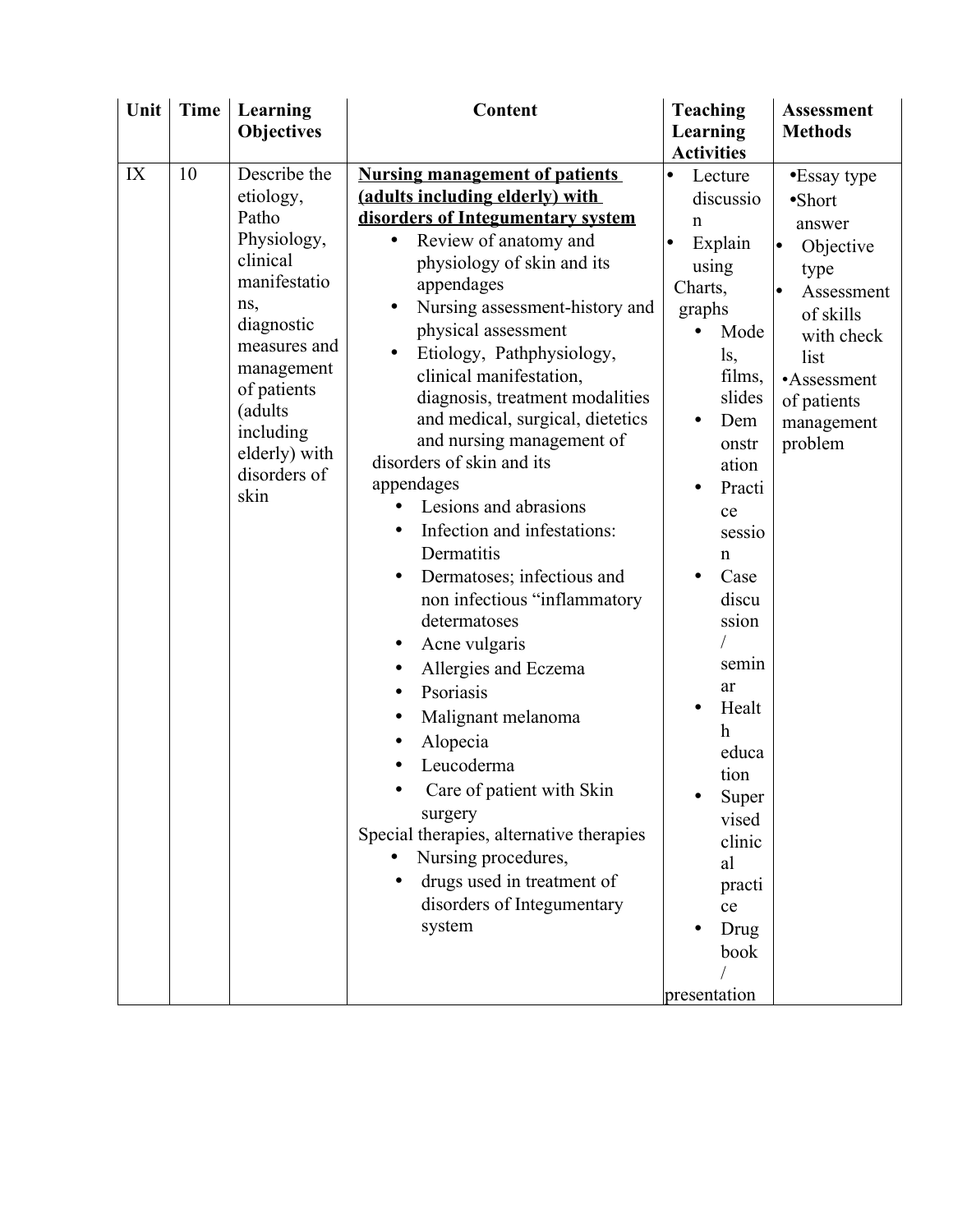| Unit | <b>Time</b> | Learning                                                                                                                                                                                                                                    | Content                                                                                                                                                                                                                                                                                                                                                                                                                                                                                                                                                                                                                                                                                                                                                                                                                                                                                                                                                                                                                                                                                                                          | <b>Teaching</b>                                                                                                                                                                                                                                                                                                                    | <b>Assessment</b>                                                                                                                                                                                      |
|------|-------------|---------------------------------------------------------------------------------------------------------------------------------------------------------------------------------------------------------------------------------------------|----------------------------------------------------------------------------------------------------------------------------------------------------------------------------------------------------------------------------------------------------------------------------------------------------------------------------------------------------------------------------------------------------------------------------------------------------------------------------------------------------------------------------------------------------------------------------------------------------------------------------------------------------------------------------------------------------------------------------------------------------------------------------------------------------------------------------------------------------------------------------------------------------------------------------------------------------------------------------------------------------------------------------------------------------------------------------------------------------------------------------------|------------------------------------------------------------------------------------------------------------------------------------------------------------------------------------------------------------------------------------------------------------------------------------------------------------------------------------|--------------------------------------------------------------------------------------------------------------------------------------------------------------------------------------------------------|
|      |             | <b>Objectives</b>                                                                                                                                                                                                                           |                                                                                                                                                                                                                                                                                                                                                                                                                                                                                                                                                                                                                                                                                                                                                                                                                                                                                                                                                                                                                                                                                                                                  | Learning                                                                                                                                                                                                                                                                                                                           | <b>Methods</b>                                                                                                                                                                                         |
|      |             |                                                                                                                                                                                                                                             |                                                                                                                                                                                                                                                                                                                                                                                                                                                                                                                                                                                                                                                                                                                                                                                                                                                                                                                                                                                                                                                                                                                                  | <b>Activities</b>                                                                                                                                                                                                                                                                                                                  |                                                                                                                                                                                                        |
| X    | 15          | Describe the<br>etiology,<br>Pathology,<br>Physiology,<br>clinical<br>manifestatio<br>ns,<br>diagnostic<br>measures and<br>management<br>of patients<br>(adults<br>including<br>elderly) with<br>disorders of<br>musculoskel<br>etal system | <b>Nursing management of patients</b><br>(adults including elderly) with<br>musculoskeletal problems<br>Review of anatomy and<br>$\bullet$<br>physiology of musculoskeletal<br>system,<br>Nursing assessment-history and<br>physical assessment<br>Etiology, Pathophysiology,<br>clinical manifestation,<br>diagnosis, treatment modalities<br>and medical, surgical, dietetics<br>and nursing management of<br><b>Disorders of:</b><br>Muscles, ligaments and joints-<br>$\Box$<br>inflammation, infection trauma<br>Bones-inflammation, infection,<br>$\Box$<br>dislocation, sprain, fracture,<br>tumour & trauma<br>Osteomalacia and osteoporosis<br>$\Box$<br>Arthritis<br>$\Box$<br>Congenital deformities<br>$\Box$<br>Spinal column – defects and<br>$\Box$<br>deformities, tumor, Prolapsed inter<br>vertebral disc. Pott's spine<br>Paget's disease<br>$\Box$<br>Amputation<br>Prosthesis<br>Transplant and replacement<br>surgeries<br>Rehabilitation special<br>$\bullet$<br>therapies, alternative therapies<br>Nursing procedures, drug used in<br>$\bullet$<br>treatment of disorders of<br>musculoskeletal system | Lecture $\vert \bullet \vert$<br>$\bullet$<br>discussi<br>on<br>Explain<br>using<br>Chart,<br>graphs<br>Models,<br>films,<br>slides<br>Demons<br>tration<br>Practice<br>session<br>Case<br>discussi<br>$\alpha$ /<br>seminar<br>Health<br>educatio<br>n<br>Supervi<br>sed<br>clinical<br>practice<br>Drug<br>book/<br>presentation | Essay<br>type<br>Short<br>answers<br>Objective<br>lo<br>type<br>Assessme<br>nt of skill<br>with<br>check list<br>check list<br>$\bullet$<br>Assessme<br>nt of<br>patients<br>managem<br>ent<br>problem |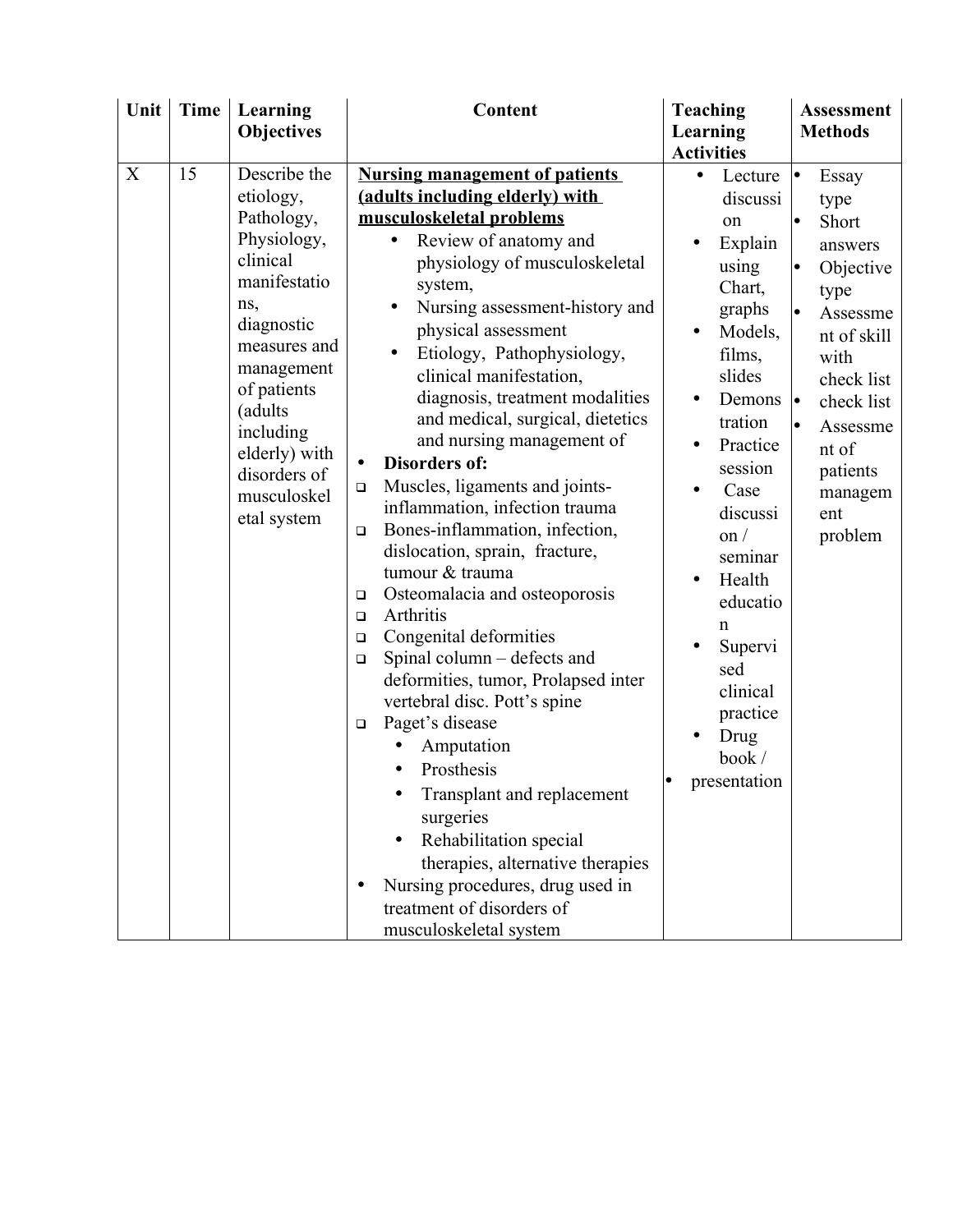| Unit | <b>Time</b> | Learning                 | <b>Content</b>                                                                                                                    | <b>Teaching</b>                                        | <b>Assessment</b>    |
|------|-------------|--------------------------|-----------------------------------------------------------------------------------------------------------------------------------|--------------------------------------------------------|----------------------|
|      |             | <b>Objectives</b>        |                                                                                                                                   | Learning                                               | <b>Methods</b>       |
| XI   | 10          | • Describe the           | <b>Nursing management of Patient</b>                                                                                              | <b>Activities</b><br>•Lecture                          | •Essay type          |
|      |             | etiology, patho          | (adults Including elderly) with                                                                                                   | Discussion                                             | $\bullet$ Short      |
|      |             | physiology,              | <b>Immunological problems</b>                                                                                                     | •Explain using                                         |                      |
|      |             | clinical                 | • Review of Immune system.                                                                                                        | Charts, Graphs                                         | answer<br>•Objective |
|      |             | manifestations           | · Nursing Assessment-History and                                                                                                  | ·Models, films                                         |                      |
|      |             | diagnostic               | physical assessment                                                                                                               | slides                                                 | type<br>•Assessment  |
|      |             | Measures and             | • Etiology, Pathophysiology, clinical                                                                                             | ·Demonstratio                                          | of skills with       |
|      |             | Management of            | manifestations, diagnosis treatment                                                                                               | n                                                      | check list           |
|      |             | Patients (adults         | modalities and medical, surgical,                                                                                                 | •Practice                                              | •Assessment          |
|      |             | Including                | dietetics and nursing management                                                                                                  | session                                                | of patient           |
|      |             | elderly) with            | $of-$                                                                                                                             | $\bullet$ Case                                         | management           |
|      |             | disorders of             | •Immunodeficiency disorder                                                                                                        | discussion/                                            | problem              |
|      |             | Immunological<br>systems | • Primary immuno deficiency                                                                                                       | Seminar                                                |                      |
|      |             |                          | •Phagocytic dysfunction                                                                                                           | $\bullet$ Health                                       |                      |
|      |             |                          | •B-cell and T-cell deficiencies                                                                                                   | education                                              |                      |
|      |             |                          | •Secondary immuno-deficiencies                                                                                                    | •Supervised                                            |                      |
|      |             |                          | • Acquired Immuno Deficiency                                                                                                      | clinical                                               |                      |
|      |             |                          | Syndrome (AIDS)                                                                                                                   | practice                                               |                      |
|      |             |                          | • Incidence of HIV & AIDS                                                                                                         | •Drug book/                                            |                      |
|      |             |                          | •Epidemiology                                                                                                                     | presentation                                           |                      |
|      |             |                          | ·Transmission-prevention of                                                                                                       |                                                        |                      |
|      |             |                          | Transmission                                                                                                                      |                                                        |                      |
|      |             |                          | • Standard safety precautions                                                                                                     |                                                        |                      |
|      |             |                          | ·Roll of nurse, counseling                                                                                                        |                                                        |                      |
|      |             |                          | •Health education and home care                                                                                                   |                                                        |                      |
|      |             |                          | consideration,                                                                                                                    |                                                        |                      |
|      |             |                          | ·National AIDS control program                                                                                                    |                                                        |                      |
|      |             |                          | NACO various National and                                                                                                         |                                                        |                      |
|      |             |                          | international agencies.                                                                                                           |                                                        |                      |
|      |             |                          |                                                                                                                                   |                                                        |                      |
|      |             |                          | •Rehabilitation,                                                                                                                  |                                                        |                      |
|      |             |                          | Special therapies, alternative                                                                                                    |                                                        |                      |
|      |             |                          |                                                                                                                                   |                                                        |                      |
|      |             |                          |                                                                                                                                   |                                                        |                      |
|      |             |                          |                                                                                                                                   |                                                        |                      |
|      |             |                          | •Infection control program<br>therapies<br>Nursing procedures<br>Drugs used in treatment of disorders<br>of immunological systems | •Orientation<br>visit to<br>Hospital<br>control system |                      |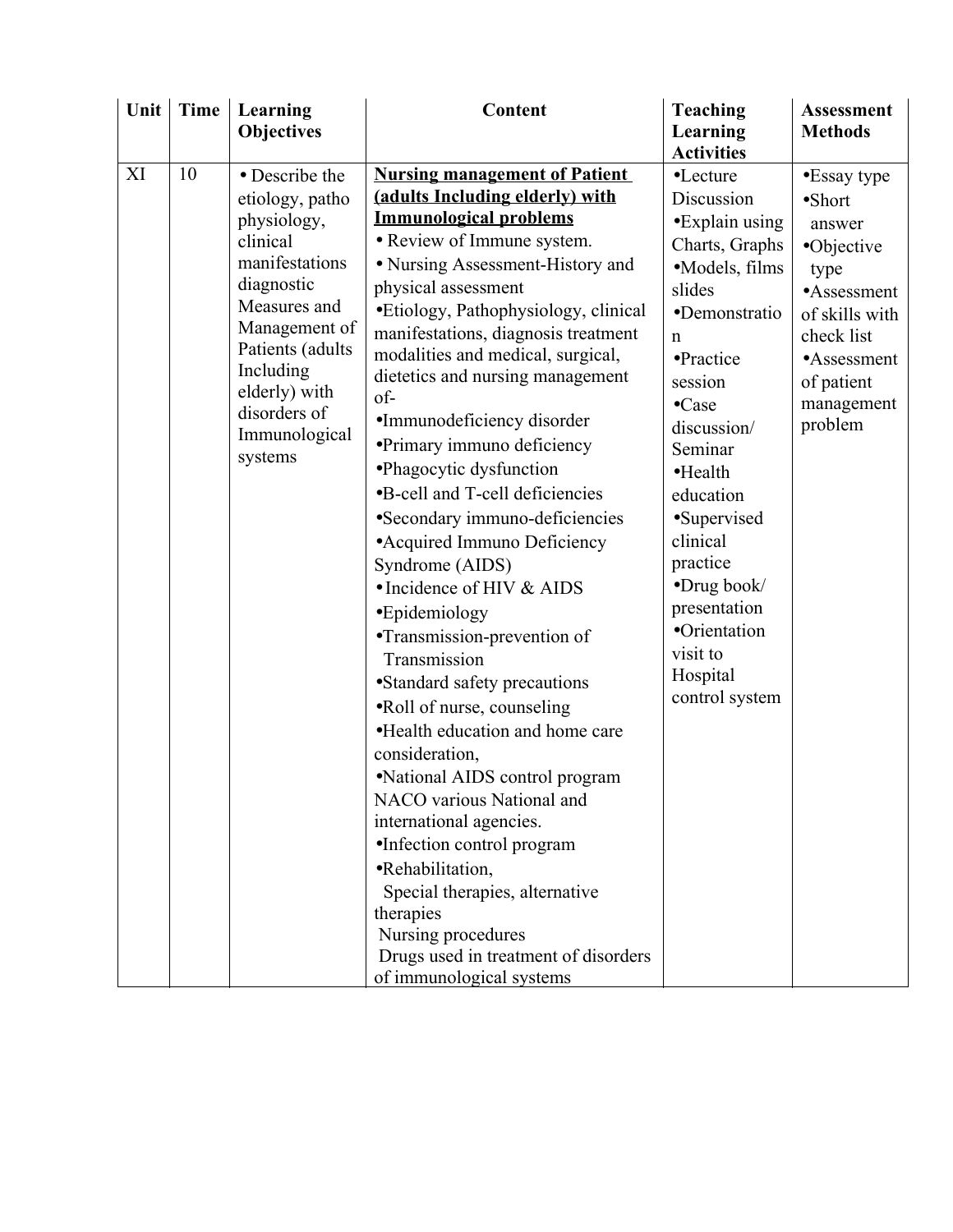| Unit | <b>Time</b> | Learning          | Content                                        | <b>Teaching</b>   | <b>Assessment</b> |
|------|-------------|-------------------|------------------------------------------------|-------------------|-------------------|
|      |             | <b>Objectives</b> |                                                | Learning          | <b>Methods</b>    |
|      |             |                   |                                                | <b>Activities</b> |                   |
| XII  | 20          | Describe the      | <b>Nursing management of patient</b>           | Lecture           | Essay type        |
|      |             | etiology,         | (adults including elderly) with                | discussion        | $\bullet$ Short   |
|      |             | Patho-,           | <b>Communicable Diseases</b>                   | $\bullet$ Explain | answer            |
|      |             | Physiology,       | Overview of infectious disease,                | using             | Objective         |
|      |             | clinical          | the infectious process                         | Charts, graphs    | type              |
|      |             | manifestations,   | Nursing Assessment-History and<br>$\bullet$    | Models, $\bullet$ | Assessme          |
|      |             | diagnostic        | physical assessment                            | films,            | nt of             |
|      |             | measures and      | Epidemiology, infectious process,<br>$\bullet$ | slides            | skills            |
|      |             | management        | clinical manifestations, diagnosis,            | Demo              | with              |
|      |             | of patients       | treatment, prevention and                      | nstrati           | check list        |
|      |             | (adults           | dietetics. Control and eradication             | on                | •Assessmen        |
|      |             | including         | of common communicable                         | Practic           | t of patients     |
|      |             | elderly) with     | diseases                                       | e                 | managemen         |
|      |             | Communicable      | Tuberculosis<br>$\Box$                         | sessio            | t problem         |
|      |             | <b>Diseases</b>   | Diarrhoeal diseases<br>$\Box$                  | $\mathbf n$       |                   |
|      |             |                   | Hepatitis A-E<br>$\Box$                        | Case              |                   |
|      |             |                   | Herpes<br>$\Box$                               | discus            |                   |
|      |             |                   | Chickenpox<br>$\Box$                           | sion/             |                   |
|      |             |                   | Smallpox<br>$\Box$                             | semin             |                   |
|      |             |                   | Typhoid<br>$\Box$                              | ar                |                   |
|      |             |                   | Meningitis<br>$\Box$                           | Health            |                   |
|      |             |                   | Gas gangrene<br>$\Box$                         | educat            |                   |
|      |             |                   | Leprosy<br>$\Box$                              | ion               |                   |
|      |             |                   | Dengue<br>$\Box$                               | Super             |                   |
|      |             |                   | Plague<br>$\Box$                               | vised             |                   |
|      |             |                   | Malaria<br>$\Box$                              | clinica           |                   |
|      |             |                   | Diphtheria<br>$\Box$                           |                   |                   |
|      |             |                   | Pertussis<br>$\Box$                            | practic           |                   |
|      |             |                   | Poliomyelitis<br>$\Box$                        | e                 |                   |
|      |             |                   | Measles<br>□                                   | Drug              |                   |
|      |             |                   | <b>Mumps</b><br>□<br>Influenza                 | book/             |                   |
|      |             |                   | $\Box$<br>Tetanus<br>$\Box$                    | presentation      |                   |
|      |             |                   | Yellow fever<br>$\Box$                         |                   |                   |
|      |             |                   | Filariasis<br>$\Box$                           |                   |                   |
|      |             |                   | HIV, AIDS communicable<br>$\Box$               |                   |                   |
|      |             |                   | diseases                                       |                   |                   |
|      |             |                   | Reproductive Tract Infections<br>$\bullet$     |                   |                   |
|      |             |                   | Special infection control                      |                   |                   |
|      |             |                   | measures; Notification, Isolation,             |                   |                   |
|      |             |                   | Quarantine, Immunization, Infectious           |                   |                   |
|      |             |                   | Disease Hospitals                              |                   |                   |
|      |             |                   | Special therapies, Alternative                 |                   |                   |
|      |             |                   | therapies                                      |                   |                   |
|      |             |                   | •Nursing procedures                            |                   |                   |
|      |             |                   | •Drugs used in treatment of                    |                   |                   |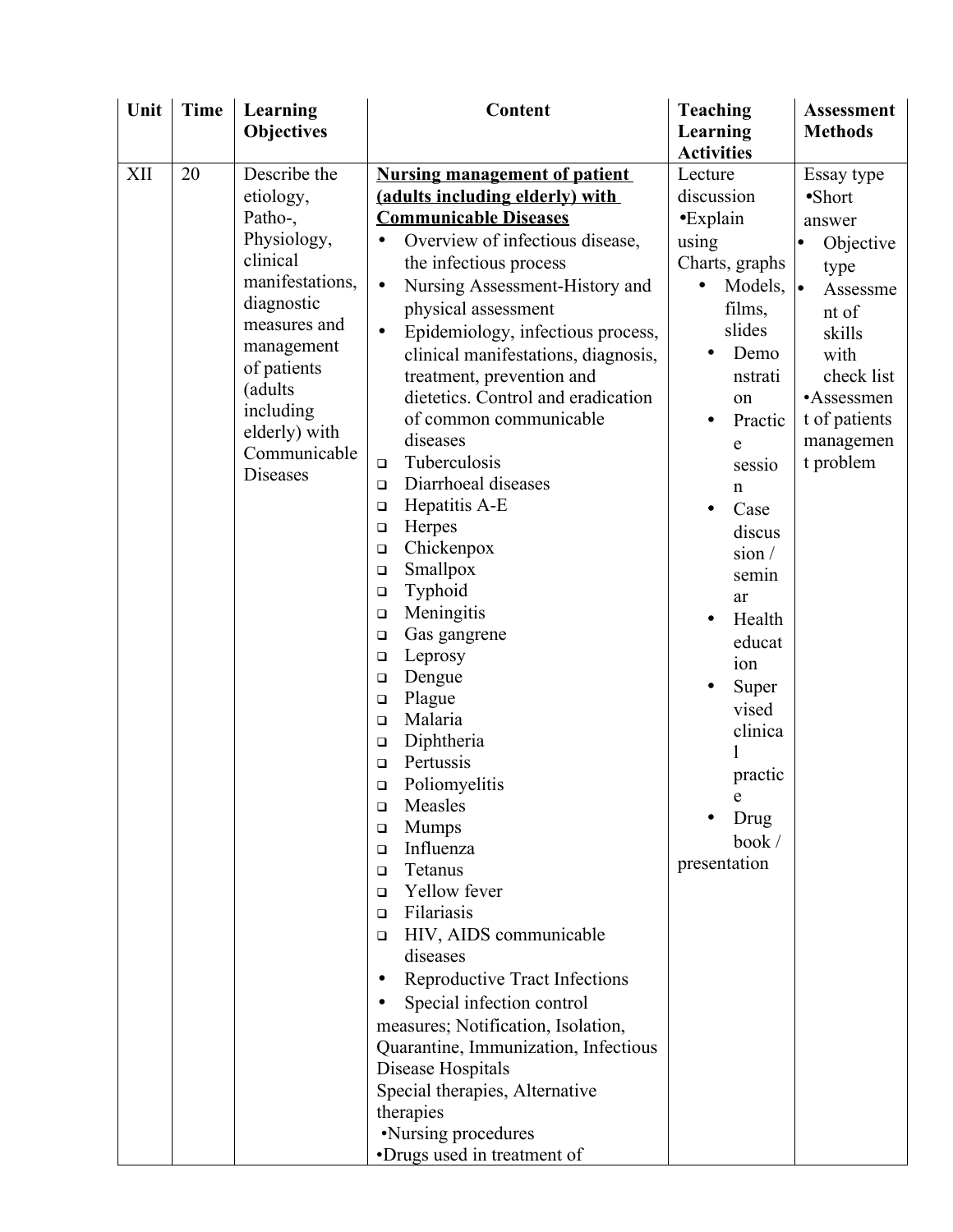| <b>Objectives</b><br>25<br>XIII<br><b>Peri Operative nursing:</b><br>Describe<br>$\bullet$                                                                                                                                                                                                                                                                                                                                                                                                                                                                                                                                                                                                                                                                                                                                                                                                                                                                                                                                                                                                                                                                                                                                                                                                                                                                                                                                                                                                                                                                             | Learning<br><b>Activities</b><br>Lecture<br>$\bullet$                                                                                                                                                                                 | <b>Methods</b>                                                                                              |
|------------------------------------------------------------------------------------------------------------------------------------------------------------------------------------------------------------------------------------------------------------------------------------------------------------------------------------------------------------------------------------------------------------------------------------------------------------------------------------------------------------------------------------------------------------------------------------------------------------------------------------------------------------------------------------------------------------------------------------------------------------------------------------------------------------------------------------------------------------------------------------------------------------------------------------------------------------------------------------------------------------------------------------------------------------------------------------------------------------------------------------------------------------------------------------------------------------------------------------------------------------------------------------------------------------------------------------------------------------------------------------------------------------------------------------------------------------------------------------------------------------------------------------------------------------------------|---------------------------------------------------------------------------------------------------------------------------------------------------------------------------------------------------------------------------------------|-------------------------------------------------------------------------------------------------------------|
|                                                                                                                                                                                                                                                                                                                                                                                                                                                                                                                                                                                                                                                                                                                                                                                                                                                                                                                                                                                                                                                                                                                                                                                                                                                                                                                                                                                                                                                                                                                                                                        |                                                                                                                                                                                                                                       |                                                                                                             |
| Organization and physical set<br>the<br>up of the operation theatre<br>organizati<br>on and<br>$(OT)$ :<br>Classification<br>physical<br>$\Box$<br>O.T.DESIGN<br>set up of<br>$\Box$<br><b>Staffing</b><br>operation<br>$\Box$<br>theatre<br>Members of the OT team.<br>$\Box$<br>Duties and responsibility of nurse<br>Identify<br>$\Box$<br>$\bullet$<br>in OT<br>the various<br>Principles of health and operating<br>$\Box$<br>instrument<br>room attire.<br>s and<br>Instruments<br>equipment<br>$\Box$<br>Sutures and suture materials<br>s used for<br>$\Box$<br>Equipments<br>$\Box$<br>common<br>O.T. tables and sets for common<br>surgical<br>$\Box$<br>surgical procedure<br>procedures<br>Scrubbing procedures<br>•Describe the<br>$\Box$<br>Gowning and gloving<br>infection<br>$\Box$<br>Preparation of O.T. sets<br>$\Box$<br>control<br>Monitoring the patients during<br>$\Box$<br>measures in<br>surgical procedures<br>the operation<br>Maintenance of therapeutics<br>theatre<br>•Describe the<br>environment in O.T.<br>role of the<br>Standard safely measures<br>$\bullet$<br>nurse in the<br>Infection control: fumigation,<br>$\Box$<br>Peri operative<br>disinfection and sterilization<br>nursing care<br>Biomedical waste management<br>$\Box$<br>Prevention of accidents and hazards<br>$\Box$<br>in O.T. • Anaesthesia<br>Types<br>Methods of administration<br>□<br>Effects and stages<br>□<br>Equipment<br>$\Box$<br>Drugs<br>$\Box$<br>Cardio pulmonary<br>Resuscitation (CPR)<br>Pain management techniques<br><b>Legal Aspects</b> | discussio<br>n<br>Explain<br>using<br>Charts,<br>graphs<br>Models,<br>$\bullet$<br>films,<br>slides<br>Demonst<br>ration<br>Practice<br>$\bullet$<br>session<br>Supervis<br>ed<br>clinical<br>practice<br>Drug book /<br>presentation | • Essay type<br>• Short<br>answer<br>Objective<br>type<br>Assessme<br>nt of<br>skills<br>with<br>check list |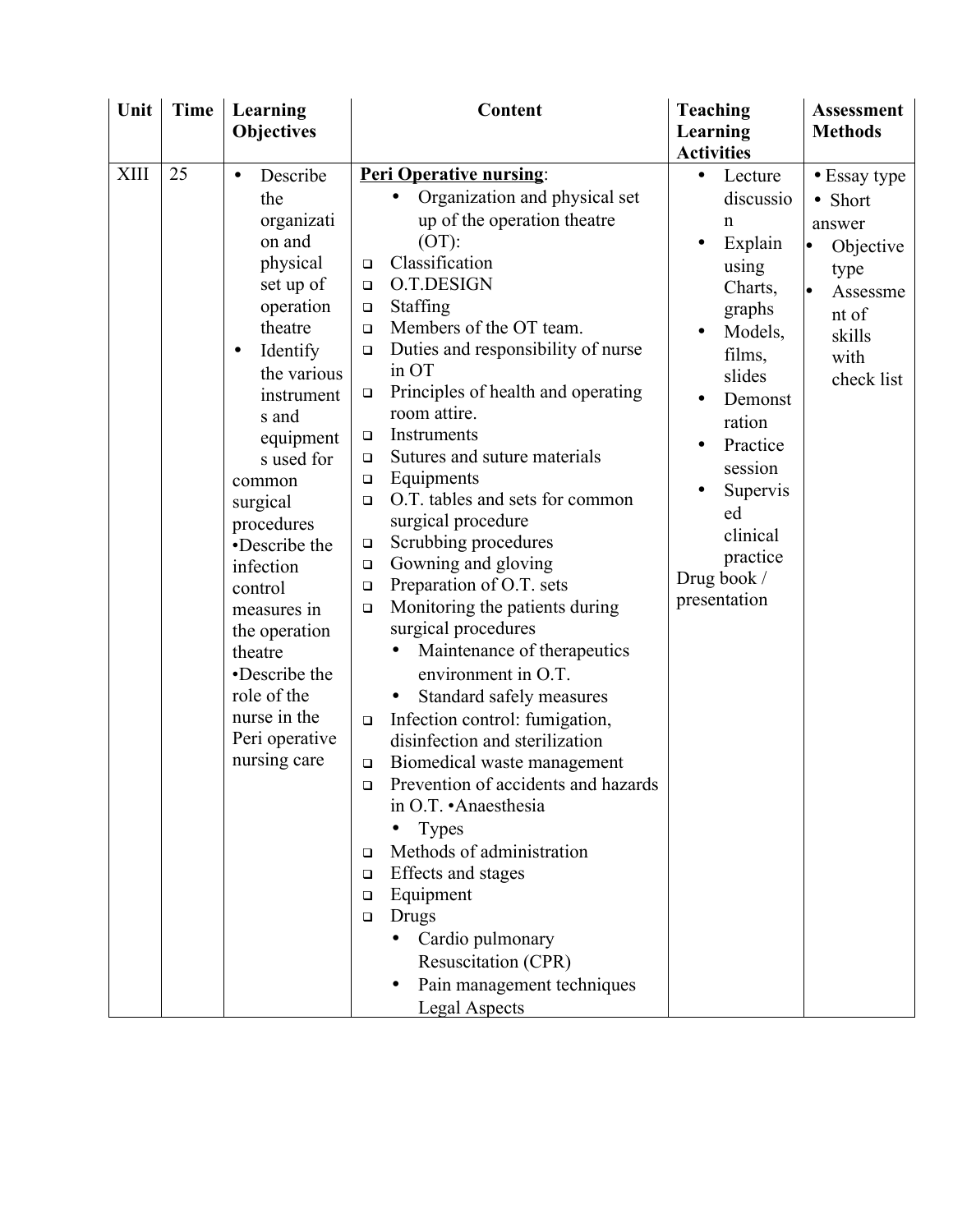## **MEDICAL SURGICAL NURSING (Adult including Geriatrics)-I Practical**

## **Placement: Second year Time: 720 Hours**

| <b>Areas</b>                                                                                                      | Dura-<br>tion<br>(in wk) | <b>Objectives</b>                                                                                                                                  | <b>Skills</b>                                                                                                                                                                                                                                                                                                                                                                                                                                                                                                                                                                                                                                                                                                                                                                                                                                                                                                                                                                                | <b>Assignments</b>                                                                                                                                                                                                           | <b>Assessment</b><br><b>Methods</b>                                                                                                                                                                                           |
|-------------------------------------------------------------------------------------------------------------------|--------------------------|----------------------------------------------------------------------------------------------------------------------------------------------------|----------------------------------------------------------------------------------------------------------------------------------------------------------------------------------------------------------------------------------------------------------------------------------------------------------------------------------------------------------------------------------------------------------------------------------------------------------------------------------------------------------------------------------------------------------------------------------------------------------------------------------------------------------------------------------------------------------------------------------------------------------------------------------------------------------------------------------------------------------------------------------------------------------------------------------------------------------------------------------------------|------------------------------------------------------------------------------------------------------------------------------------------------------------------------------------------------------------------------------|-------------------------------------------------------------------------------------------------------------------------------------------------------------------------------------------------------------------------------|
| General<br><b>Medical</b><br>Ward<br>(Respira -<br>- tory,<br>GI,<br>Endocrine,<br>Renal,<br>Hemoto -<br>$-logy)$ | 06                       | · Provide<br>nursing<br>care to<br>adult<br>patients<br>with<br>medical<br>disorders<br>• Counsel<br>and<br>educate<br>patients<br>and<br>families | Assessment of the<br>$\bullet$<br>patient<br>Taking history<br>$\Box$<br>Perform general and<br>$\Box$<br>specific physical<br>examination<br>Respiratory<br>$\overline{\phantom{a}}$<br>GI<br>$\blacksquare$<br>Endocrine<br>$\blacksquare$<br>Renal<br>$\qquad \qquad -$<br>Hematology<br>$\overline{\phantom{a}}$<br>Identify alterations and<br>$\Box$<br>deviations.<br>Practice medical<br>$\bullet$<br>surgical asepsis<br>Standard safety<br>measures.<br>Administer medications<br>$\bullet$<br>Oral, IV, IM, ID,<br>$\Box$<br>Subcutaneous,<br>Airlock and Z-Track<br>method<br>•Blood and Component<br>Therapy<br>IV therapy<br>IV canulation<br>$\Box$<br>Maintenance and<br>$\Box$<br>monitoring<br>IV additives<br>$\Box$<br>IV Bottle change<br>$\Box$<br>Oxygen therapy by<br>$\bullet$<br>different methods<br>Ambu bag<br>$\Box$<br>Ventuiry mask<br>$\Box$<br>Nebulization<br>$\bullet$<br>Chest physio-therapy<br>Postural drainage<br>$\bullet$<br>Naso gastric feeding | • Plan and give<br>care to 3-4<br>assigned patients<br>• Nursing care<br>plan-02<br>• Nursing case<br>presentaion-1<br>$\bullet$ Drug<br>presentation-1<br>· Maintain drug<br>book<br>· Maintain<br>Practical record<br>book | $\bullet$ Assess<br>perform-<br>ance with<br>rating<br>scale<br>• Assess<br>each skill<br>with<br>checklist<br>· Evaluation<br>of case<br>study/<br>presenta-<br>tion<br>$\bullet$ Comple-<br>tion of<br>practical<br>record. |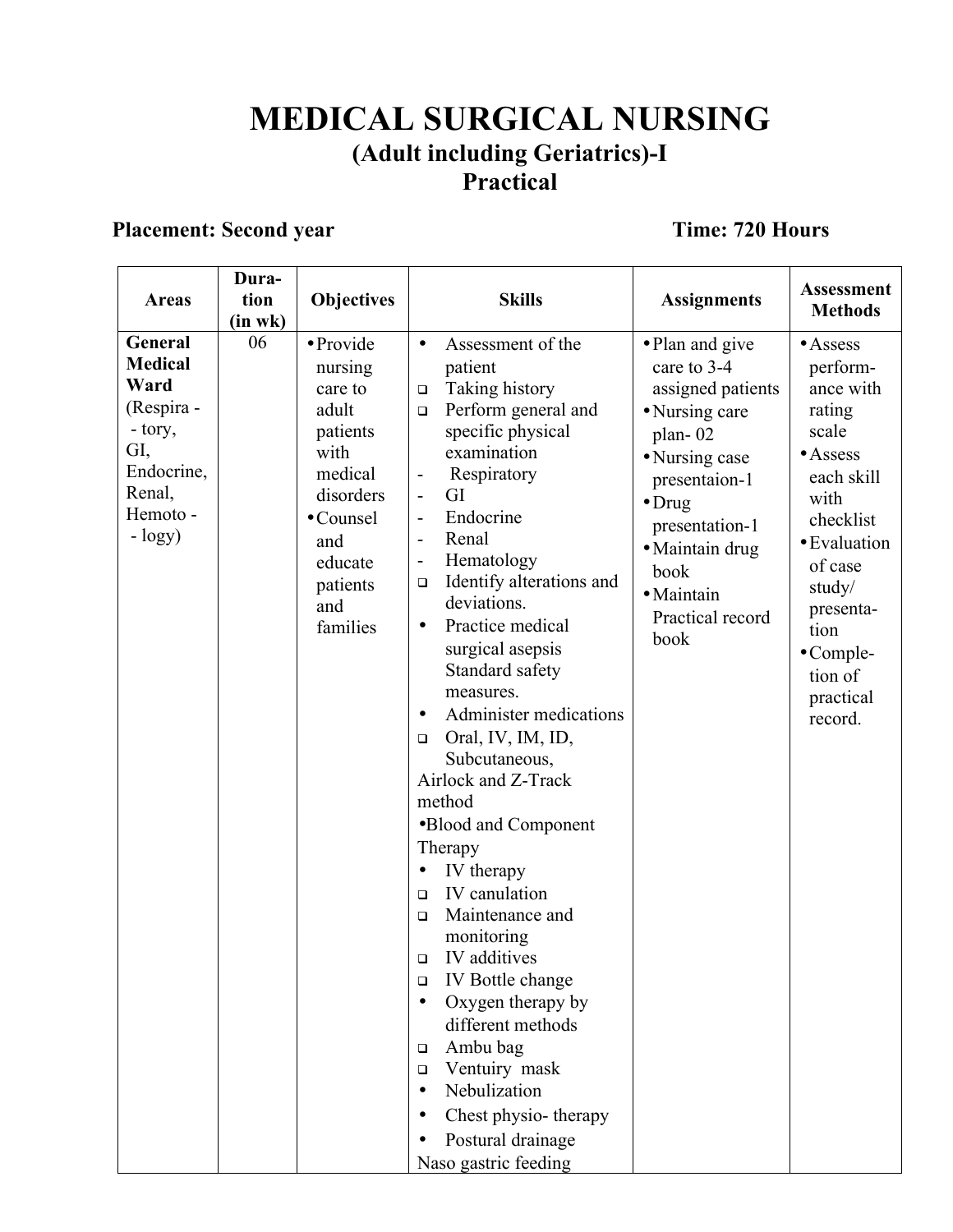| <b>Areas</b> | Dura-<br>tion | <b>Objectives</b> | <b>Skills</b>                                                                        | <b>Assignments</b> | <b>Assessment</b><br><b>Methods</b> |
|--------------|---------------|-------------------|--------------------------------------------------------------------------------------|--------------------|-------------------------------------|
|              | $(in$ wk $)$  |                   |                                                                                      |                    |                                     |
|              |               |                   | •Gastric lavage                                                                      |                    |                                     |
|              |               |                   | •Perform/Assist in                                                                   |                    |                                     |
|              |               |                   | therapeutic procedures                                                               |                    |                                     |
|              |               |                   | Thoracentesis<br>$\Box$                                                              |                    |                                     |
|              |               |                   | Abdominal<br>$\Box$                                                                  |                    |                                     |
|              |               |                   | Paracentesis                                                                         |                    |                                     |
|              |               |                   | Barium meal<br>$\Box$                                                                |                    |                                     |
|              |               |                   | <b>USG</b><br>$\Box$                                                                 |                    |                                     |
|              |               |                   | Endoscopy<br>$\Box$                                                                  |                    |                                     |
|              |               |                   | <b>ERCP</b><br>$\overline{\phantom{a}}$                                              |                    |                                     |
|              |               |                   | OGD scopy<br>$\overline{\phantom{a}}$                                                |                    |                                     |
|              |               |                   | Colonoscopy<br>$\overline{\phantom{a}}$                                              |                    |                                     |
|              |               |                   | Proctoscopy<br>$\overline{\phantom{a}}$<br>Sigmoidoscopy<br>$\overline{\phantom{a}}$ |                    |                                     |
|              |               |                   |                                                                                      |                    |                                     |
|              |               |                   | Blood and component<br>$\bullet$                                                     |                    |                                     |
|              |               |                   | Transfusion                                                                          |                    |                                     |
|              |               |                   | Plasma<br>$\Box$                                                                     |                    |                                     |
|              |               |                   | <b>RBC</b><br>$\Box$                                                                 |                    |                                     |
|              |               |                   | Whole blood<br>$\Box$                                                                |                    |                                     |
|              |               |                   | Platelet<br>$\Box$                                                                   |                    |                                     |
|              |               |                   | Cryoprecipitate<br>$\Box$                                                            |                    |                                     |
|              |               |                   | Throat suctioning<br>$\bullet$                                                       |                    |                                     |
|              |               |                   | Collect specimens for<br>$\bullet$                                                   |                    |                                     |
|              |               |                   | common investigations                                                                |                    |                                     |
|              |               |                   | Blood<br>$\Box$                                                                      |                    |                                     |
|              |               |                   | Urine<br>$\Box$<br>Stool                                                             |                    |                                     |
|              |               |                   | $\Box$<br>Sputum                                                                     |                    |                                     |
|              |               |                   | □<br>Maintain elimination<br>$\bullet$                                               |                    |                                     |
|              |               |                   | Catheterization<br>$\Box$                                                            |                    |                                     |
|              |               |                   | Catheter care<br>$\Box$                                                              |                    |                                     |
|              |               |                   | Bowel wash<br>$\Box$                                                                 |                    |                                     |
|              |               |                   | Enema<br>$\Box$                                                                      |                    |                                     |
|              |               |                   | Urinary drainage<br>$\Box$                                                           |                    |                                     |
|              |               |                   | Bladder wash<br>$\Box$                                                               |                    |                                     |
|              |               |                   | Maintain Intake, output<br>$\bullet$                                                 |                    |                                     |
|              |               |                   | and documentation                                                                    |                    |                                     |
|              |               |                   | Counsel and teach                                                                    |                    |                                     |
|              |               |                   | related to specific                                                                  |                    |                                     |
|              |               |                   | disease conditions.                                                                  |                    |                                     |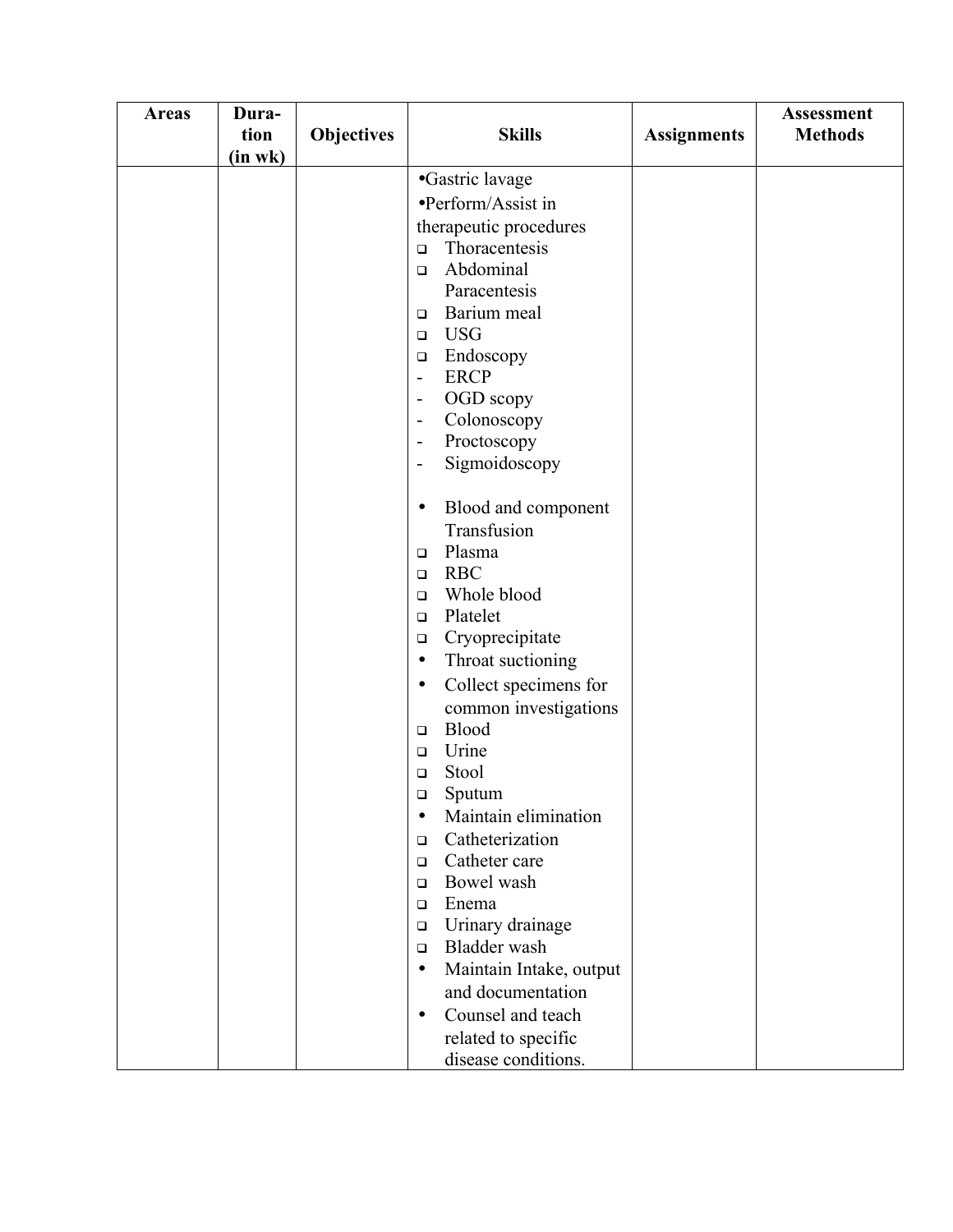| <b>Areas</b>                                                         | <b>Duration</b><br>(in wk) | <b>Objectives</b>                                                                                                                                                                            | <b>Skills</b>                                                                                                                                                                                                                                                                                                                                                                                                                                                                                                                                                                                                                                                                                                          | <b>Assignments</b>                                                                                                                                                                                                                                          | <b>Assessment</b><br><b>Methods</b>                                                                                                                                                                                                                                           |
|----------------------------------------------------------------------|----------------------------|----------------------------------------------------------------------------------------------------------------------------------------------------------------------------------------------|------------------------------------------------------------------------------------------------------------------------------------------------------------------------------------------------------------------------------------------------------------------------------------------------------------------------------------------------------------------------------------------------------------------------------------------------------------------------------------------------------------------------------------------------------------------------------------------------------------------------------------------------------------------------------------------------------------------------|-------------------------------------------------------------------------------------------------------------------------------------------------------------------------------------------------------------------------------------------------------------|-------------------------------------------------------------------------------------------------------------------------------------------------------------------------------------------------------------------------------------------------------------------------------|
| General<br><b>Surgical</b><br>Ward (GI,<br>urinary,<br><b>CVTS</b> ) | 06                         | Provide<br>$\bullet$<br>pre and<br>post<br>operative<br>nursing<br>care to<br>adult<br>patients<br>with<br>surgical<br>disorders<br>Counsel<br>and<br>educate<br>patients<br>and<br>families | Similar to skills of<br>General medical Ward<br>$^{+}$<br>Pre operative<br>$\bullet$<br>preparation of<br>patients.<br>Preparation of skin<br>$\Box$<br>Informed<br>$\Box$<br>Consent<br>Assist in various<br>$\Box$<br>investigations in<br>various surgeries<br>Post operative care<br>$\bullet$<br>Receiving patient,<br>assessment,<br>monitoring, care<br>Care of wounds<br>$\bullet$<br>and drainage<br>Romovac drain<br>$\Box$<br>Suture removal<br>$\bullet$<br>Ambulation and<br>$\bullet$<br>exercise<br>Naso gastric<br>$\bullet$<br>aspiration<br>Care of chest<br>$\bullet$<br>drainage<br>Ostomy care<br>$\bullet$<br>Gastrostomy<br>□<br>Colostomy<br>$\Box$<br>Enterostomy<br>□<br>Rehabilitation<br>٠ | • Plan and give<br>care to 3-4<br>assigned<br>patients<br>Nursing care<br>٠<br>$plan - 02$<br>Nursing case<br>$\bullet$<br>study - $01$<br>Maintain<br>$\bullet$<br>drug book<br>Maintain<br>$\bullet$<br>practical<br>record book                          | $\bullet$ Assess<br>performanc<br>e with<br>rating scale<br>$\bullet$ Assess<br>each skill<br>with<br>checklist<br>· Evaluation<br>of case<br>study/<br>presentatio<br>n<br>$\bullet$ Comple-<br>tion of<br>practical<br>record.<br>· Evaluation<br>of care $\&$<br>case plan |
| Cardiolog<br>y ward /<br>CCU/<br><b>ICU</b>                          | 02                         | •Provide<br>nursing care<br>to patients<br>with cardiac<br>disorders<br>•Counsel<br>and educate<br>patients and<br>families                                                                  | Physical<br>$\bullet$<br>examination of the<br>cardio vascular<br>system<br>Recording and<br>$\bullet$<br>interpreting ECG<br>Monitoring of<br>$\bullet$<br>patients<br>Preparation and<br>assisting in non-<br>invasive and invasive<br>diagnostic procedures.                                                                                                                                                                                                                                                                                                                                                                                                                                                        | Plan and give<br>$\bullet$<br>care to 3-4<br>assigned<br>patients<br>Nursing care<br>$\bullet$<br>$plan - 01$<br>Nursing case<br>$\bullet$<br>presentation-<br>0 <sub>1</sub><br>Maintain<br>$\bullet$<br>drug book<br>Maintain<br>practical record<br>book | $\bullet$ Assess<br>perform-<br>ance with<br>rating scale<br>$\bullet$ Assess<br>each skill<br>with<br>checklist<br>• Evalua-tion<br>of case<br>study<br>• Evalua-tion<br>of Nursing<br>care plan                                                                             |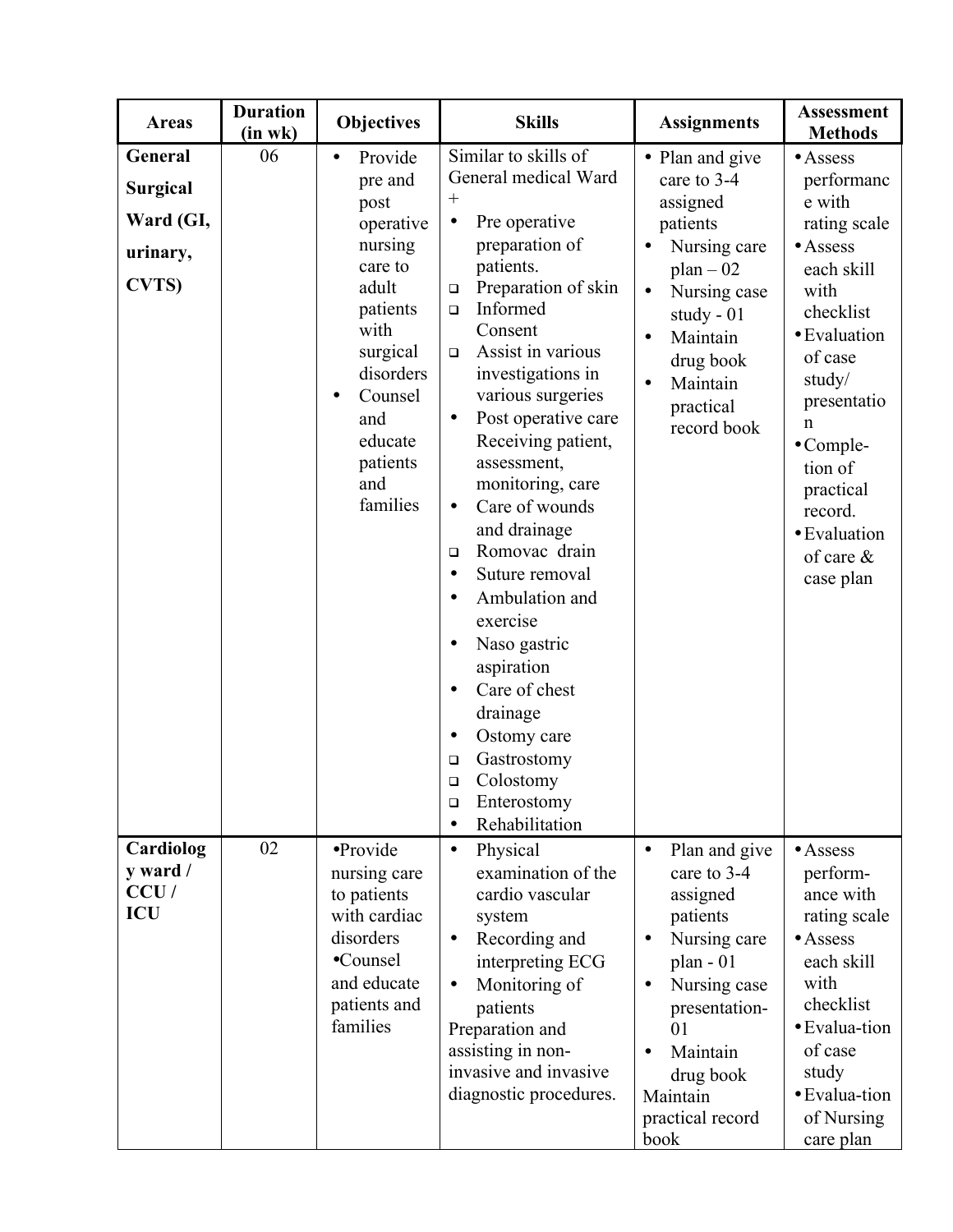| <b>Areas</b>                | Dura-<br>tion<br>(in wk) | Objectives                                                                                                                                                                                                                                                                                                                                                      | <b>Skills</b>                                                                                                                                                                                                                                                                                                                                                                                 | <b>Assignments</b>                                                                                                                                                                                  | <b>Assessment</b><br><b>Methods</b>                                                                              |
|-----------------------------|--------------------------|-----------------------------------------------------------------------------------------------------------------------------------------------------------------------------------------------------------------------------------------------------------------------------------------------------------------------------------------------------------------|-----------------------------------------------------------------------------------------------------------------------------------------------------------------------------------------------------------------------------------------------------------------------------------------------------------------------------------------------------------------------------------------------|-----------------------------------------------------------------------------------------------------------------------------------------------------------------------------------------------------|------------------------------------------------------------------------------------------------------------------|
|                             |                          |                                                                                                                                                                                                                                                                                                                                                                 | 2D Echo<br>$\Box$<br>Colour Doppler<br>$\Box$<br>Holter<br>$\Box$<br>12 Lead ECG<br>$\Box$<br>Stress test<br>$\Box$<br>Care of patients<br>$\bullet$<br>undergoing Angiography<br>Administer cardiac drugs<br>$\bullet$<br>Cardio pulmonary<br>$\bullet$<br>Resuscitation<br>Pre operative and post<br>$\bullet$<br>operative care of patients<br>undergoing cardiac<br>surgeries.            |                                                                                                                                                                                                     | • Compilatio<br>n of<br>activity<br>record                                                                       |
| Operation<br><b>Theatre</b> | 06                       | $\bullet$ Identify<br>instruments<br>used in<br>common<br>operations<br>• Participate<br>in Infection<br>control<br>practices in<br>the<br>Operation<br>Theatre<br>$\bullet$ Set up the<br>table /<br>trolleys for<br>common<br>operative<br>procedures<br>$\bullet$ Assist in<br>giving<br>anesthesia<br>$\bullet$ Assist in<br>the<br>operative<br>procedures | • Scrubbing, gowning,<br>gloving<br>• Identify instruments,<br>suturing materials for<br>common operations.<br>· Disinfection, carbolization,<br>fumigation<br>• Preparation of instrument<br>sets for common<br>operations<br>· Sterilization of sharps and<br>other instruments<br>• Prepare the OT table<br>depending upon the<br>operation<br>• Positioning and monitoring<br>of patients | Assist as a<br>$\bullet$<br>circulator<br>y nurse in<br>Major<br>cases-05<br>Minor<br>cases-5<br>Assist as a<br>scrub<br>nurse in<br>Major<br>cases-05<br>Minor<br>cases-5<br>Maintain<br>drug book | $\bullet$ Assess<br>perform-<br>ance with<br>rating scale<br>$\bullet$ Comple-<br>tion of<br>practical<br>record |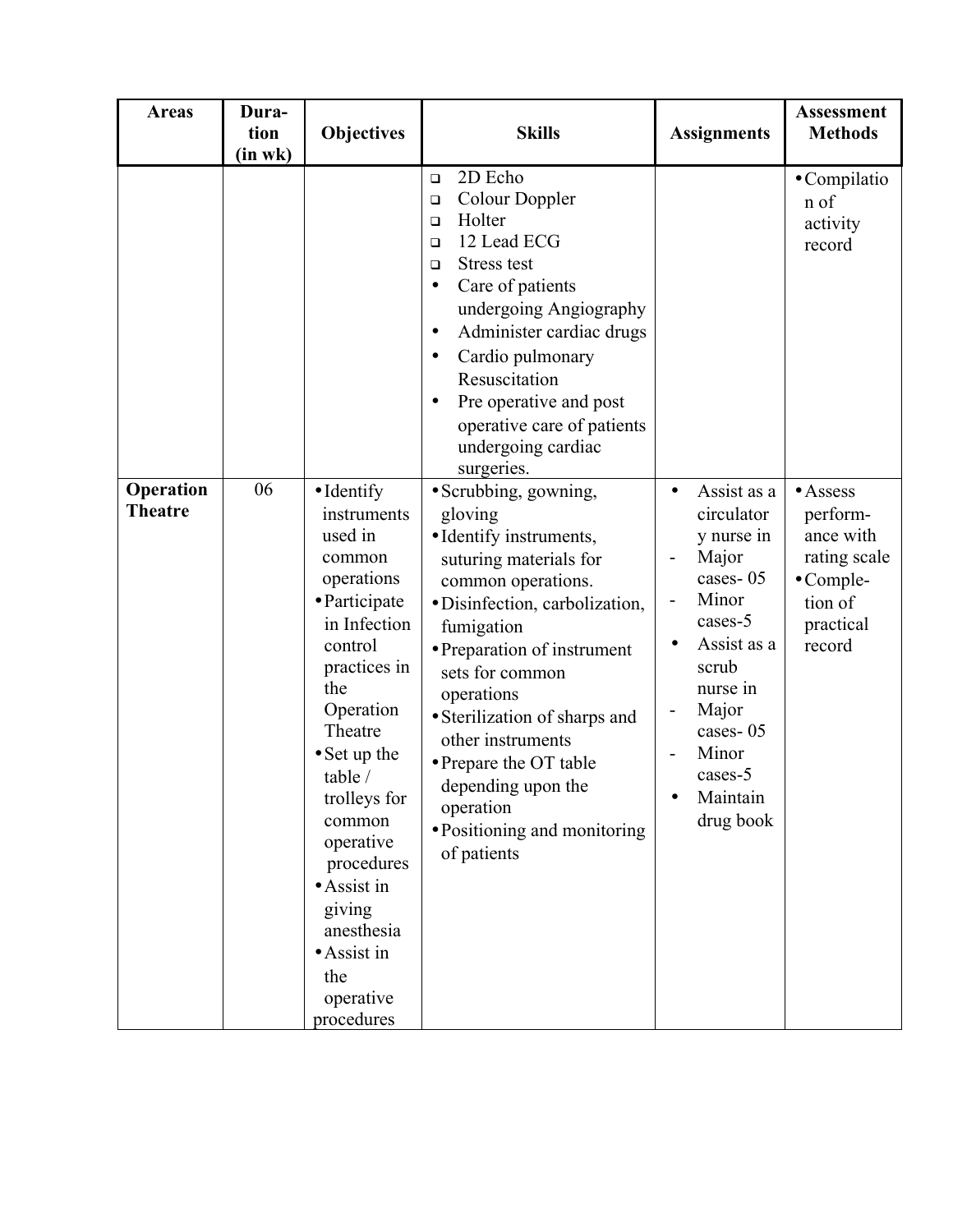| Areas                   | Duratio<br>n<br>(in<br>week) | Objectives                                                                                                                                                                     | <b>Skills</b>                                                                                                                                                                                                                                                                                                                                                                                                                                                                                                                                                                                                                                                                                                                                                                                                                                                                | Assignments                                                                                                                                                                                                                          | Assessment<br>Methods                                                                                                                                                                                                             |
|-------------------------|------------------------------|--------------------------------------------------------------------------------------------------------------------------------------------------------------------------------|------------------------------------------------------------------------------------------------------------------------------------------------------------------------------------------------------------------------------------------------------------------------------------------------------------------------------------------------------------------------------------------------------------------------------------------------------------------------------------------------------------------------------------------------------------------------------------------------------------------------------------------------------------------------------------------------------------------------------------------------------------------------------------------------------------------------------------------------------------------------------|--------------------------------------------------------------------------------------------------------------------------------------------------------------------------------------------------------------------------------------|-----------------------------------------------------------------------------------------------------------------------------------------------------------------------------------------------------------------------------------|
|                         |                              | · Provide<br>pre-<br>operative<br>nursing<br>care                                                                                                                              | Endotracheal intubation<br>$\bullet$<br>Assisting in minor and<br>$\bullet$<br>major operations.<br>Handling specimens<br>$\bullet$<br>Disposal of waste as per<br>$\bullet$<br>the guidelines.<br>Care of instruments after<br>$\bullet$<br>surgery<br>Packing of trays                                                                                                                                                                                                                                                                                                                                                                                                                                                                                                                                                                                                     |                                                                                                                                                                                                                                      |                                                                                                                                                                                                                                   |
| Ortho-<br>pedic<br>Ward | 02                           | Provide<br>$\bullet$<br>nursing<br>care to<br>adult<br>patients<br>with<br>orthope -<br>dic<br>problem<br>Counsel<br>$\bullet$<br>and<br>educate<br>patient<br>and<br>families | Assessment of the<br>$\bullet$<br>orthopedic patient<br>Taking history<br>$\Box$<br>Physical examination of<br>$\Box$<br>musculo skeletal system.<br>Apply skin traction-<br>$\Box$<br>buck's extension traction<br>, splints & patient care<br>Practice medical surgical<br>$\bullet$<br>asepsis<br>Standard safety measures<br>Pre and post operative<br>$\bullet$<br>care of patients with<br>orthopedic surgery.<br>Preparing, assisting and<br>$\bullet$<br>witnessing in non<br>invasive and invasive<br>diagnostic procedure<br>Physiotherapy-Range of<br>Motion exercises (ROM),<br>muscle strengthening<br>exercises<br>Crutch maneuvering<br>technique<br>Activity of daily living<br>Ambulation Teach &<br>counsel patient & family<br>Assist in application $\&$<br>٠<br>removal of prosthesis<br>POP application and<br>$\bullet$<br>removal<br>Rehabilitation. | Nursing<br>$\bullet$<br>care plan $-$<br>01<br><b>Nursing</b><br>$\bullet$<br>case study<br>01<br>Nursing<br>case<br>presentatio<br>n <sub>01</sub><br>Maintain<br>drug book<br>Maintain<br>$\bullet$<br>practical<br>record<br>book | Assess<br>$\bullet$<br>perform-<br>ance with<br>rating<br>scale<br>Evaluatio<br>$\bullet$<br>n of<br><b>Nursing</b><br>care plan<br>&<br>Nursing<br>case<br>study/<br>presentati<br>on<br>Maintain<br>practical<br>record<br>book |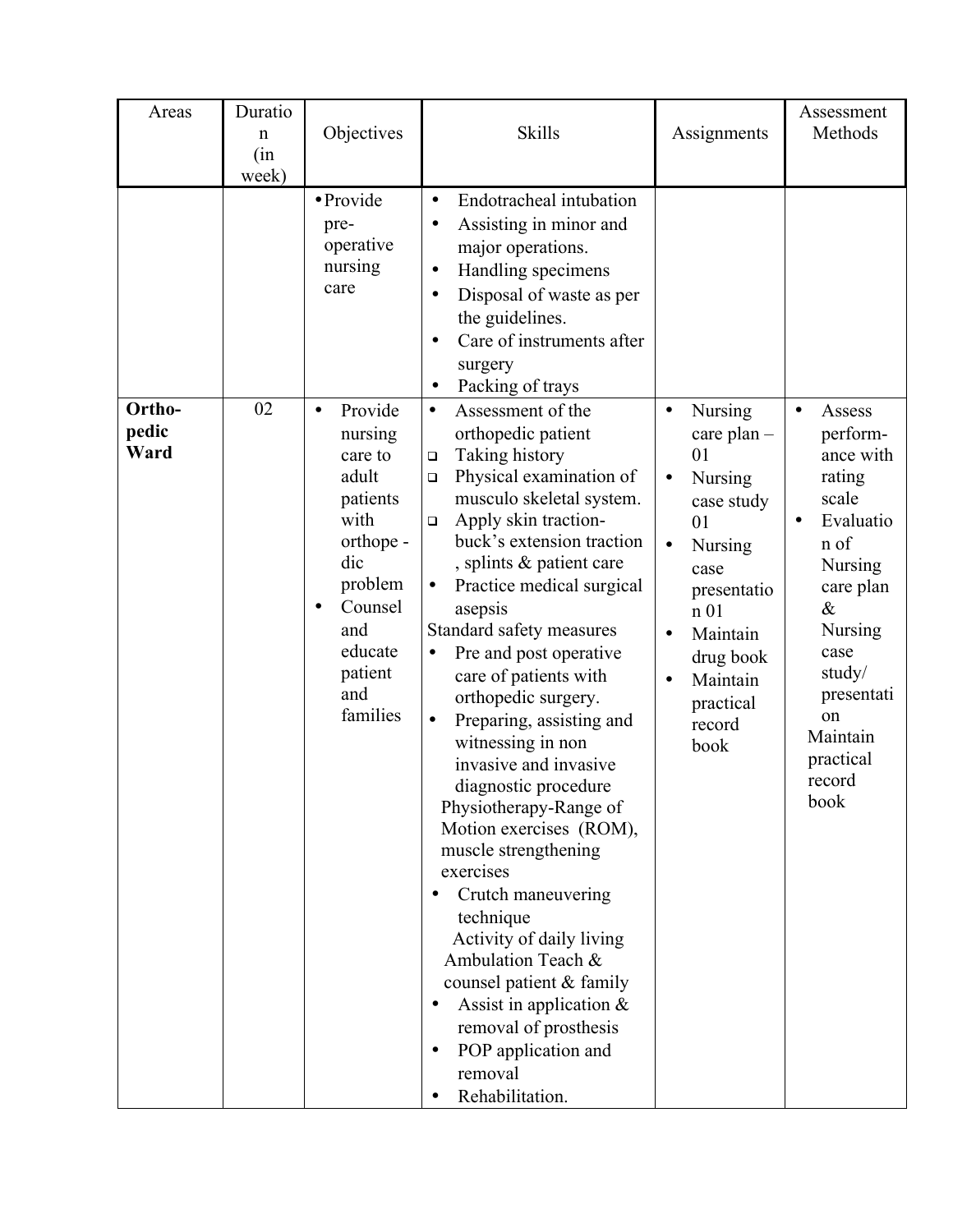| <b>Areas</b>                                     | <b>Duratio</b><br>$\mathbf n$<br>(in<br>week) | <b>Objectives</b>                                                                                                                                                                                                                                    | <b>Skills</b>                                                                                                                                                                                                                                                                                                                                                                                                                                                                        | <b>Assignments</b>                                                                                                                                                                                                                      | <b>Assessment</b><br><b>Methods</b>                                                                                                             |
|--------------------------------------------------|-----------------------------------------------|------------------------------------------------------------------------------------------------------------------------------------------------------------------------------------------------------------------------------------------------------|--------------------------------------------------------------------------------------------------------------------------------------------------------------------------------------------------------------------------------------------------------------------------------------------------------------------------------------------------------------------------------------------------------------------------------------------------------------------------------------|-----------------------------------------------------------------------------------------------------------------------------------------------------------------------------------------------------------------------------------------|-------------------------------------------------------------------------------------------------------------------------------------------------|
| Skin &<br>Communi-<br>-cable<br>diseases<br>Ward | 02                                            | Identify<br>$\bullet$<br>skin<br>problem<br>S<br>Provide<br>$\bullet$<br>nursing<br>care to<br>patients<br>with<br>Skin<br>disorders<br>and<br>Commu<br>nicable<br>diseases<br>Counsel<br>$\bullet$<br>and<br>educate<br>patients<br>and<br>families | Assessment of patients<br>$\bullet$<br>with skin disorders<br>Assist in diagnostic and<br>$\bullet$<br>therapeutic procedures<br>Administer topical<br>$\bullet$<br>medication<br>Practice medical surgical<br>$\bullet$<br>asepsis Standard safety<br>measures<br>Use of personal<br>$\bullet$<br>protective equipment<br>(PPE)<br>Give Medicated baths<br>$\bullet$<br>Teach prevention of<br>$\bullet$<br>infectious diseases.<br>Counseling HIV<br>$\bullet$<br>Positive patient | Plan and<br>$\bullet$<br>give care<br>to $3$<br>assigned<br>patients<br>Health talk<br>$\bullet$<br>to patients<br>and<br>families-<br>01<br>Maintain<br>$\bullet$<br>drug book<br>Maintain<br>$\bullet$<br>practical<br>record<br>book | Assess<br>$\bullet$<br>perform-<br>ance<br>with<br>rating<br>scale<br>Evaluatio<br>n health<br>talk<br>Completi<br>on of<br>practical<br>record |

## EDUCATIONAL VISITS:

#### **Medical Surgical Nursing:**

- 1. Artificial Kidney Unit
- 2. C.S.S.D.
- 3. Waste Disposal Unit
- 4. Hospital Kitchen<br>5. Blood Bank
- 5. Blood Bank
- 6. Radiology Department
- 7. Artificial Limb Center<br>8. Rehabilitation Center
	- Rehabilitation Center
		- Physical
		- Vocational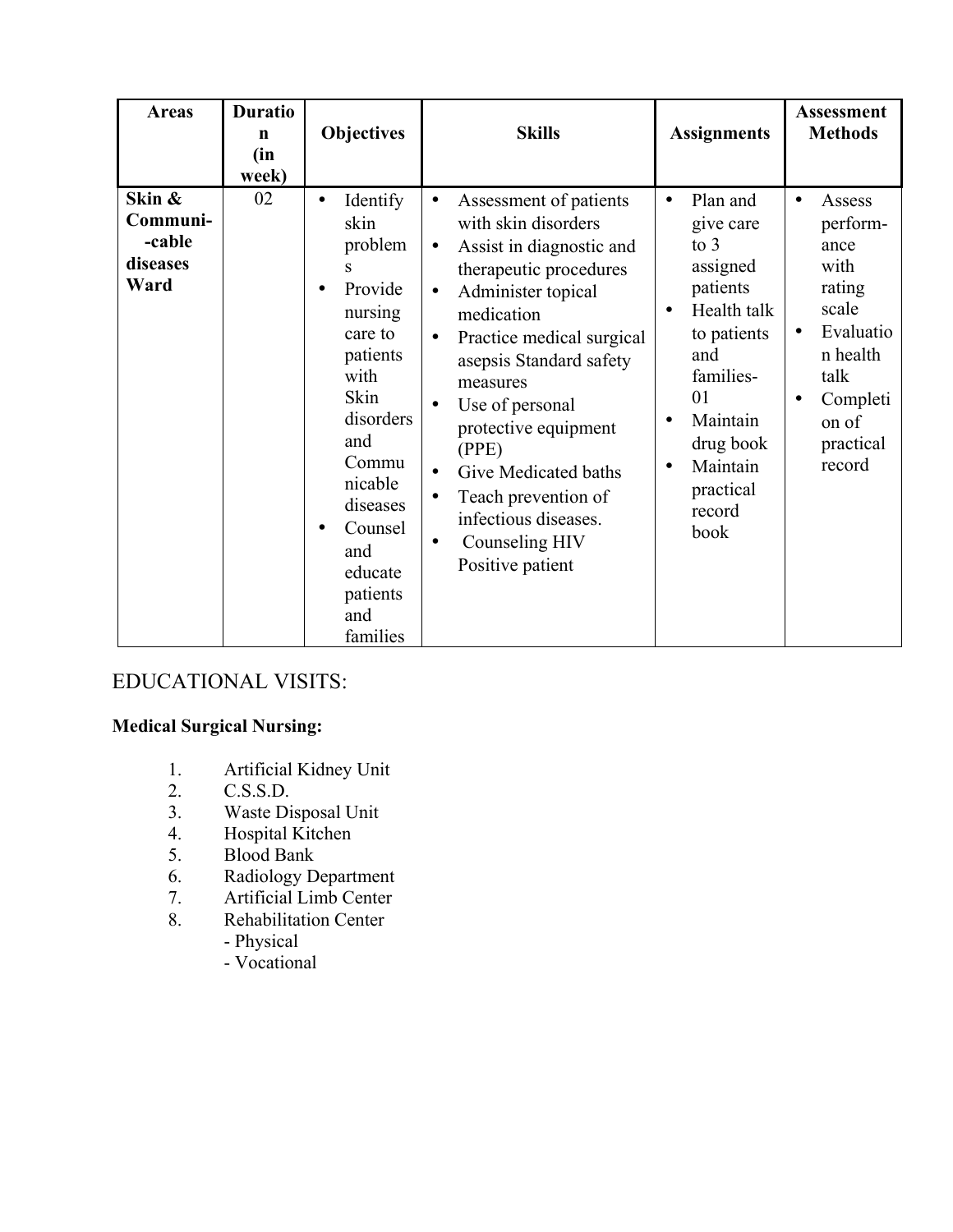#### **BIBLIOGRAPHY:**

- 1. Black J.M. Hawk, J.H. (2005) Medical Surgical Nursing Clinical Management for Positive Outcomes. (7<sup>th</sup> ed) Elsevier.
- 2. Brunner S. B., Suddarth D.S. The Lippincott Manual of Nursing practice J.B.Lippincott. Philadelphia.
- 3. Medical Surgical Nursing: an integrated approach 2<sup>nd</sup> ed, White, L, Delmar Thomson learning (2002) United States
- 4. Lewis, Heitkemper&Dirksen (2000) Medical Surgical Nursing Assessment and Management of Clinical Problem (6 thed) Mosby.
- 5. Colmer R.M. (1995) Moroney's Surgery for Nurses (16 thed) ELBS.
- 6. Shah N.S. (2003) A P I textbook of Medicine, The Association of Physicians of India Mumbai.
- 7. Satoskar R.S., Bhandarkar S.D. & Rege N.N. (2003) Pharmacology and Pharmacotherapeutics (19 thed) Popular Prakashan, Mumbai.
- 8. Phipps W.J., Long C.B. & Wood N.F. (2001) Shaffer's Medical Surgical Nursing B.T.Publication Pvt. Ltd. New Delhi.
- 9 Datta T.K. (2003) Fundamentals of Operation Theatre Services, Jaypee, New Delhi.
- 10. Maheswari J Essentials of Orthopedics (3rd ed) Mehta Publication, NewDelhi.
- 11 Pasricha J.S., Gupta R. (2001) Illustrated Text book of Dermatology (2nded) Jaypee brothers New Delhi.
- 12 Haslett C., Chilvers E.R., Hunder J.A.A. &Boon, N.A. (1999) Davidson's Principles and Practice of Medicine (18 thed) Churchill living stone. Edinburgh.
- 13 Walsh M. (2002) Watson's Clinical Nursing and Related Sciences (6thed) Bailliere Tindall Edinburgh.
- 14. Medical Surgical Nursing: an integrated approach 2<sup>nd</sup> ed, White, L, Delmar Thomson learning (2002) United States
- 15. Medical Surgical Nursing: A Nursing process approach Vol. I & II, , Ignatacicius, Donna & Workman, Linda, W. B. Saunders Company, Philadelphia (1995)
- 16. The Lippincott Manual of Nursing practice, 7<sup>th</sup> ed, Nettina, Sandra, Lippincott Williams & Wilkins, Philadelphia (2001)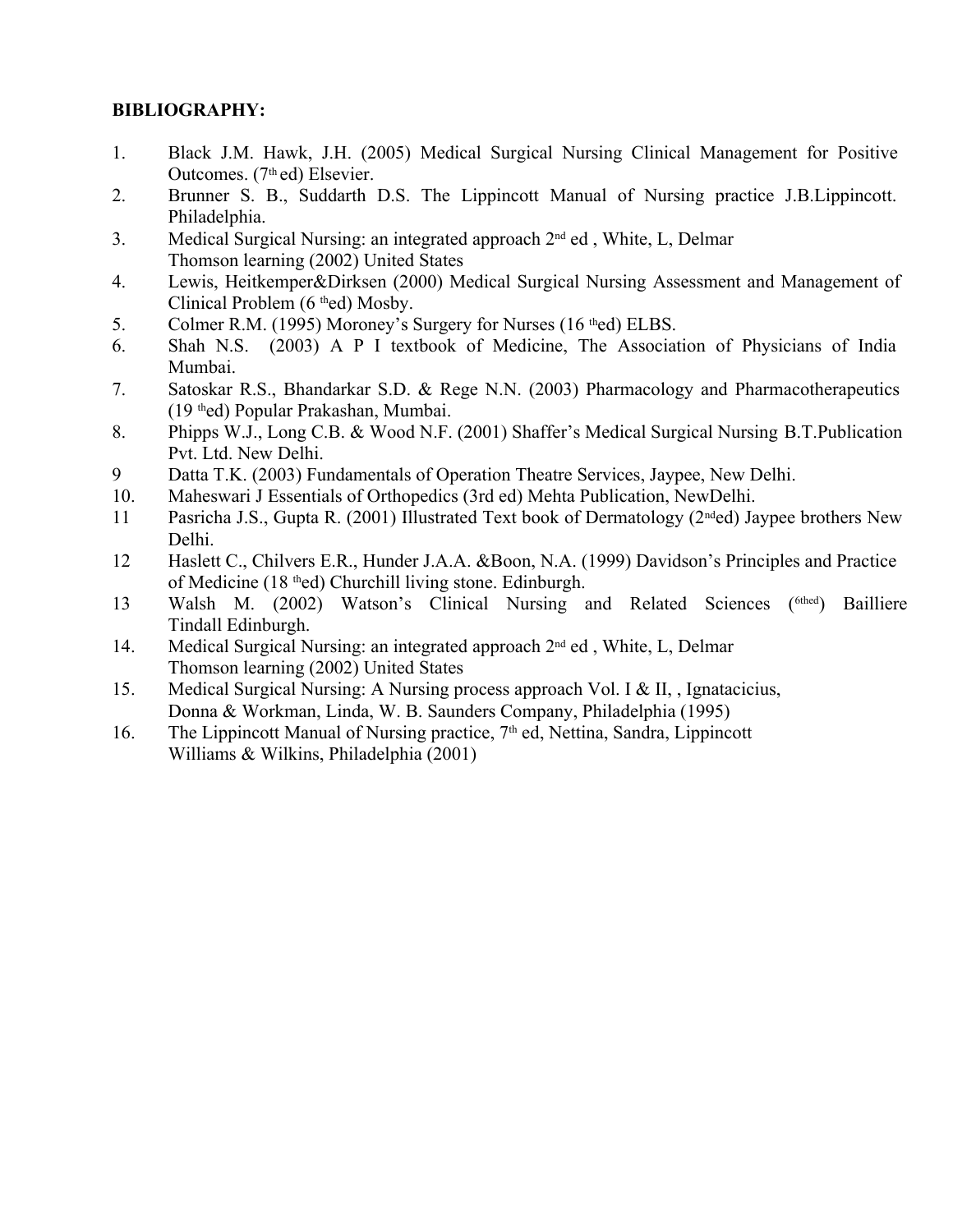## **EVALUATION SCHEME:**

#### **Internal assessment**

| Theory:                            |                                                                                                                                                                          | 25 Marks |
|------------------------------------|--------------------------------------------------------------------------------------------------------------------------------------------------------------------------|----------|
| Mid-term Examination               |                                                                                                                                                                          | 50       |
| Pre-final                          |                                                                                                                                                                          | 75       |
|                                    | Total:                                                                                                                                                                   | 125      |
| $(10.7 \text{ N})$ $(1 \text{ N})$ | $\mathbf{1}$ $\mathbf{1}$ $\mathbf{1}$ $\mathbf{1}$ $\mathbf{2}$ $\mathbf{3}$ $\mathbf{4}$ $\mathbf{1}$ $\mathbf{1}$ $\mathbf{1}$ $\mathbf{1}$ $\mathbf{1}$ $\mathbf{1}$ |          |

(125 Marks to be converted in to 25 Marks for Internal Assessment (Theory))

| <b>Practical:</b>                                                             | 100 Marks           |
|-------------------------------------------------------------------------------|---------------------|
| a) Nursing Care Plan $-03 \times 25$ Marks                                    | 75 Marks            |
| (Medical ward $-01$ , Surgical ward $-01$ ,                                   |                     |
| Ortho / any other $-01$ )                                                     |                     |
| b) Case Presentation $-01$                                                    | 50 Marks            |
| c) Case study $-02 \text{ X } 50 \text{ Marks}$                               | 100 Marks           |
| (Medical Ward $-01$ , Surgical Ward $-01$ )                                   |                     |
| d) Health Education $-01$                                                     | 25 Marks            |
| e) Therapeutic Diet $-01$                                                     | 25 Marks            |
| f) Clinical Evaluation $-03 \times 100$ Marks                                 | 300 Marks           |
| (Medical Ward $-01$ , Surgical Ward $-01$ ,                                   |                     |
| Operation Theatre $-01$ )                                                     |                     |
| g) Practical Examinations                                                     | 150 Marks           |
| Mid-term Examination $-50$ Marks                                              |                     |
| Pre-final Examination – 100 Marks                                             |                     |
|                                                                               | <b>Total</b><br>725 |
| (725 Morks to be converted in to 100 Morks for Internal Assossment (Proctice) |                     |

(725 Marks to be converted in to 100 Marks for Internal Assessment (Practical))

#### **External Assessment**

**University Examination Theory: 75 Marks**

**Practical: 100 Marks**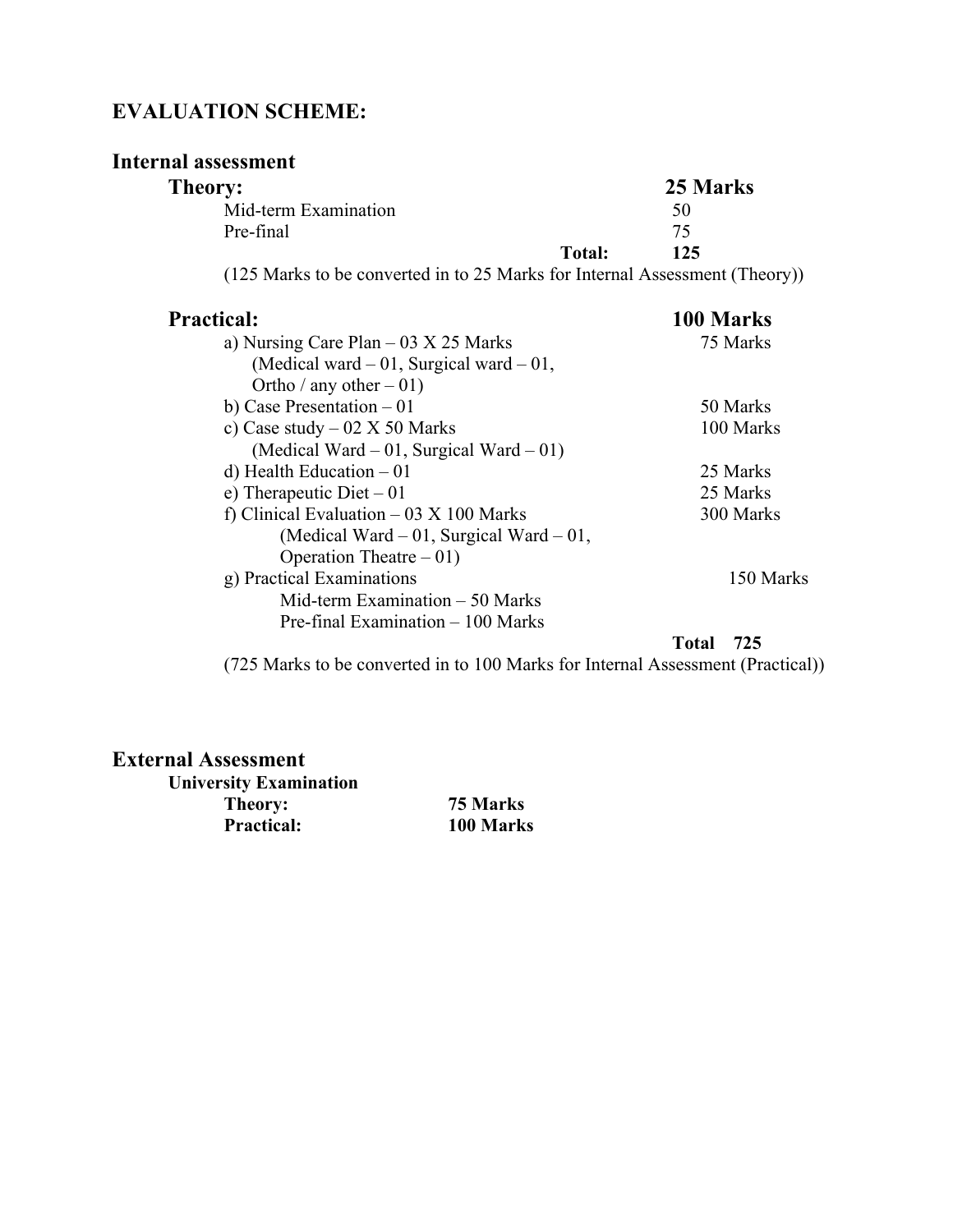## **a) Guideline for Nursing Care Plan: (3 X 25 Marks)**

#### **FORMAT FOR NURSING CARE PLAN**

(Medical / Surgical / Ortho or …………………..) **Marks 25**

- **1. Patients Biodata**: Name, address, age, sex, religion, marital status, occupation , source of health care, date of admission provisional diagnosis, date of surgery if any
- **2. Presenting complaints**: Describe the complaints with which the patient has come to hospital
- **3. History of illness**

History of present illness – onset, symptoms, duration, precipitating/ alleviating factors History of past illness- illnesses, surgeries, allergies, immunizations, medications Family history – family tree, history if illness in family members, risk factors, Congenital Problems, Psychological Problems.

- **4. Economic status**: Monthly income & expenditure on health, marital assets (own pacca house car, two wheeler, phone, TV etc. ..)
- **5. Psychological status**: ethnic background, (geographical information, cultural information) support system available.
- **6. Personal habits**: consumption of alcohol, smoking, tobacco chewing, sleep, exercise, work elimination, nutrition.
- **7. History to Physical examination with date and time**
- **8. Disease condition: Definition, Anatomy Physiology, incidence,**

#### **Etiology & risk factor, Pathophysiology, clinical manifestation**

#### **9. Investigation**

| Date | Investigation done | Normal value | Patient value | Inference |
|------|--------------------|--------------|---------------|-----------|
|      |                    |              |               |           |
|      |                    |              |               |           |

**10. Medical Surgical management complications & prognosis** 

#### **11. Drug Study**

| <b>Sr</b><br>No | Drug:<br>trade<br>name | Pharmacolo<br>gical name | Route | Dose &<br>frequency | <b>Action</b> | Side effect $\&$<br>Drug<br>interaction | <b>Nursing</b><br>responsibility |
|-----------------|------------------------|--------------------------|-------|---------------------|---------------|-----------------------------------------|----------------------------------|
|                 |                        |                          |       |                     |               |                                         |                                  |

#### **12. Guide line for writing Nursing care plan (including health education) Marks – 20**

| Date         | <b>Assessment</b>                      | <b>Nursin</b><br>g<br>diagnos<br><b>IS</b> | Objectiv<br>e | Plan of care<br>Implementatio<br>n | Ratio<br>nale | Evaluatio<br>n | <b>Remark</b> |
|--------------|----------------------------------------|--------------------------------------------|---------------|------------------------------------|---------------|----------------|---------------|
|              | <b>Subjective &amp; Objective Data</b> |                                            |               |                                    |               |                |               |
| <b>Marks</b> |                                        | 3                                          |               |                                    |               |                |               |
|              |                                        |                                            |               |                                    |               |                |               |

#### **13. Guide line for writing Nurses Note**

| Date | Diet | <b>Medication</b> | <b>Observation &amp; Nursing</b><br>Intervention | Remark |
|------|------|-------------------|--------------------------------------------------|--------|
|      |      |                   |                                                  |        |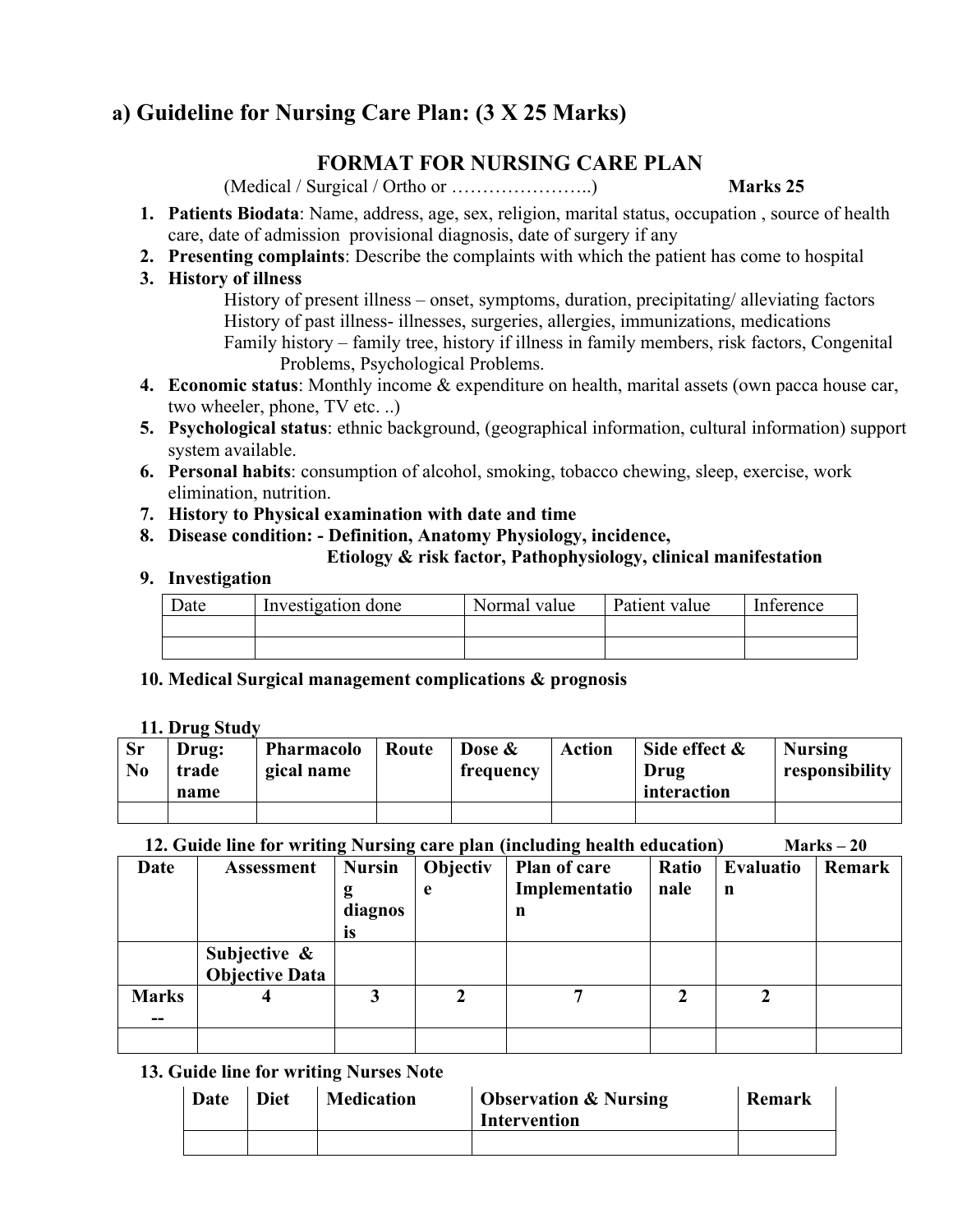Note: Same format to be used for 1) Medical, 2) Surgical & 3) Ortho or any other, having 25 Marks each)

| Sr No          | Content                                                  | <b>Marks</b> |
|----------------|----------------------------------------------------------|--------------|
|                | History to Physical examination with date time           | 05           |
| $\overline{2}$ | Disease condition:                                       | 08           |
|                | (Definition Anatomy Physiology, incidence,               |              |
|                | Etiology & risk factor, Pathophysiology, clinical        |              |
|                | manifestation                                            |              |
| 3              | Investigations                                           | 02           |
|                | Medical Surgical management complications $\&$ prognosis | 06           |
| 5              | Drug study                                               | 04           |
| 6              | Nursing care plan                                        | 20           |
|                | Nurses note                                              | 05           |
|                | Total                                                    | 50           |

## **Evaluation Criteria for Nursing Care Plan**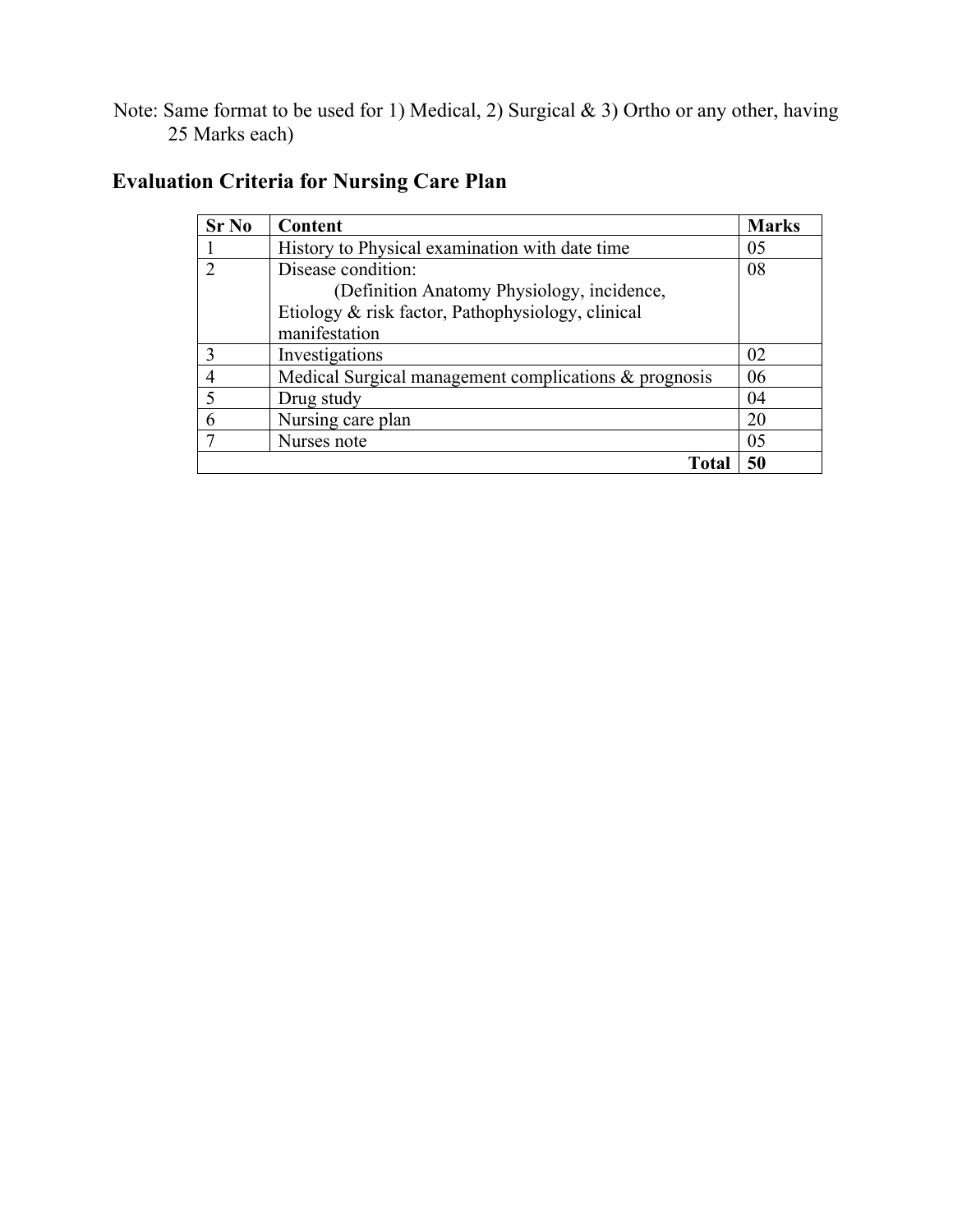#### **b) FORMAT FOR CASE PRESENTATION Marks – 50**

- **1. Patients Biodata**: Name, Address, Age, sex, religion, martial status, occupation, source of health care, date of admission, provisional diagnosis, date of surgery if any
- **2. Presenting complaints**: describe the complaint with which the patient has come to hospital

#### **3. History of illness:**

History of present illness- onset, symptoms, duration, precipitating / alleviating factors History of past illness- illnesses, surgeries, allergies, immunizations, medications congenital problems, psychological problems.

**4. Economic status**: Monthly income & expenditure on health, marital assets (own pacca house, car,

two wheeler, phone, TV etc...)

**5. Psychological status**: ethnic background, (geographical information, cultural information) support

system available.

**6. Habits:** Consumption of alcohol, smoking, tobacco chewing, sleep, exercise, work elimination, nutrition.

#### **7. Physical examination with date and time**

**8. Investigation**

|    | Date             | <b>Investigation done</b> | <b>Normal value</b> | <b>Patient value</b> | <b>Inference</b> |
|----|------------------|---------------------------|---------------------|----------------------|------------------|
|    |                  |                           |                     |                      |                  |
| 9. | <b>Treatment</b> |                           |                     |                      |                  |

| <b>Sr</b><br>no | Drug:<br>trade | Pharmacologic   Ro<br>al name | ute | Dose &<br>frequency | Action   Side effect $\&$   Nursing<br>Drug | responsibility |
|-----------------|----------------|-------------------------------|-----|---------------------|---------------------------------------------|----------------|
|                 | name           |                               |     |                     | interaction                                 |                |

#### **10. Description of disease**

**11. Definition, related anatomy physiology, etiology, risk factors, clinical features, management and nursing care**

#### **12. Clinical features of the disease condition**

| <b>Clinical features present in</b> | Description of clinical features of | Pathophysiology |
|-------------------------------------|-------------------------------------|-----------------|
| the book                            | patient                             |                 |
|                                     |                                     |                 |

#### **13. Nursing care plan Marks-15**

| <b>Patient name:</b> |                                                            |                      | Ward:<br>Date:   |                                           |           |                   |  |
|----------------------|------------------------------------------------------------|----------------------|------------------|-------------------------------------------|-----------|-------------------|--|
| Date                 | <b>Assessment</b><br><b>Subjective</b><br><b>Objective</b> | Nursing<br>diagnosis | <b>Objective</b> | <b>Plan of care for</b><br>Implementation | Rationale | <b>Evaluation</b> |  |
|                      |                                                            |                      |                  |                                           |           |                   |  |

- **14. Discharge planning: It should include health education and discharge planning given to patient. Marks-15**
- **15. Evaluation of care: Overall evaluation, problem faced while providing care prognosis of the patient and conclusion.**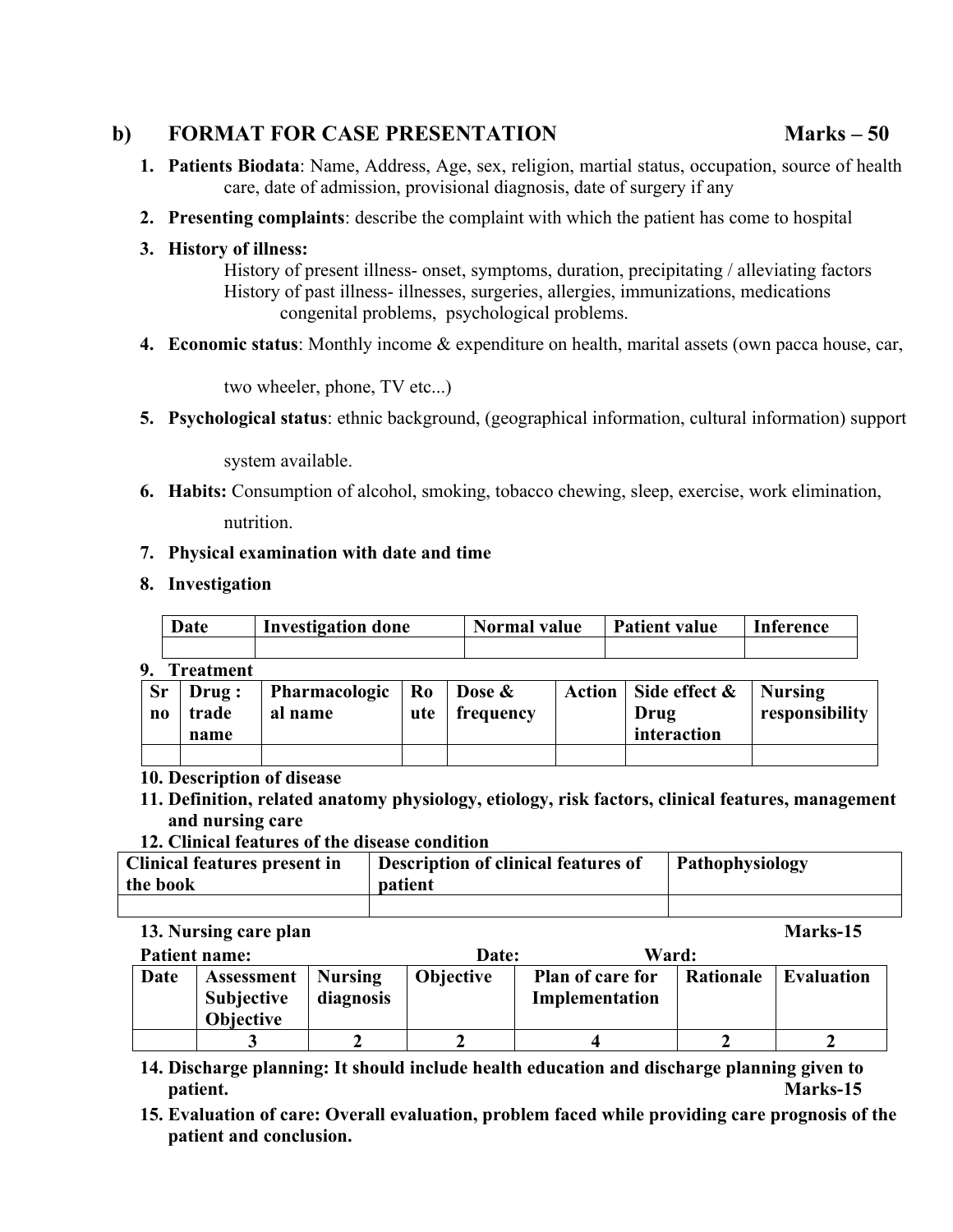## **Evaluation criteria for case presentation**

| <b>Sr No</b>   | Content                                | <b>Marks</b> |
|----------------|----------------------------------------|--------------|
|                | Assessment / Introduction              | 05           |
| $\mathfrak{D}$ | Knowledge and understanding of disease | 10           |
| 3              | Nursing care plan                      | 15           |
|                | Presentation skill                     | 10           |
| 5              | A.V. aids                              | 04           |
| 6              | Time                                   | 02           |
|                | Summary & conclusion                   | 02           |
| 8              | Bibliography                           | 02           |
|                | Total                                  | 50           |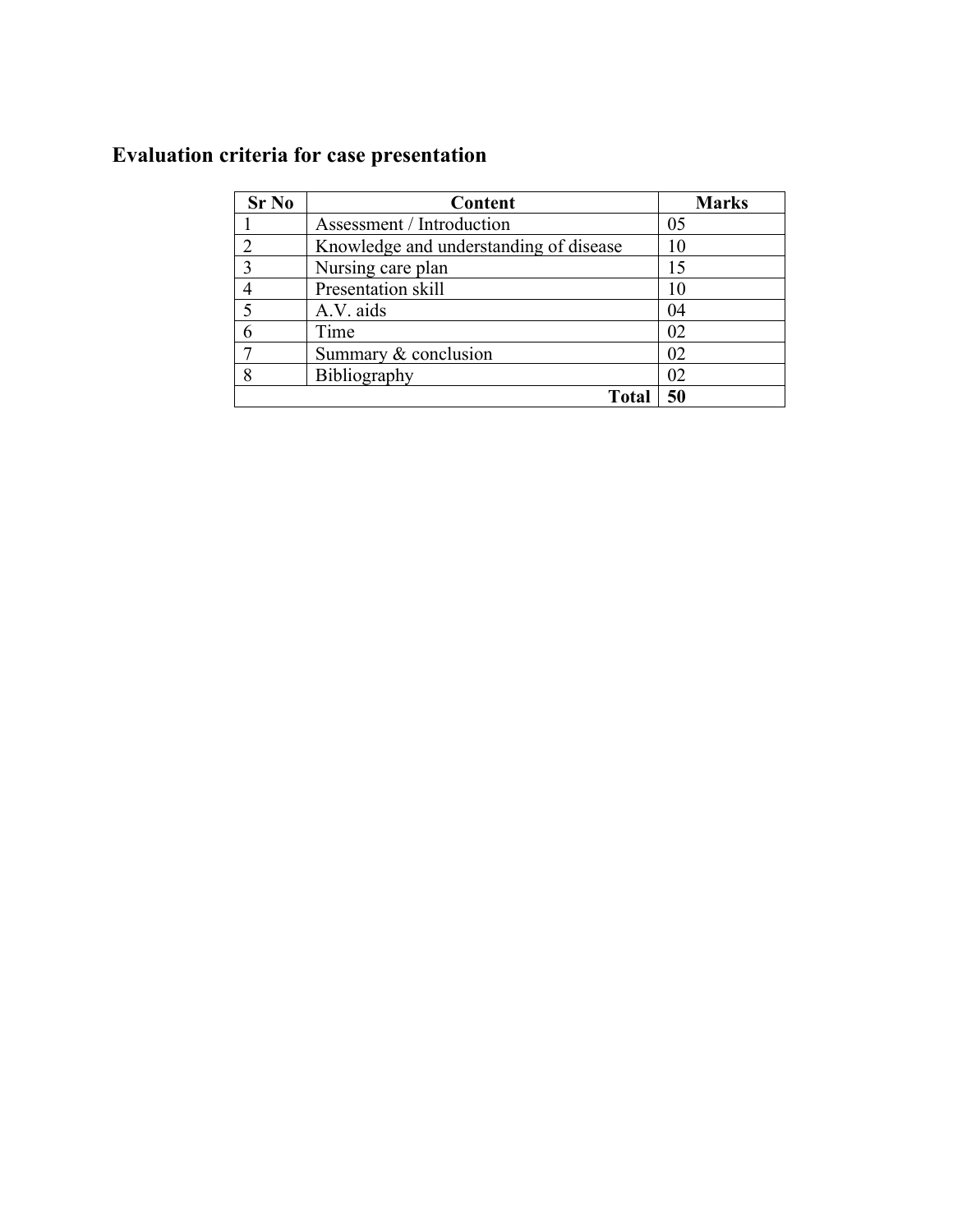## **c) Guide line for Nursing Case Study (2 X 50 Marks)**

#### **FORMAT FOR NURSING CASE STUDY (Medical Ward / Surgical Ward) Marks- 50**

- **1. Patients Biodata**: Name, address, age, sex, religion, marital status, occupation , source of health care, date of admission provisional diagnosis, date of surgery if any
- **2 Presenting complaints**: Describe the complaints with which the patient has come to hospital

#### **3 History of illness:**

History of present illness – onset, symptoms, duration, precipitating / alleviating factors History of past illness- illnesses, surgeries, allergies, immunizations, medications Family history – family tree, history if illness in family members, risk factors, Congenital problems, psychological Problems.

- **4 Economic status**: Monthly income & expenditure on health, marital assets (own pacca house car, two wheeler, phone, TV etc. ..)
- **5 Psychological status**: ethnic background, (geographical information, cultural information) support system available.
- **6 Habits**: consumption of alcohol, smoking, tobacco chewing, sleep, exercise, work elimination, nutrition.
- **7 History to Physical examination with date and time**
- **8 Disease condition: Definition, Anatomy Physiology, incidence, Etiology & risk factor, Pathophysiology, clinical manifestation**

#### **9 Investigation**

| Date | Investigation done | Normal value | Patient value | Inference |
|------|--------------------|--------------|---------------|-----------|
|      |                    |              |               |           |
|      |                    |              |               |           |

#### **10 Medical Surgical management complications & prognosis**

#### **11 Drug Study**

| <b>Sr</b><br>$\bf{no}$ | Drug:<br>trade<br>name | Pharmacologica<br>name | Route | Dose &<br>frequency | Action | Side effect<br>& Drug<br>interaction | <b>Nursing</b><br>responsibility |
|------------------------|------------------------|------------------------|-------|---------------------|--------|--------------------------------------|----------------------------------|
|                        |                        |                        |       |                     |        |                                      |                                  |

#### **12. Nursing care plan**

| <b>Patients Name:</b> |                   |         | Date:            |              | Ward:     |        |
|-----------------------|-------------------|---------|------------------|--------------|-----------|--------|
| at                    | <b>Assessment</b> | Nursing | <b>Objective</b> | Plan of care | Rationale | Evalua |

| Dat | <b>Assessment</b><br><b>Subjective</b><br><b>Objective</b> | <b>Nursing</b><br>diagnosis | <b>Objective</b> | Plan of care<br>Implementation | Rationale | <b>Evaluation</b> |
|-----|------------------------------------------------------------|-----------------------------|------------------|--------------------------------|-----------|-------------------|
|     |                                                            |                             |                  |                                |           |                   |

#### **12 Nurse's Notes:**

#### **13 Self Evaluation:**

#### **14 Bibliography:**

Note: Same format to be used for Medical Ward / Surgical Ward having 50 Marks each.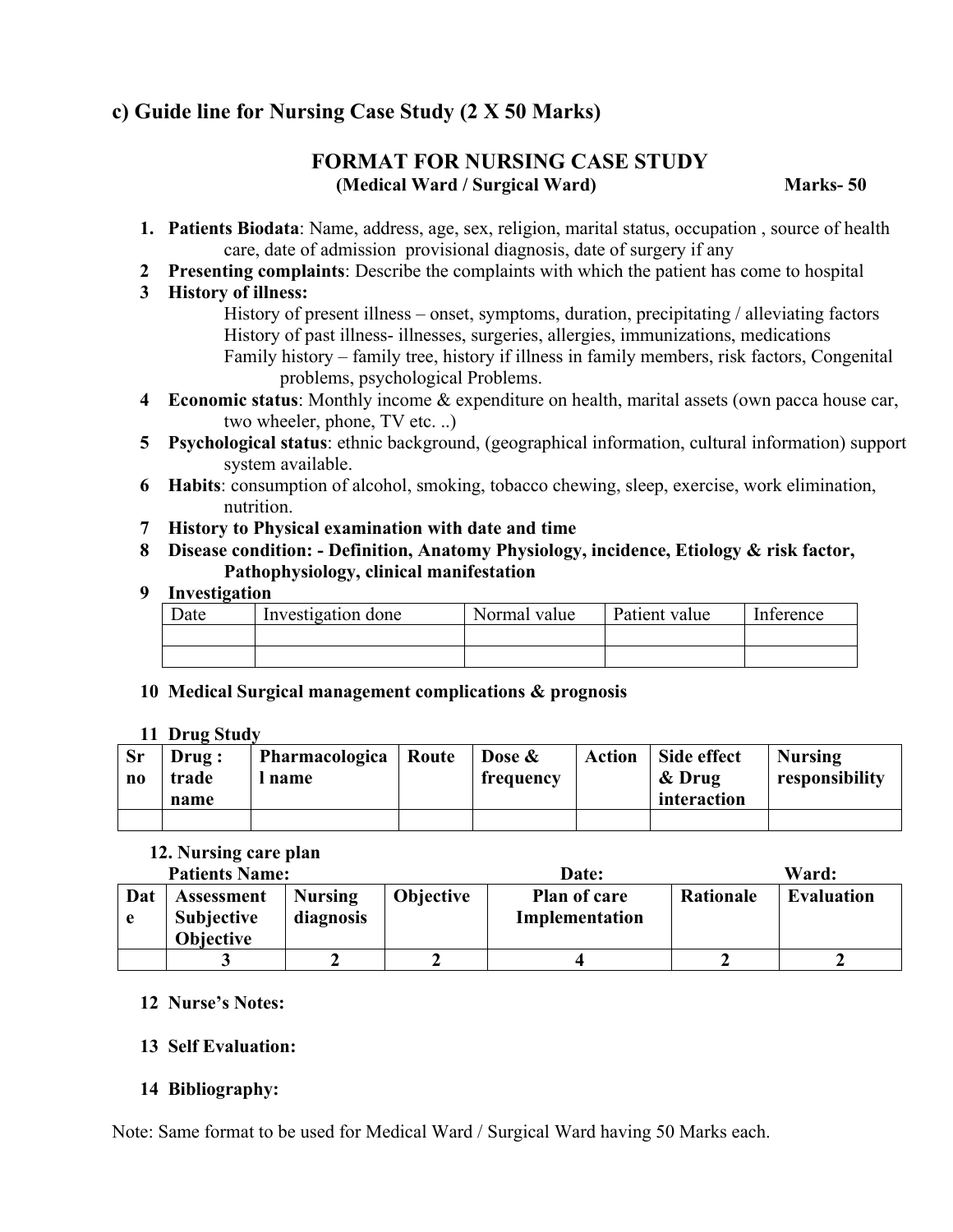### **Evaluation Criteria for Nursing Case Study**

| Sr.            | <b>Content</b>                                               | <b>Marks</b> |
|----------------|--------------------------------------------------------------|--------------|
| No.            |                                                              |              |
|                | Patient history, Physical examination                        |              |
| $\overline{2}$ | Anatomy, Physical, Pathophysiology & Clinical manifestations |              |
| 3              | Investigations                                               |              |
| $\overline{4}$ | Medical surgical management, complication $&$ prognosis      |              |
| 5              | Drugs study                                                  |              |
| 6              | Nursing care plan                                            | 15           |
|                | Nursing note                                                 |              |
| 8              | Self evaluation / conclusion                                 |              |
| 9              | <b>Bibliography</b>                                          | າ            |
|                | Total                                                        |              |

### **d) Evaluation format for Health Education**

- **1. Name of the student teacher:**
- **2. Name of the supervisor:**
- **3. Venue:**
- **4. Date:**
- **5. Time:**
- **6. Group:**
- **7. Previous knowledge of the group**
- **8. AV aids used**
- **9. General objectives**
- **10. Specific objectives**

#### **Lesson plan for health talk**

| Sr. No. | Time | <b>Specific</b><br><b>Objectives</b> | Content | Teaching<br>Learning<br><b>Activities</b> | A V Aids | <b>Evaluation</b> |
|---------|------|--------------------------------------|---------|-------------------------------------------|----------|-------------------|
|         |      |                                      |         |                                           |          |                   |

**(Maximum Marks: 25)**

| Sr. No.               | <b>Criteria</b>                  | <b>Marks</b><br><b>Allotted</b> | <b>Marks</b><br><b>Obtained</b> |
|-----------------------|----------------------------------|---------------------------------|---------------------------------|
|                       | Lesson Plan                      | 08                              |                                 |
| $\mathcal{D}_{\cdot}$ | Presentation                     | 05                              |                                 |
| 3                     | Communication skill              | 05                              |                                 |
| 4                     | Preparation and effective use of | 04                              |                                 |
|                       | A V. Aids                        |                                 |                                 |
| 5                     | Group participation              | 03                              |                                 |
|                       | Total                            | 25                              |                                 |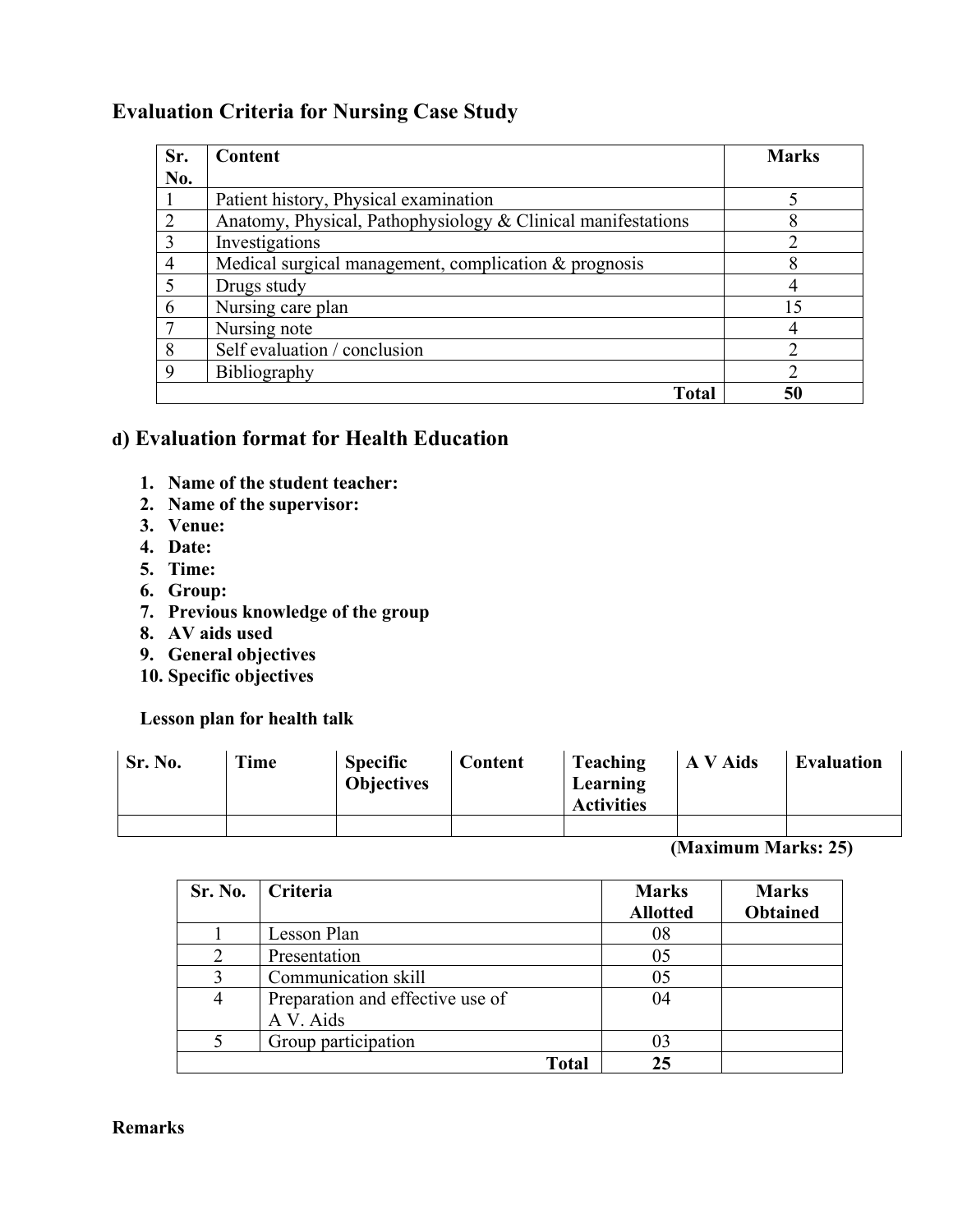| <b>Evaluation discussed</b>       | Sing. |
|-----------------------------------|-------|
| & Students Signature              | Date: |
| <b>Date :</b>                     |       |
| e) Guideline for Therapeutic Diet |       |

**Sing. Of Supervisor** 

- **Introduction:** Name of the patient, age, sex, religion of the patient, education, language, socioeconomic status, regular meal pattern, food like and dislikes, disease condition of the patient, reason for prescribed diet
- **Menu planning:** Recommended diet plan with details of CHO, protein, fat and calories with nutrients and restrictions with due consideration to commonly available seasonal foods
- Patient's education: Ability of student to explain to the patient the need for adherence to recommended diet.

**Evaluation:** Ensuring whether patient follows the prescribed diet.

**References:**

#### **Evaluation criteria for Therapeutic Diet**

| <b>Sr No</b> | Content           | <b>Marks</b> |
|--------------|-------------------|--------------|
|              | Introduction      | 05           |
|              | Menu planning     | 10           |
|              | Patient education | 05           |
|              | Evaluation        | 02           |
|              | References        | 03           |
|              | <b>Total</b>      | 25           |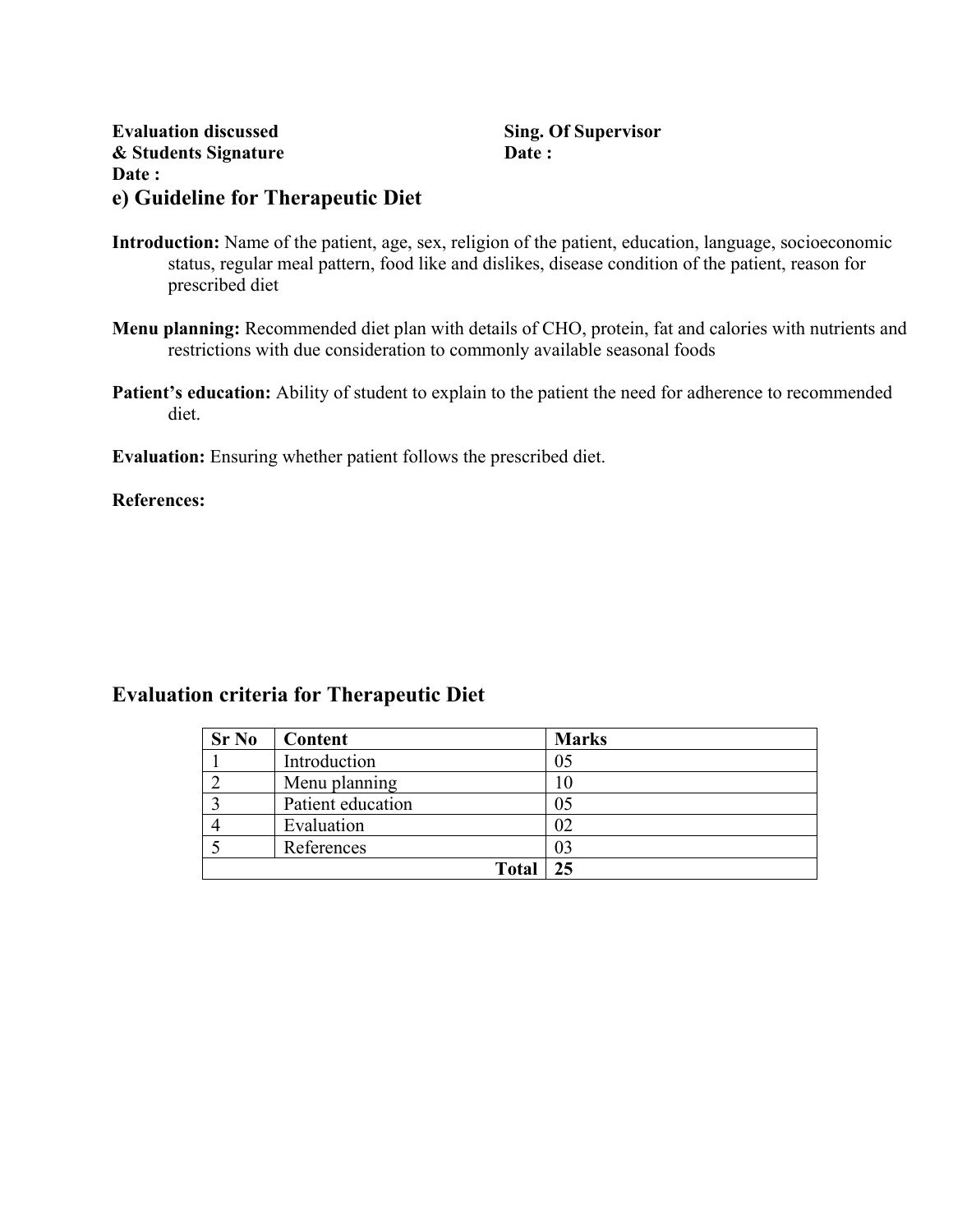## **f) GUIDE LINE FOR CLINICAL ASSESSMENT OF STUDENT CLINICAL EVALUATION (3 X 100 MARKS)**

#### **f - i & ii) Format for Clinical Assessment**

**(MEDICAL WARD / SURGICAL WARD)**

Student's Name :-<br>
Hospital :-

Students Number :- From to

Year :- Unit / Ward :-

Max 100 Marks

| Sr.          | PERFORMANCE CRITERIA                 | (5)       | (4)  | (3)  | (2)          | (1)  | Remarks |
|--------------|--------------------------------------|-----------|------|------|--------------|------|---------|
| No.          |                                      | Excellent | very | Good | Satisfactory | Poor |         |
|              |                                      |           | Good |      |              |      |         |
|              | <b>Nursing Process (75)</b>          |           |      |      |              |      |         |
| $\mathbf I$  | <b>Assessment and Nursing</b>        |           |      |      |              |      |         |
|              | Diagnosis (15)                       |           |      |      |              |      |         |
| 1.1          | Collects data accurately             |           |      |      |              |      |         |
| 1.2          | Identifies & Categorizes basic       |           |      |      |              |      |         |
|              | Needs of Patients                    |           |      |      |              |      |         |
| 1.3          | Formulates Nursing Diagnosis         |           |      |      |              |      |         |
| $\mathbf{I}$ | Planning (15)                        |           |      |      |              |      |         |
| 2.1          | Prioritizes patients needs           |           |      |      |              |      |         |
| 2.2          | Plans nursing action for each of     |           |      |      |              |      |         |
|              | need                                 |           |      |      |              |      |         |
| 2.3          | States rationale for nursing action  |           |      |      |              |      |         |
| Ш            | <b>Implementation (20)</b>           |           |      |      |              |      |         |
| 3.1          | Implements nursing care              |           |      |      |              |      |         |
|              | Accurately and safely with in given  |           |      |      |              |      |         |
|              | time                                 |           |      |      |              |      |         |
| 3.2          | Applies scientific Principles        |           |      |      |              |      |         |
| 3.3          | Maintains safe and comfortable       |           |      |      |              |      |         |
|              | environment                          |           |      |      |              |      |         |
| 3.4          | Gives health teaching as per plan to |           |      |      |              |      |         |
|              | the patients / family                |           |      |      |              |      |         |
| IV           | <b>Evaluation (10)</b>               |           |      |      |              |      |         |
| 4.1          | Evaluate patient's response to       |           |      |      |              |      |         |
|              | nursing care                         |           |      |      |              |      |         |
| 4.2          | Reexamines & Modifies care plan      |           |      |      |              |      |         |
| $\mathbf{V}$ | <b>Documentation (15)</b>            |           |      |      |              |      |         |
| 5.1          | Records patient information          |           |      |      |              |      |         |
|              | accurately                           |           |      |      |              |      |         |
| 5.2          | Report patient information           |           |      |      |              |      |         |
|              | accurately                           |           |      |      |              |      |         |
| 5.3          | Maintains self up to date            |           |      |      |              |      |         |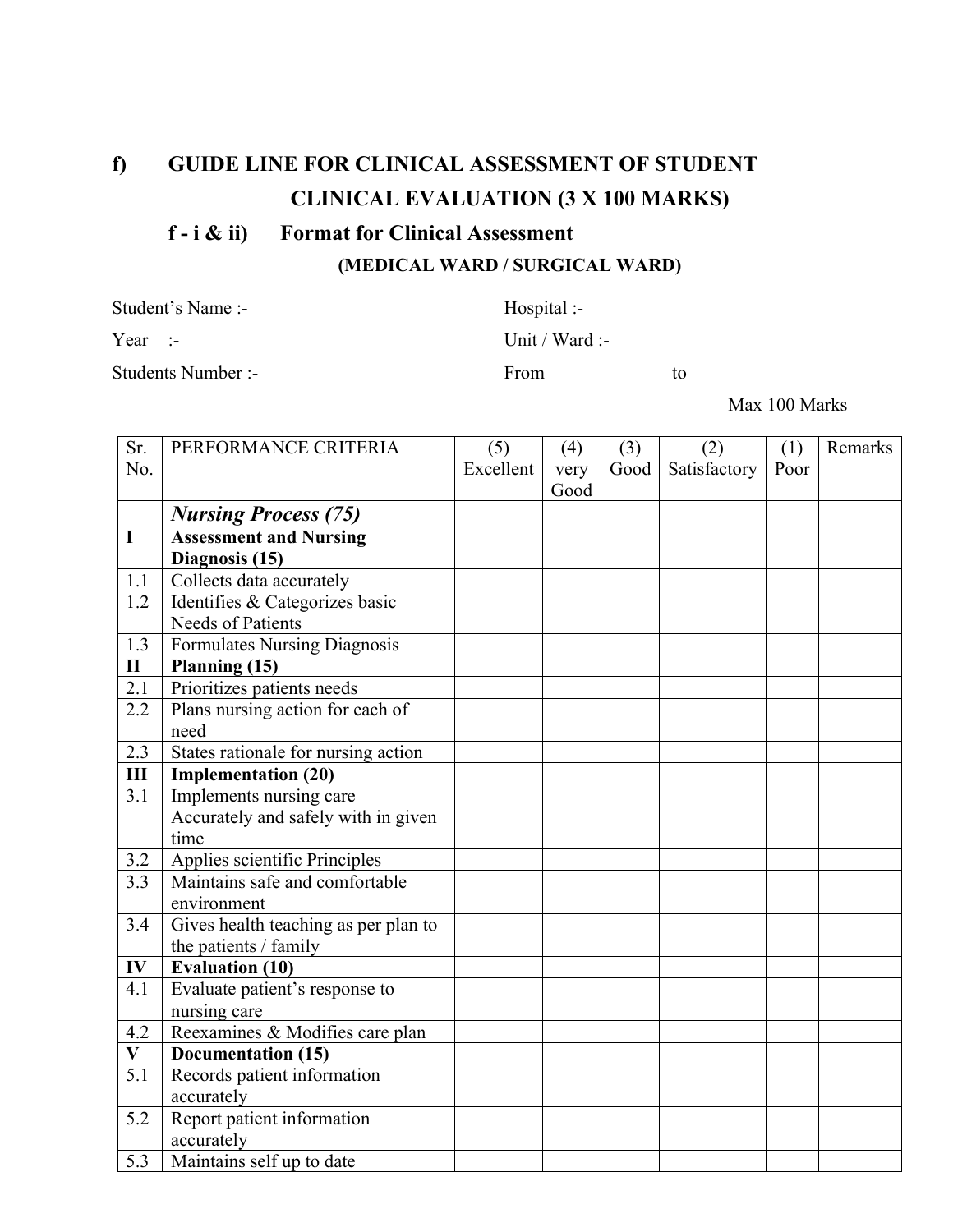| Sr. | PERFORMANCE CRITERIA                  | (5)       | (4)  | (3)  | (2)          | (1)  | Remarks |
|-----|---------------------------------------|-----------|------|------|--------------|------|---------|
| No. |                                       | Excellent | very | Good | Satisfactory | Poor |         |
|     |                                       |           | Good |      |              |      |         |
|     | <b>Professional Conduct – (25)</b>    |           |      |      |              |      |         |
| VI  | <b>Uniform and Punctuality</b>        |           |      |      |              |      |         |
| 6.1 | Always well groomed, neat &           |           |      |      |              |      |         |
|     | conscious about professional          |           |      |      |              |      |         |
|     | appearance                            |           |      |      |              |      |         |
| 6.2 | Is always punctual in Clinical $&$    |           |      |      |              |      |         |
|     | completing assignments                |           |      |      |              |      |         |
| 6.3 | Readily accepts responsibility for    |           |      |      |              |      |         |
|     | own behavior & has initiative         |           |      |      |              |      |         |
| VII | <b>Communication skills</b>           |           |      |      |              |      |         |
| 7.1 | Establishes & Maintains effective     |           |      |      |              |      |         |
|     | working / communication               |           |      |      |              |      |         |
|     | relationship with patients and family |           |      |      |              |      |         |
| 7.2 | Establishes good inter personal       |           |      |      |              |      |         |
|     | relationship with members of health   |           |      |      |              |      |         |
|     | team / supervisors / Teachers         |           |      |      |              |      |         |
|     | <b>Total Marks</b>                    |           |      |      |              |      |         |

**Comment / Remarks by Teacher / Supervisor:**

Total Marks 100 Total Marks Obtained

Signature of Teacher

Date:

Evaluation is seen and discus by the student

Signature of student

Date of Sign

Note: Same format to be used for 1) Medical Ward & 2) Surgical Ward having 100 Marks each.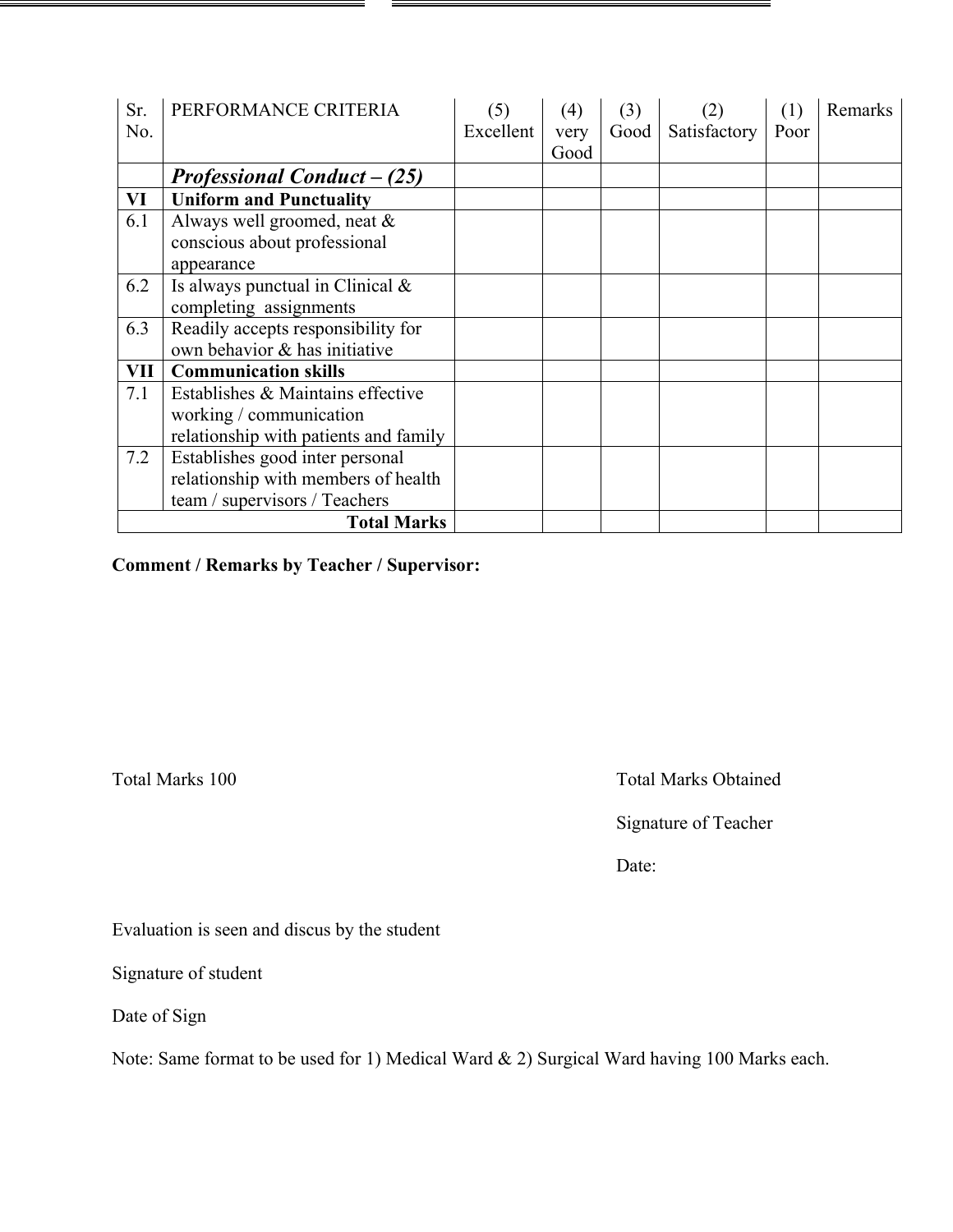## **f - iii) Format for OPERATION THEATRE experience EVALUATION**

**Maximum Marks 100**

Name of the student: Year: Duration of posting: Area of posting: Grades: -[5-Excellent, 4-V. Good, 3-Good, 2-Fair, 1-Poor]

| Sr.            | Content                                                           | 5 | 4 | 3 | $\overline{2}$ |  |
|----------------|-------------------------------------------------------------------|---|---|---|----------------|--|
| N <sub>0</sub> |                                                                   |   |   |   |                |  |
| I              | <b>Personal &amp;professional behavior:</b>                       |   |   |   |                |  |
| 1              | Wears theatre dress correctly                                     |   |   |   |                |  |
| $\overline{2}$ | Arrives and leaves punctually                                     |   |   |   |                |  |
| 3              | Notably poised & effective even in stressful situation            |   |   |   |                |  |
| 4              | Works with interest $&$ willingness                               |   |   |   |                |  |
| 5              | Shows respect to co-workers, works well as a team member.         |   |   |   |                |  |
| $\mathbf{I}$   | Knowledge of:                                                     |   |   |   |                |  |
| 6              | Anatomy & surgical procedure                                      |   |   |   |                |  |
| 7              | Equipment $&$ articles                                            |   |   |   |                |  |
| 8              | Anaesthesia, Microbiology, Legal responsibilities                 |   |   |   |                |  |
| Ш              | <b>Skills</b>                                                     |   |   |   |                |  |
| 9              | Collects & receives all preoperative information about patients.  |   |   |   |                |  |
| 10             | Follows principles f scrubbing, gowning & gloving                 |   |   |   |                |  |
| 11             | Arranges trolley according to procedure                           |   |   |   |                |  |
| 12             | Assists efficiently knowing the steps                             |   |   |   |                |  |
| 13             | Works efficiently as a circulating nurse                          |   |   |   |                |  |
| 14             | Assists the anesthetist for induction, intubation $\&$ extubation |   |   |   |                |  |
| 15             | Follows strict infection control measures                         |   |   |   |                |  |
| 16             | Maintains therapeutic operation theatre environment               |   |   |   |                |  |
| 17             | Checks adequacy of equipment $\&$ supplies                        |   |   |   |                |  |
| 18             | Records & reports immediately                                     |   |   |   |                |  |
| 19             | Provides appropriate postoperative care                           |   |   |   |                |  |
| 20             | Follows cleaning, packing & sterilization of equipment            |   |   |   |                |  |

**Signature of Class Coordinator Date:**

Date: Date:

**Signature of Students** Signature of Supervisor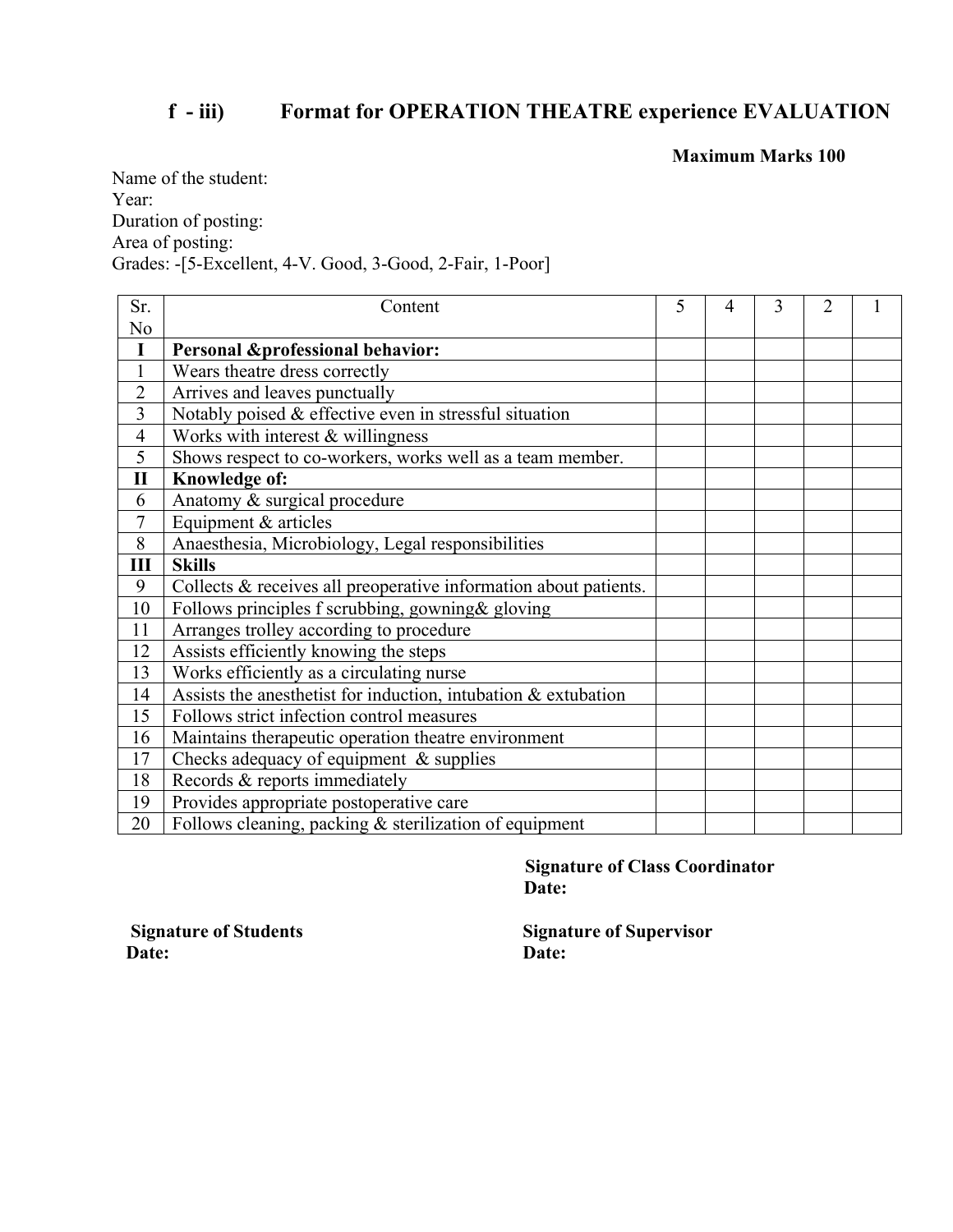#### **f – iii - 1) Guide line for Operation Theatre Report Writing**

- **i Introduction**
- **ii Objective**
- **iii Physical layout of OT**
- **iv Role and functions of Nurse in OT Head Nurse Scrub Nurse Circulating Nurse**
- **v Preparations for Surgery Sterilization of articles Preparation and packing Instruments, Sutures and needless Anesthetic trolley Anesthetic drugs Operating tables and necessary equipment**
- **vi Assisting in surgery Scrubbing, Gowning and gloving Position and draping of patient Trolley setting for various operations/ conditions**
- **vii Care of Patient in OT Pre operative Intra operative Post operative Transportation of patient in and out of OT**
- **viii Hazards of OT Accidents**
- **ix Cleaning of OT Carbolization Fumigation**
- **x Problems faced and suggestions**
- **xi References**

**[Note: Assignments are requirement of operation theatre posting, however they are not for evaluation.]**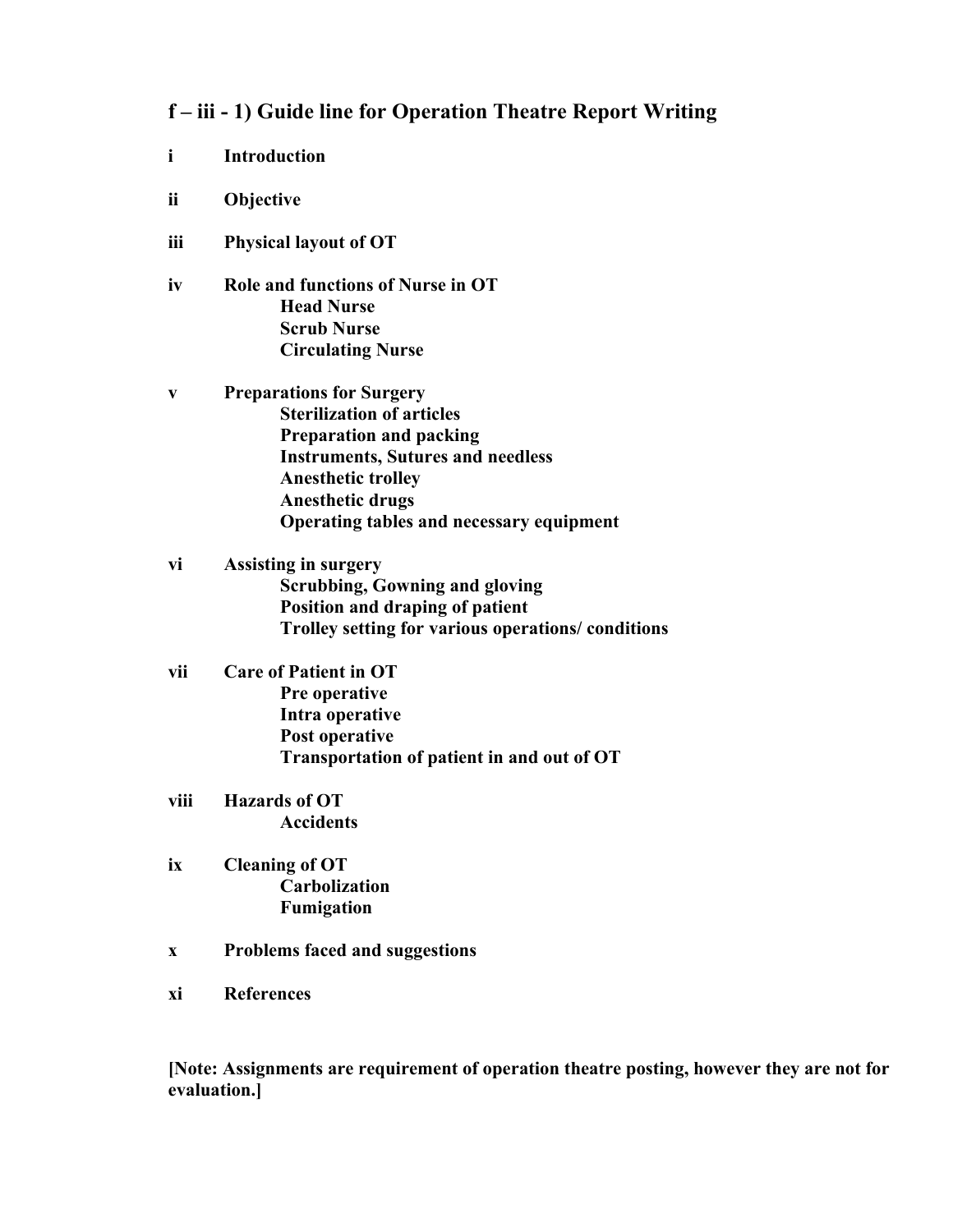#### **f – iii – 2) Guide line for WITNESSED CASES Operation Theater**

**I. Demographic Profiles**

**Name of Patient: WD/ Bed No. Age/ Sex: Diagnosis: Proposed Surgery: Actual surgery: Date of witnessed:**

#### **II. Type of Anesthesia**

#### **A) Drug used in anesthesia**

| Name of<br>Drug | <b>Dose Given</b>   Dose Available   Route | Action |
|-----------------|--------------------------------------------|--------|
|                 |                                            |        |

#### **B) Intubation:**

| omm<br>$\mathbf{r}$<br>--<br><b>VDA</b><br>н<br><br>$\overline{\phantom{a}}$ | $\sim$<br>MILL |
|------------------------------------------------------------------------------|----------------|
|                                                                              |                |

#### **C) Boyles apparatus**

| Ventilators   Circuit   Connection   Mechanism   Electric Gadget |  |  |  |  |
|------------------------------------------------------------------|--|--|--|--|
|                                                                  |  |  |  |  |

#### **D) Extubation: (Steps)**

#### **E) Type of I/V Fluids and suture Material available in that area:**

| uids | <b>Suture Material</b> |  |  |
|------|------------------------|--|--|
|      |                        |  |  |

**Signature of Supervisor Signature Student**

Date : **Date :**  Date :

**[Note: Assignments are requirement of operation theatre posting, however they are not for evaluation.]**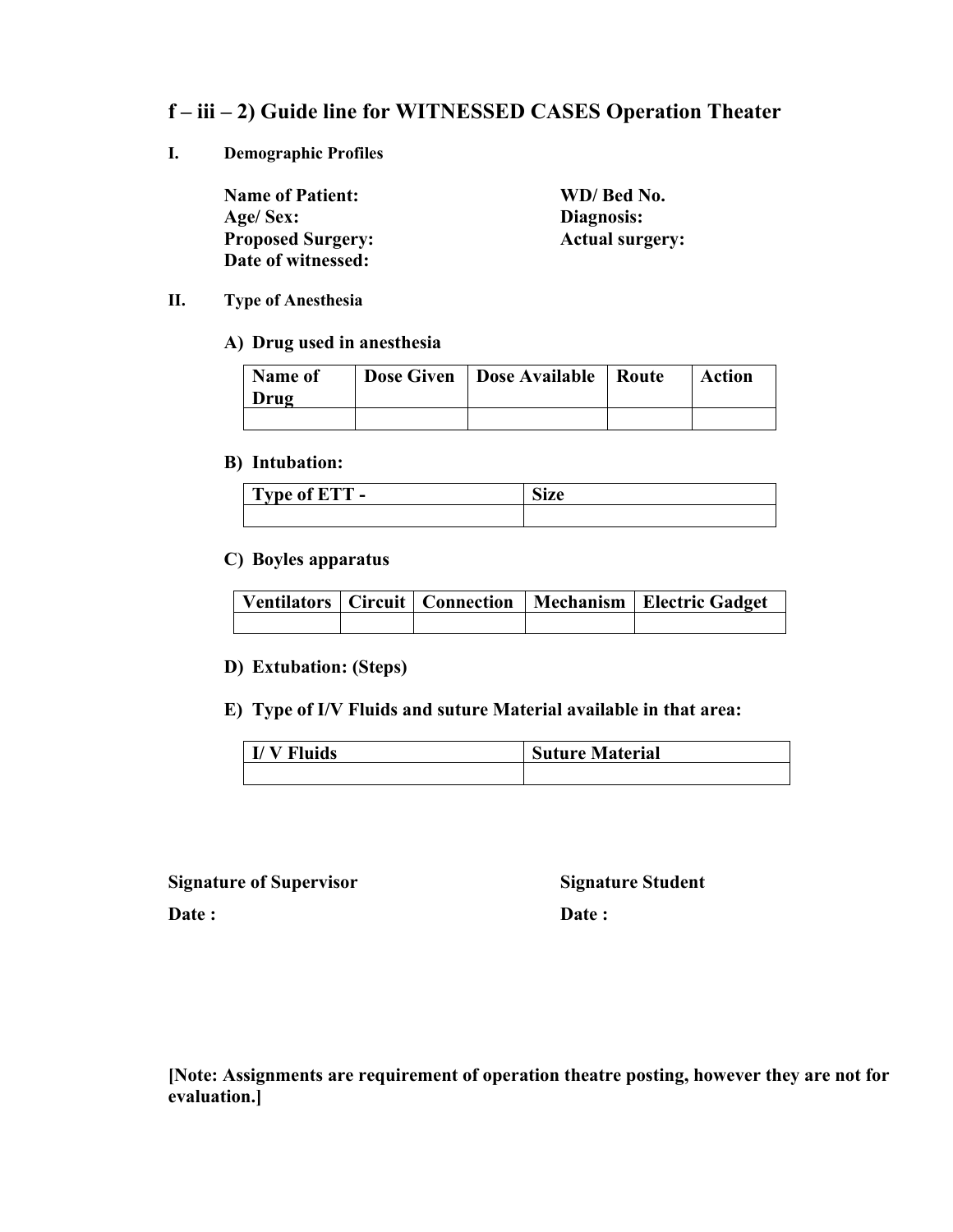#### **f - iii - 3) Guideline for ASSISTED CASES in Operation Theatre**

- **I) DEMOGRAPHIC PROFILE: Name of Patient: WC/ Bed No. Age/ Sex: Diagnosis: Proposed Surgery: Actual Surgery: Date of case assisted:**
	-

**II) TYPE OF ANAESTHESIA: Drug used in anesthesia:**

| Name of the drug   Dose given   Dose available   Route   Action |  |  |
|-----------------------------------------------------------------|--|--|
|                                                                 |  |  |

#### **III) TROLLEY PREPRATION:**

| Dressing & draping | Instruments | <b>Suture</b> |  |
|--------------------|-------------|---------------|--|
|                    |             |               |  |

#### **IV) STEPS IN SURGERY:**

- **1. Position**
- **2. Painting**
- **3. Draping**
- **4. Incision**
- **5. Method of Homeostasis**
- **6. Dissection**
- **7. Retraction**
- **8. Anastomosis**
- **9. Drainage**
- **10. Haemostatic**
- **11. Closure**
- **12. Dressing**
- **13. Adhesive**

**Signature of Supervisor Signature Student Date: Date:**

**[Note: Assignments are requirement of operation theatre posting, however they are not for evaluation.]**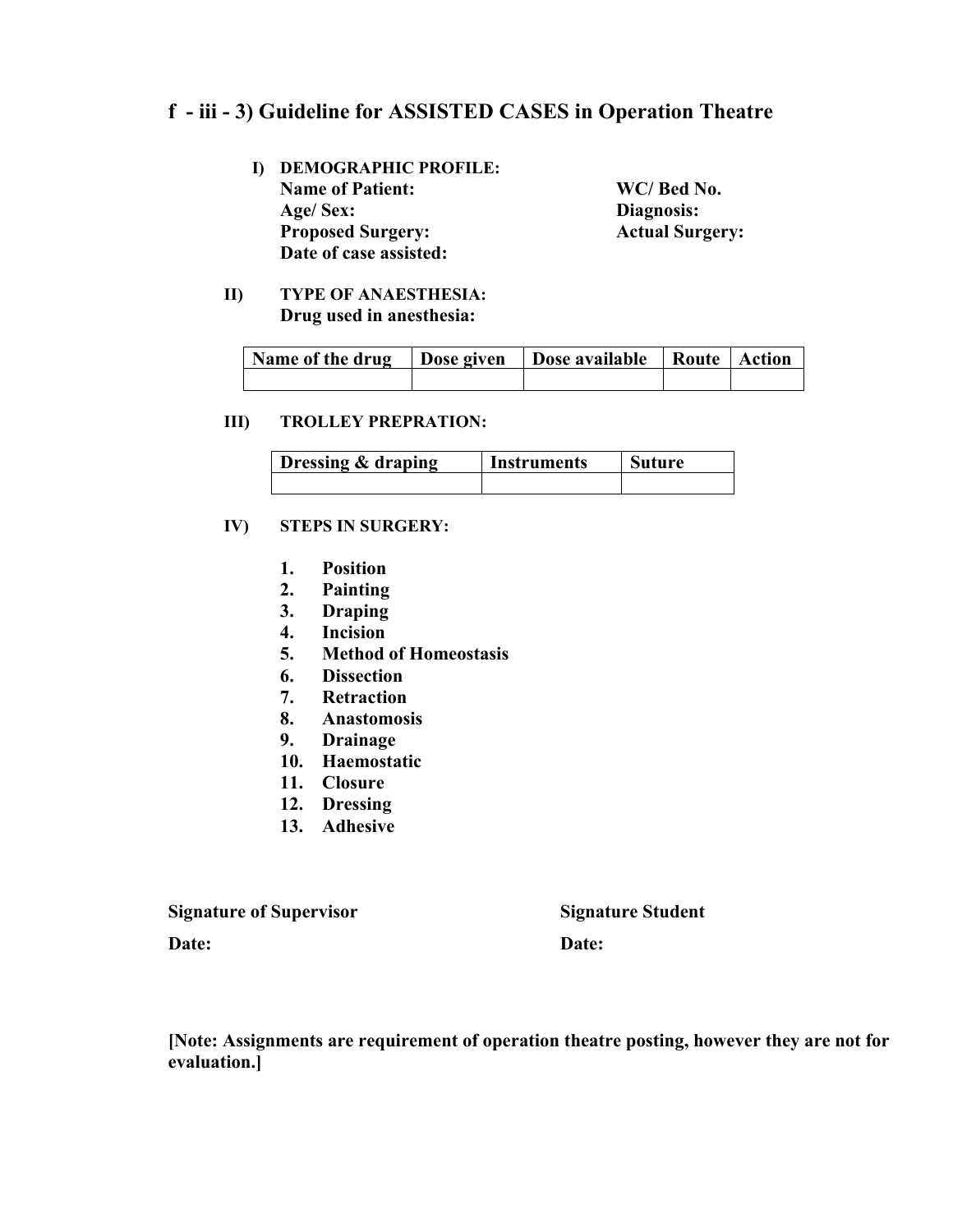#### **External Practical Evaluation Guidelines II Basic B.Sc Nursing Subject:-Medical Surgical Nursing I**

|                                                                    | 100 Marks                |
|--------------------------------------------------------------------|--------------------------|
| <b>Internal Examiner</b><br><b>Nursing Procedure (30 marks)</b>    | 50 Marks                 |
| <b>Planning and Organizing</b>                                     | 10 marks                 |
| Preparation of tray                                                | 6                        |
| Environment<br>$\bullet$                                           | $\overline{2}$           |
| Preparation of patient                                             | $\overline{2}$           |
| <b>Execution of Procedure</b>                                      | 14 marks                 |
| Applies scientific principles                                      | 6                        |
| Proficiency in skill<br>$\bullet$                                  | 6                        |
| Ensures sequential order<br>$\bullet$                              | $\overline{2}$           |
| <b>Termination of procedure</b>                                    | <b>6marks</b>            |
| Makes patient comfortable<br>$\bullet$                             | $\overline{2}$           |
| Reports & Records<br>$\bullet$                                     | $\overline{2}$           |
| After care of articles                                             | $\overline{2}$           |
| Viva (20 Marks)                                                    | 20 marks                 |
| Knowledge about Medical surgical conditions                        | 5                        |
| Preparation of various investigation procedures<br>$\bullet$       | 5                        |
| Medical Surgical asepsis and Standard safety measures<br>$\bullet$ | 5                        |
| Instruments and articles                                           | 5                        |
| <b>External Examiner</b>                                           | 50 Marks                 |
| <b>Nursing Process (30 Marks)</b>                                  | 30 marks                 |
| Assessment                                                         | 6                        |
| <b>Nursing Diagnosis</b>                                           | 4                        |
| Goal                                                               | 2                        |
| Outcome criteria                                                   | $\overline{2}$           |
| Nursing intervention                                               | 6                        |
| Rationale                                                          | 4                        |
| Evaluation                                                         | $\overline{2}$           |
| Nurses notes                                                       | $\overline{\mathcal{L}}$ |
| Viva (20 Marks)                                                    | 20 marks                 |
| <b>Operation Theatre Technique</b>                                 | 5                        |
| <b>Emergency Management</b>                                        | 5                        |
| <b>Drugs</b>                                                       | 5                        |
| Therapeutic diet                                                   | 5                        |